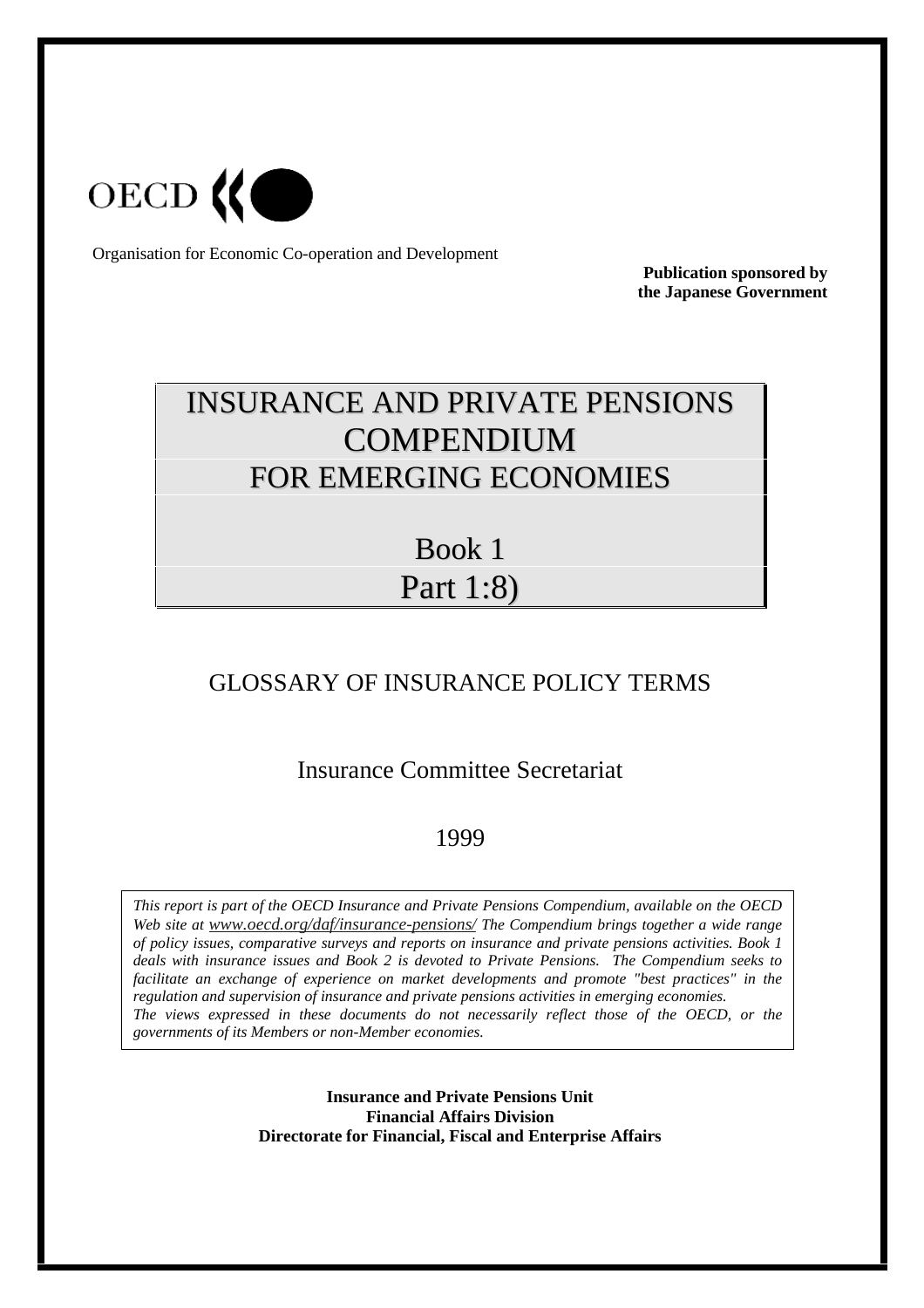# **INTRODUCTION**

This glossary aims at providing simple and easily comprehensible explanations of the main regulatory and supervisory insurance terms used in most OECD countries. Readers will also find helpful illustrations of important, related policy and technical issues.

The document is intended as a practical tool for government insurance officials, academic and business communities as well as journalists worldwide. It is hoped that it will contribute to mutual understanding and policy dialogue, two key objectives of OECD's co-operation with non-Member economies. It is one of the many significant initiatives undertaken by the OECD Insurance Committee, under the aegis of the Centre for Co-operation with Non-Member countries (CCNM).

Readers will find specific references to individual OECD countries and cross references to the OECD Insurance Guidelines for Economies in Transition and related OECD publications (see the annex and bibliography).

The OECD Insurance and Private Pensions Unit prepared this glossary, based on contributions from Professor Harold D. Skipper, Jr. (Georgia State University) and Professor Guy Simonet (Institut libre des finances et des assurances).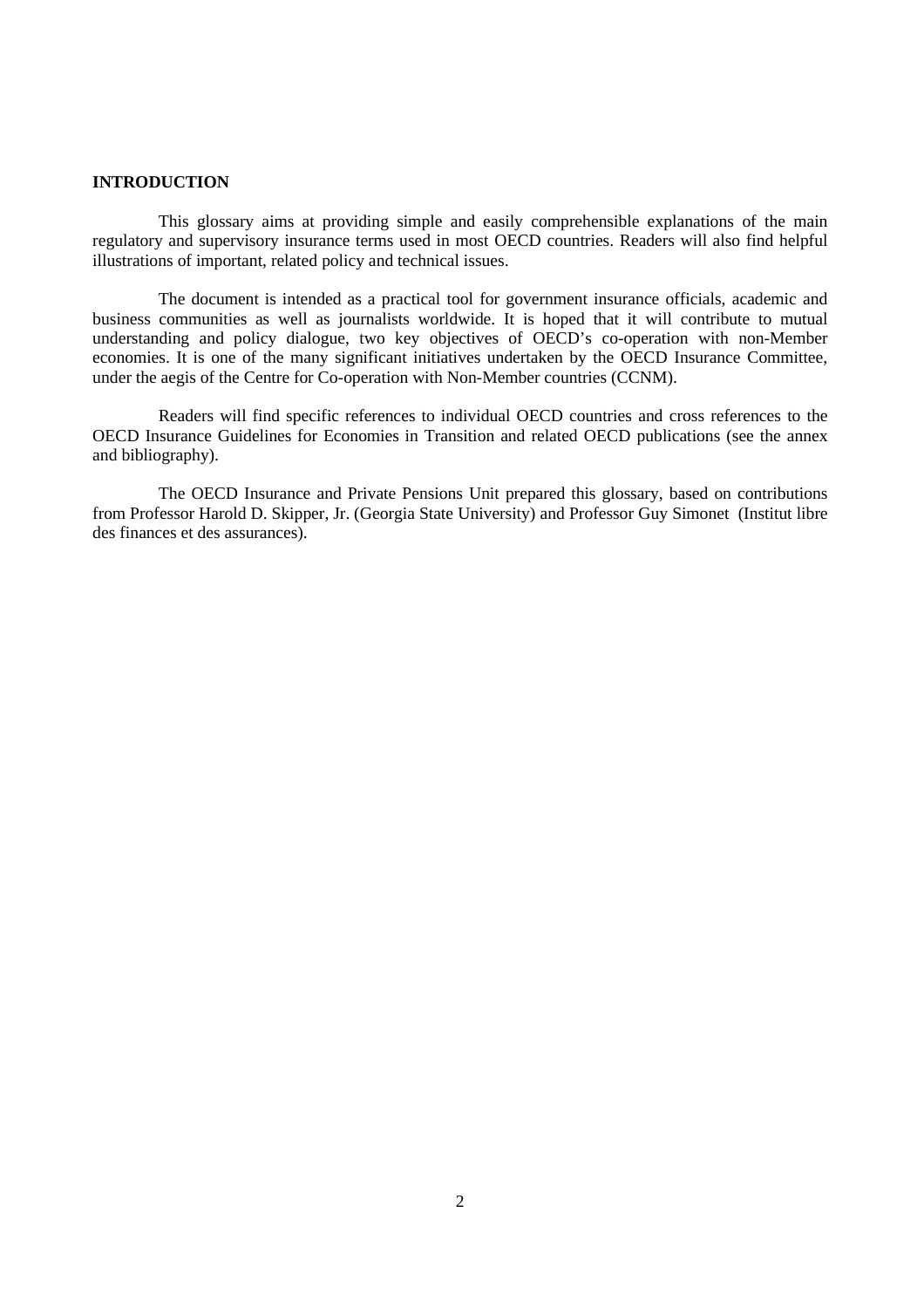The Table of Contents lists the main insurance terms defined by this glossary and which are shown in **boldfaced type**. Additional terms are defined within the discussions of the main terms and appear in *boldfaced, italicised type*. Terms are given their most common definition, with variations provided. Where more than a single term may be frequently used for the definition, the other terms are noted. All terms are indexed at the end of the glossary, enabling readers to locate a specific term or expression. The boldfaced page numbers shown in the index refer the reader to the main definition of the term.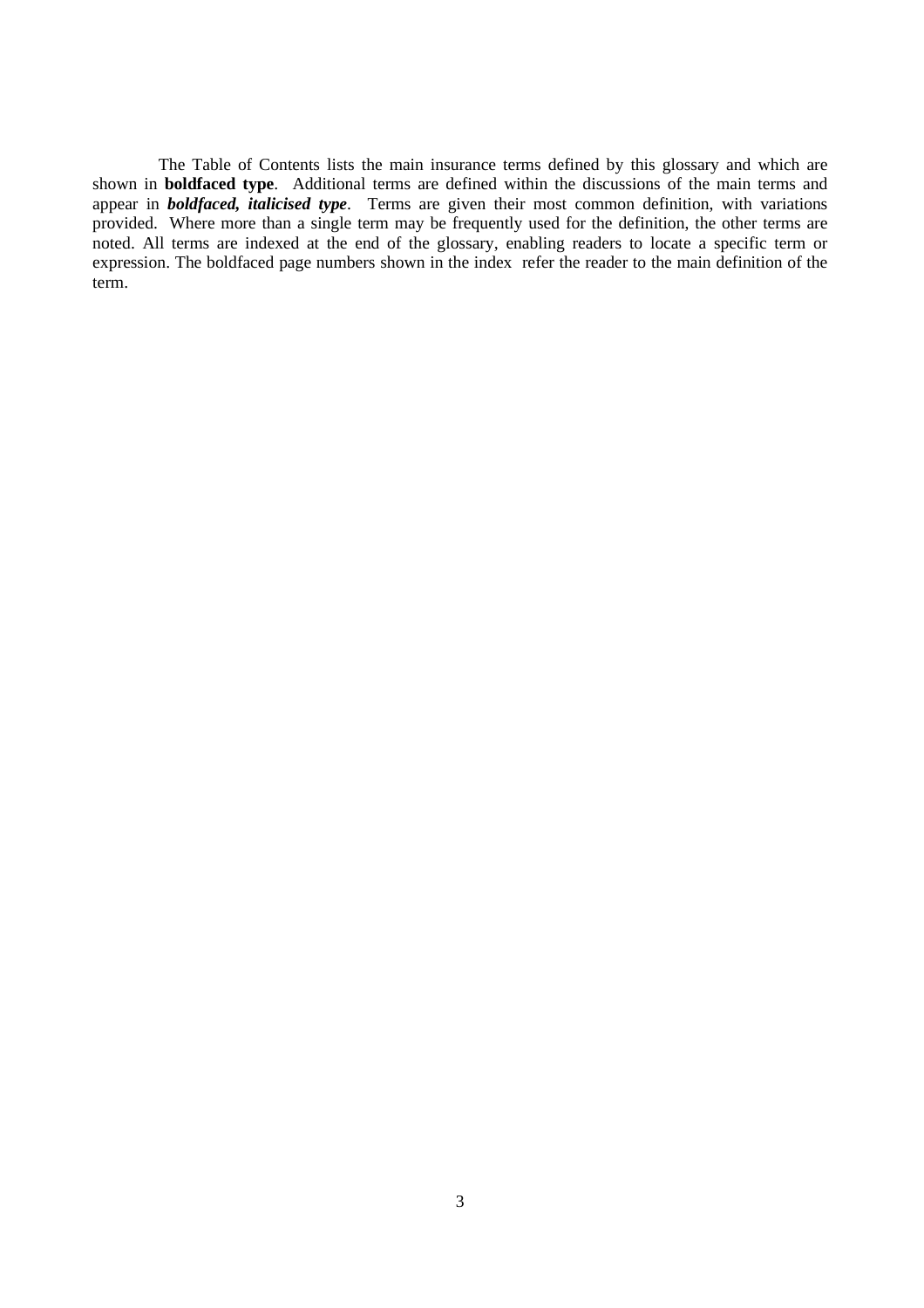# **TABLE OF CONTENTS**

| <b>ACCOUNTING PRINCIPLES</b>                                          | 6              |
|-----------------------------------------------------------------------|----------------|
| <b>AUTHORISATION</b>                                                  | $\overline{7}$ |
| <b>BROKERS</b>                                                        | 8              |
| <b>BUSINESS PLAN</b>                                                  | 9              |
| <b>CLAIMS INCURRED</b>                                                | 10             |
| <b>COMPETITION (ANTITRUST) REGULATION</b>                             | 10             |
| <b>COMPULSORY INSURANCE</b>                                           | 12             |
| <b>CONTRACT LAW</b>                                                   | 13             |
| <b>CROSS-BORDER INSURANCE TRADE</b>                                   | 14             |
| <b>DEMUTUALISATION</b>                                                | 16             |
| <b>DISTRIBUTION SYSTEMS</b>                                           | 17             |
| <b>EARNED PREMIUMS</b>                                                | 17             |
| <b>EQUALISATION PROVISION OR RESERVE</b>                              | 19             |
| <b>ESTABLISHMENT INSURANCE TRADE</b>                                  | 20             |
| <b>EXPENSES</b>                                                       | 21             |
| <b>FINANCIAL (PRUDENTIAL) REGULATION</b>                              | 22             |
| <b>FINANCIAL RESULTS</b>                                              | 24             |
| FINANCIAL SERVICES CONGLOMERATES                                      | 24             |
| <b>INSURANCE COMPANY</b>                                              | 26             |
| <b>INVESTMENT REGULATIONS</b>                                         | 27             |
| <b>LIFE INSURANCE (ASSURANCE)</b>                                     | 29             |
| LIFE INSURANCE PROVISION (MATHEMATICAL PROVISION OR RESERVE)          | 30             |
| <b>LIQUIDATION</b>                                                    | 31             |
| <b>LOCALISATION OF ASSETS</b>                                         | 34             |
| <b>MARKET ACCESS</b>                                                  | 35             |
| <b>MATCHING RULES</b>                                                 | 36             |
| <b>NATIONAL TREATMENT</b>                                             | 37             |
| <b>NON-DISCRIMINATION</b>                                             | 38             |
| <b>NON-LIFE INSURANCE</b>                                             | 39             |
| <b>OTHER NON-LIFE PROVISIONS</b>                                      | 39             |
| (* see PROVISION FOR THE AGEING OF RISKS, PROVISION FOR UNEARNED      |                |
| PREMIUMS, PROVISION FOR UNEXPIRED RISKS AND PROVISION FOR OUTSTANDING |                |
| <b>CLAIMS</b> )                                                       | 40             |
| POLICYHOLDER PROTECTION FUNDS (INSURANCE GUARANTY FUNDS)              | 40             |
| <b>PREMIUMS</b>                                                       | 41             |
| PROVISION FOR THE AGEING OF RISKS                                     | 42             |
| PROVISION FOR UNEARNED PREMIUMS                                       | 43             |
| PROVISION FOR UNEXPIRED RISKS                                         | 44             |
| PROVISIONS FOR OUTSTANDING CLAIMS                                     | 45             |
| <b>RATE REGULATION</b>                                                | 46             |
| <b>RATING ORGANISATIONS</b>                                           | 47             |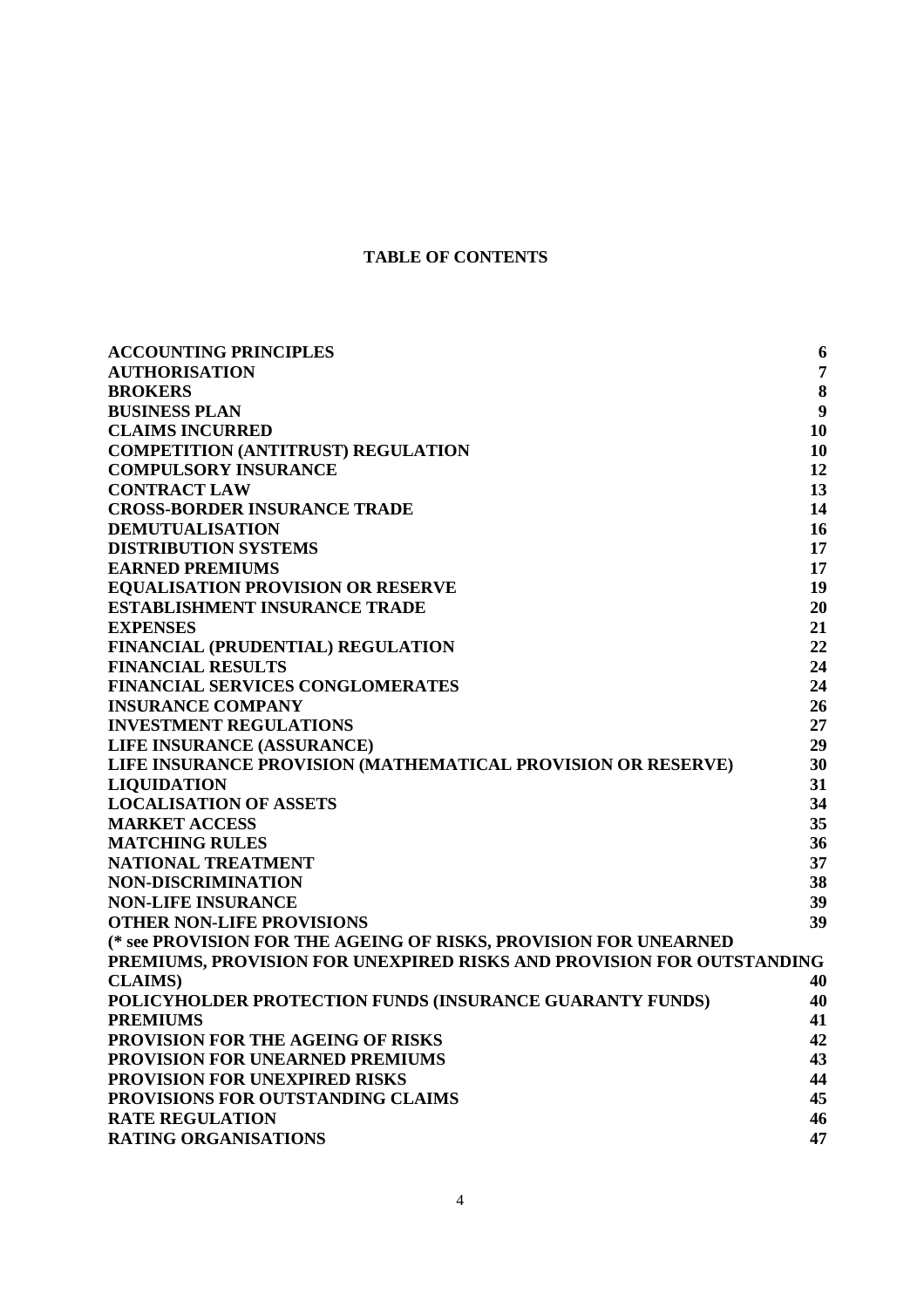| <b>RECIPROCITY</b>                        | 48 |
|-------------------------------------------|----|
| <b>REGIONAL TRADING ARRANGEMENTS</b>      | 48 |
| <b>REGULATION</b>                         | 49 |
| <b>REINSURANCE</b>                        | 51 |
| <b>REINSURANCE TREATIES</b>               | 52 |
| <b>RETALIATION</b>                        | 53 |
| <b>RISK MANAGEMENT</b>                    | 53 |
| <b>RISKS FACED BY INSURANCE COMPANIES</b> | 54 |
| <b>SOLVENCY RULES</b>                     | 56 |
| SPREAD AND DIVERSIFICATION OF INVESTMENTS | 58 |
| <b>SUPERVISION</b>                        | 59 |
| <b>SUSPENSION AND TERMINATION</b>         | 62 |
| <b>TAXATION OF INSURANCE PRODUCTS</b>     | 63 |
| <b>TECHNICAL PROVISIONS (RESERVES)</b>    | 64 |
| <b>TORT LAW SYSTEM</b>                    | 66 |
| <b>TRANSPARENCY</b>                       | 67 |
| UNDERWRITING CYCLE                        | 67 |
|                                           |    |

# **BIBLIOGRAPHY 68**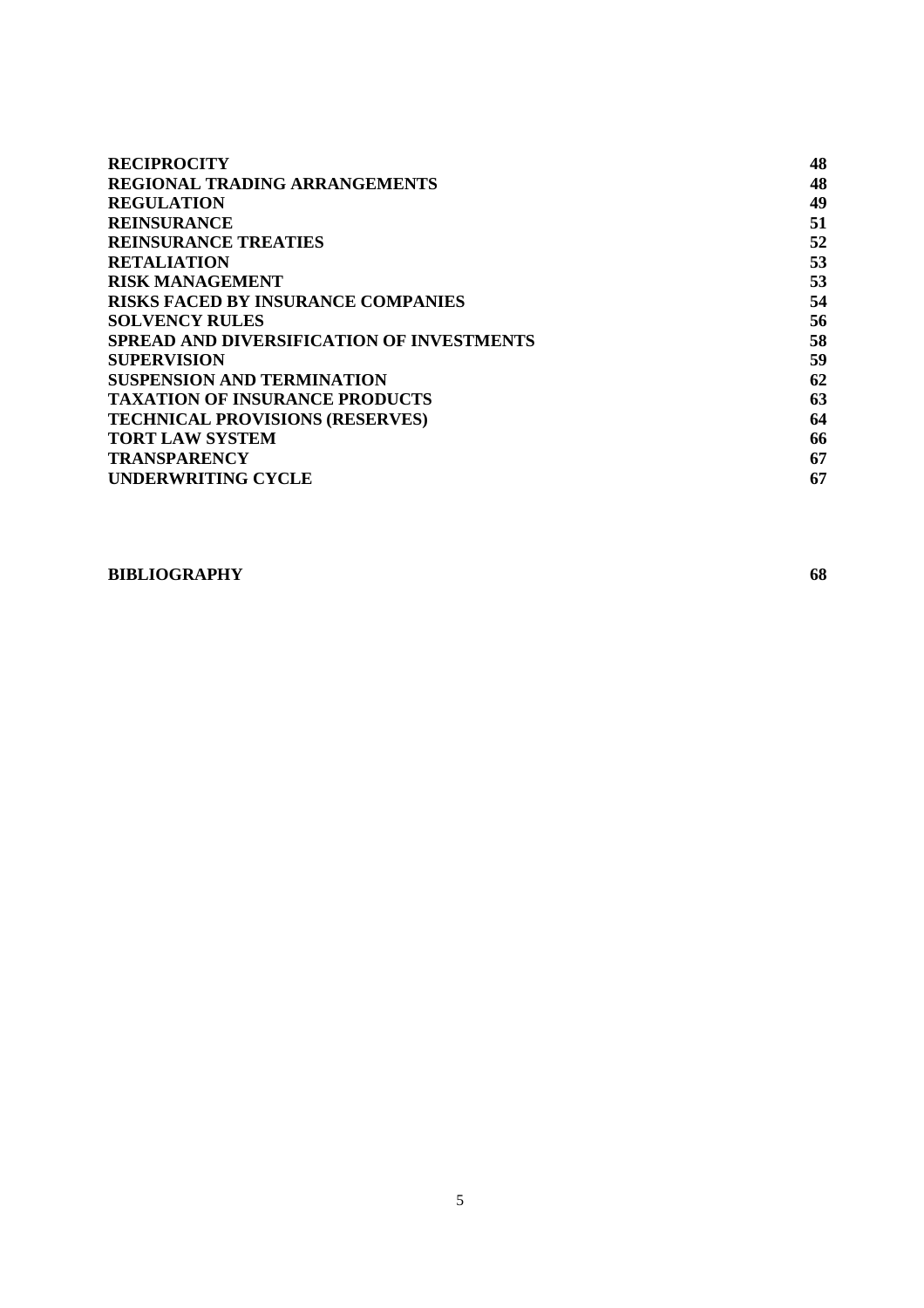#### **ACCOUNTING PRINCIPLES**

# **[***See also "OECD Insurance Guidelines" in the Annex, and "Insurance Regulation and Supervision in Economies in Transition (1997)".***]**

**Accounting principles** are the standards required or expected to be followed by insurers in preparing their financial statements. Standards may be promulgated by the national accounting association (or organisation sponsored by or associated with the association), by a government agency or by both. Standards established by a national association are sometimes referred to as *generally accepted accounting principles* (GAAP). Standards set by the insurance regulatory authority or the insurance law are sometimes referred to as *statutory (*or *regulatory) accounting principles (SAP* or *RAP)*. The national tax authority may require use of its own accounting principles, and the insurer itself may follow other accounting principles designed for optimum management.

Insurance accounting principles establish asset and liability valuation standards. Usually, assets are carried on insurer balance sheets either at 1) the lower of their market value or their original cost or 2) their market value. The methods and assumptions used to derive **life insurance provisions** may be prescribed in great detail or the regulator may rely on the company's or on an independent actuarial valuation. The requirements typically result in a conservative assessment (*i.e.*, overstatement) of insurers' liabilities.

National laws are more general for non-life insurers' reserves (provisions). **Provisions for unearned premiums** (or unearned premium reserves) may be prescribed in some detail and calculated as a prorated share on a gross premium basis or on **premiums** net of acquisition **expenses**. Appropriate establishment of **provisions for outstanding claims** (or loss reserves) has been a regulatory challenge. Detailed reporting schedules may be required or reporting may be more general. The discounting of loss reserves is not, in general, practised. Some countries make no *provisions for claims incurred but not reported (IBNR).* The EU Insurance Accounts Directive (both life and non-life) establishes minimum standards for the presentation and valuation of assets and liabilities. Its intent is to render national insurance accounting within the EU more comparable. The directive requires that accounts give a "true and fair view" of the company's financial activities. It allows assets to be carried either at their market value or at historical cost. If the historical cost approach is adopted, market values must be shown in notes, and vice versa. The EU directive largely permits countries to continue or establish their own reserving practices. [See **TECHNICAL PROVISIONS (RESERVES)**]

Accounting standards extend also to insurers' income statements (profit and loss accounts). Differences arise in whether a distinction is made between underwriting (technical) results and investment (nontechnical) results and the mechanism for recognising realised and unrealised capital gains and losses. The EU accounts directive requires realised gains and losses to be brought into the operating statement and it allows countries to decide whether to permit or require acquisition expenses to be written off immediately or deferred. Apart from the EU, a variety of accounting practices exist internationally regarding the treatment of policy acquisition costs, with some countries requiring their immediate write off and others requiring varying degrees of capitalisation and amortisation.

In addition, some countries permit insurers and reinsurers great latitude in how they use their reserves relative to the income statement. Cross-country comparisons of insurer income statements, therefore, can be complex.

One principle upon which most observers agree is, however, that financial statements should be optimally useful for their intended audiences. Thus, individuals interested in purchasing shares of an insurer would be interested in the firm's value as an operating entity, including embedded values within the insurer's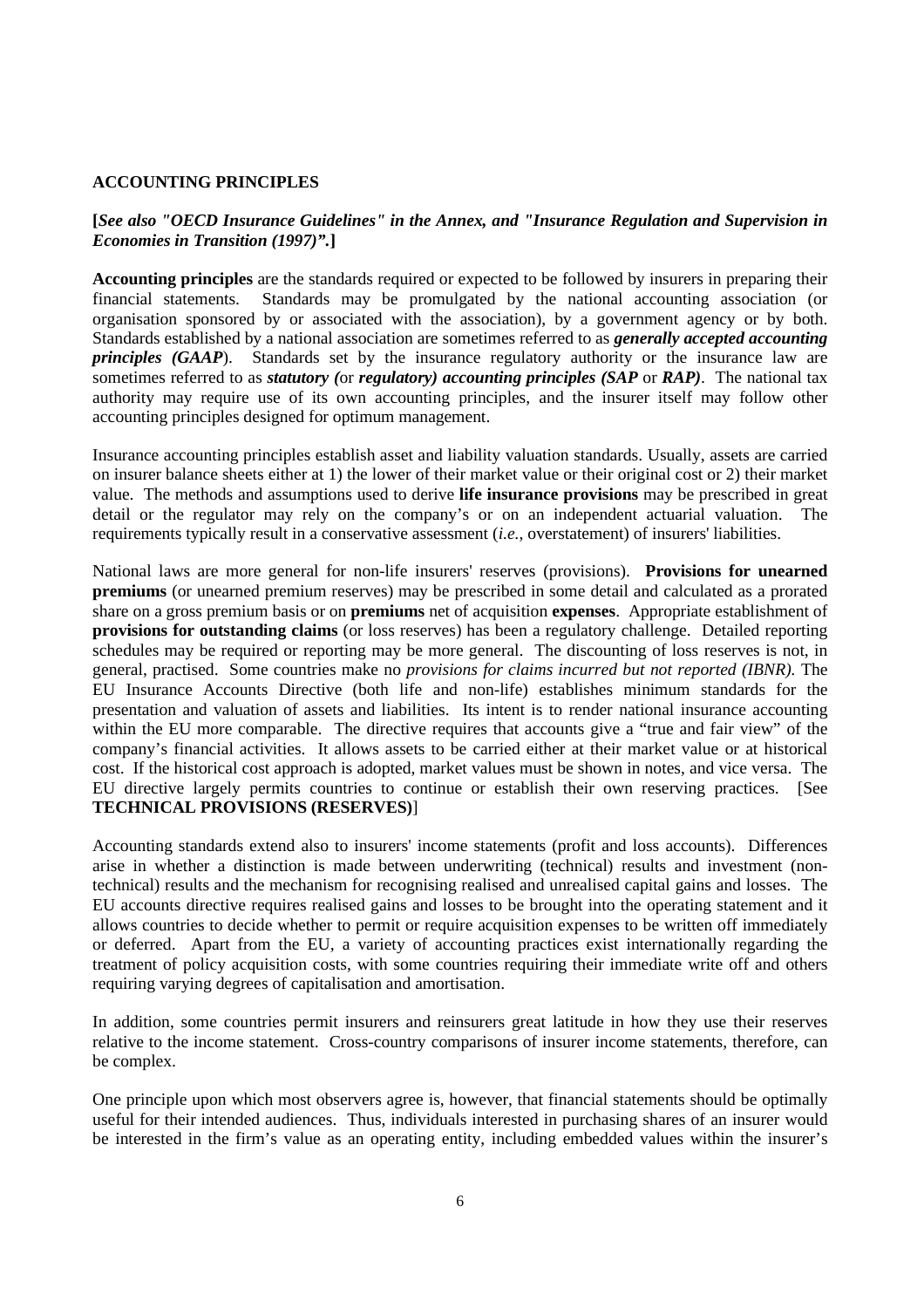various books of business. Insurance regulators, on the other hand, would be more interested in the insurer's **liquidation** value

There is still a large variety of accounting principles in OECD countries. Although accounting has to take into account national characteristics, this heterogeneity has adverse effects on current trends toward further internationalisation and globalisation and create major obstacles for adequate supervision of insurers. Recent works have been undertaken toward the promotion of common standards, in particular by the IASC (International Accounting Standards Committee).

#### **AUTHORISATION**

**[***See also "OECD Insurance Guidelines" in the Annex, "Insurance Regulation and Supervision in Economies in Transition (1997), "Insurance Solvency Supervision (1995)", and "Policy Issues in Insurance (1993)".***]**

An insurer is said to be *authorised* or *admitted* if it has received the permission of the insurance supervisory authority to conduct business within the supervisor's jurisdiction. Ordinarily, **authorisation** occurs through registration or licensing. The purpose of requiring authorisation is to protect the public. Most countries limit the purchase of the compulsory classes of insurance (*e.g.*, motor third party liability) to authorised insurers. Most countries prohibit insurers from engaging in the business of insurance within their jurisdiction without authorisation. Many countries also prohibit their citizens and businesses from purchasing non-compulsory classes of insurance from unauthorised insurers. Some countries allow their citizens and businesses to purchase non-compulsory classes of insurance from any insurer. (see **COMPULSORY INSURANCE**)

The issues associated with authorisation are similar to those of **cross-border insurance trade**; *i.e.*, to protect uninformed insurance purchasers. Another issue relates to the government's ability to tax. Taxing unauthorised insurers can be difficult or even impossible. Some countries tax them indirectly through the intermediaries which represent them. (see **TAXATION OF INSURANCE PRODUCTS**)

In the EU, insurance and similar activities are subject to prior "administrative authorisation," based on technical considerations (see **BUSINESS PLAN**), granted by the supervisory authorities of the Member State of origin when an insurance company is set up in that State, or when an existing company wishes to extend the types of insurance it offers in a given class or to do business in new classes.

Companies whose head office is located in a State that is not a Member of the European Economic Area must also request a "special authorisation," based on policy considerations, for the general agents representing them.

The administrative authorisation granted by one Member State is valid throughout the entire EU and allows companies either to establish themselves in other EU States or to provide insurance services directly from the State of origin. Authorisation must be obtained for each class of insurance, whether for a class as a whole or for certain risks contained within it. Authorisation may also be granted for a group of risks involving more than one class. For example, authorisation for motor vehicle insurance includes the "injury to passengers" risk within the "accident" class. In turn, this class includes "land motor vehicles," "goods in transit," and "land motor vehicle liability." Ancillary risks from another class or group of classes also may be covered without specific authorisation if they are related to the main risk, concern the subject matter of the main risk, and are included in the contract covering the main risk.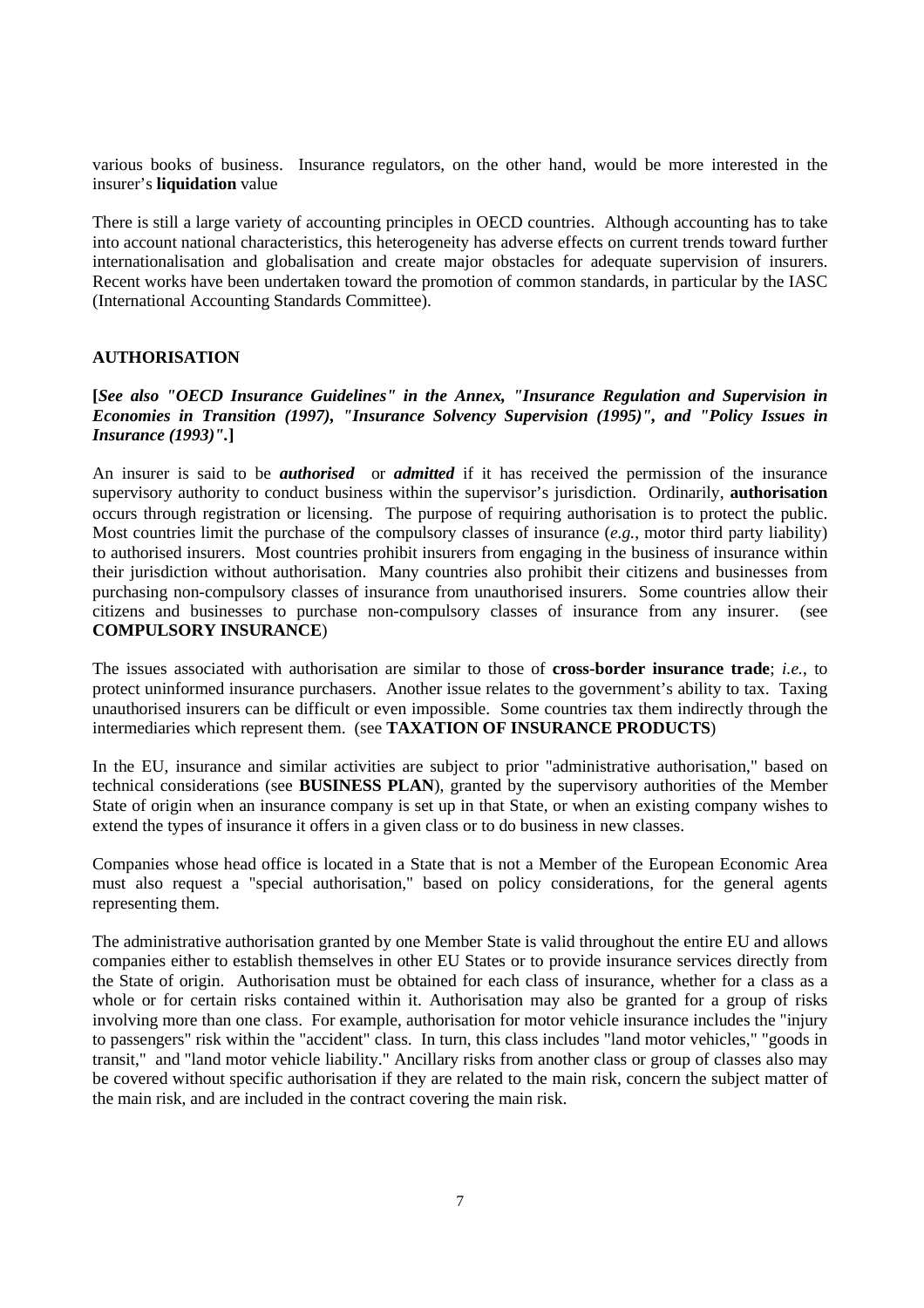# **BROKERS**

#### **[***See also "OECD Insurance Guidelines" in the Annex.***]**

As mentioned in the definition of **distribution systems**, **brokers** represent the insurance purchaser, are expected to be knowledgeable about the overall insurance market, and tend to work with large clients. An insurance broker solicits business from the public under no employment from any particular **insurance company**, and places insurance with insurers chosen by the insured with the advice of the broker.

Insurance brokers play an important role in commercial insurance in most OECD countries. Business firms often have unique property or liability exposures, or require insurance contracts written to their own specifications. Brokers often help write insurance specifications or even design the insurance program and then find an insurer willing to provide the coverage. In many cases, brokers supply additional services such as providing **risk management** and loss control advice and helping their clients file claims after losses. Business firms often employ brokers when insuring their employee benefit plans, such as their group life and health insurance.

In **reinsurance**, brokers also play an important role as intermediaries. The reinsurance broker is to 1) place at the disposal of the direct-writing company an array of reinsurance companies, 2) provide wider market knowledge, and 3) impart impartial, experienced counsel.

The changes in the business environment have resulted in changes in brokers' traditional roles. The changes in the relationships between their clients and the insurance companies with which they place business have affected broker revenues. In addition, pressure from external competitors threatens their traditional role.

Traditionally, brokers have earned the great majority of their revenues through commissions paid to them by the insurers with whom they place business. Commissions remain an important revenue source, especially for small to medium sized brokers. However, the large national and international brokerage firms within the OECD countries are today emphasising their advisory roles in addition to their purely insurance placement role, and, in the process, are placing greater reliance on fee-based income. They have established significant risk management consultancy operations to provide advice to customers on everything from loss control to captive insurer formation and management.

Large brokerage customers today are unwilling to support payment to the broker of commissions at the rates that were paid in the past. They are demanding demonstrations of the "value added" by the broker to the insurance transaction in return for commissions. Also, with an increasing reliance on various selfretention methods large firms have less need for traditional brokerage services. Many customers no longer will agree to a commission arrangement, instead paying brokers for their advice and counsel directly or even creating performance-based compensation arrangements.

A consequence of these trends has been great pressure on broker revenues and a corresponding movement to lower operating **expenses**. In turn, this has led and is expected to continue to lead to substantial worldwide consolidation among brokers.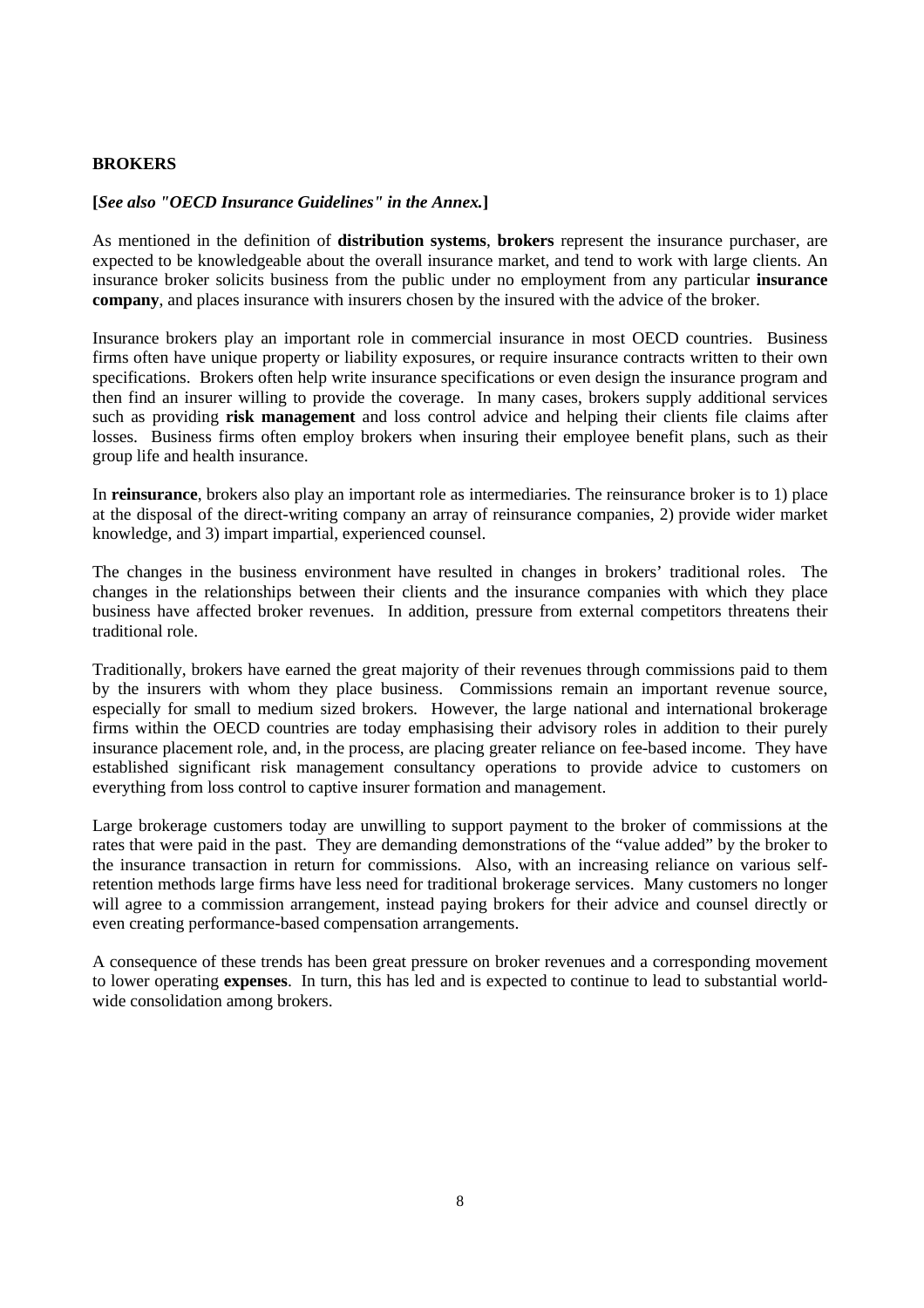#### **BUSINESS PLAN**

#### **[***See also "OECD Insurance Guidelines" in the Annex***.]**

The **business plan** allows both the company to demonstrate its ability to make appropriate estimations for future three-to-five years activities and the supervisor to assess the relevance of such estimations. The business plan is a key element of licensing process.

In the EU, for instance, the business plan is one of the documents that must accompany all **authorisation** applications. It comprises the following items:

- 1. a description of the kinds of risks that the company proposes to cover, or the commitments that it intends to undertake;
- 2. a **reinsurance** plan setting down the company's intended guidelines with regard to reinsurance, and a list of the main reinsurers it has contacted, accompanied by documentary evidence of its intention to sign contracts with those companies;
- 3. justification of the components of the minimum guaranty fund;
- 4. an estimate of the cost of setting up administrative services and a production network, together with an estimate of the financial resources available to meet this cost; in addition, companies intending to engage in assistance insurance activities must show that they have the necessary staff and equipment to meet their commitments.

Companies are also asked to provide estimates for the first three financial years in respect of:

- − administrative **expenses** other than set-up costs, especially ordinary overheads and commissions;
- − **premiums** and claims for direct business, gross risks accepted and risks ceded to reinsurers;
- − the financial resources available to cover commitments and the solvency margin;
- − the cash flow situation.

It should be mentioned that some countries require estimates for five financial years.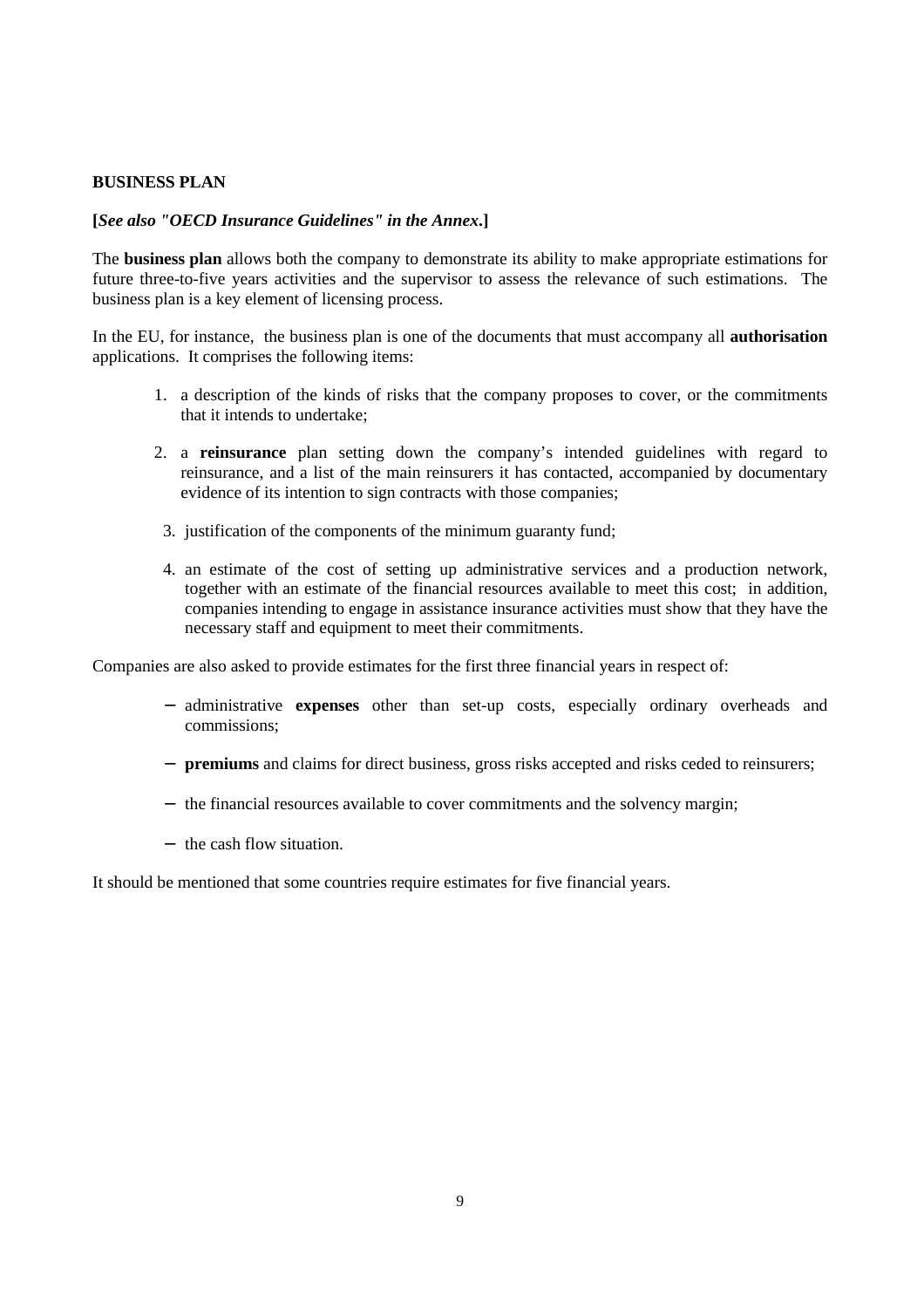The following additional information is required of non-EU companies:

- − the general and special terms of the policies proposed;
- − the premiums that the company intends to charge, or the technical basis on which it will determine its premiums, for each category of transaction, for both life and non-life companies (this additional information is not required for damage cover in the transport class, except for land vehicles, nor for goods in transport, and it may not be required for aircraft liability; the amount of premiums is not required for credit and suretyship risks. For life activities, the technical basis must contain the necessary elements for calculating premiums and **technical provisions**).
- − the balance sheets and profit and loss accounts of the last three years, if available, or, if not, of the most recent complete financial years.

The company must submit a regular report to the competent supervisory authorities showing that it is complying with its business plan.

# **CLAIMS INCURRED**

# **[***See also "OECD Insurance Guidelines" in the Annex and "Insurance Regulation and Supervision in Economies in Transition (1997)".***]**

This component of the profit and loss account is equal to the algebraic sum of the following items:

- 1. payments to policyholders and beneficiaries of various benefits, *e.g.* indemnities, capital, annuities, surrenders, etc., less recoveries from third parties (subrogation) and salvage;
- 2. changes in the **provision for outstanding claims** and in the estimation of recoveries between the end of the previous financial year and the end of the current year;
- 3. **expenses** attributable to claims, such as fees paid to doctors, experts, officers of the court, etc. Depending on the legislation, these expenses may include internal costs only (*e.g.* salaries of claims adjusters and inspectors) or both internal and external costs (*e.g.* external adjusters, etc.).

From a technical standpoint, **claims incurred** can be assessed by occurrence or by underwriting year, and from an accounting standpoint, by financial year. In particular, insurers monitor and analyse changes in claims incurred in an underwriting year (n) as they age in years  $(n)$ ,  $(n+1)$ ,  $(n+2)$ , etc., whereas in accounting terms they consider the total incurred losses of the financial year (in which claims were recorded).

The *claims ratio,* computed by dividing claims incurred by earned premiums, is one of the most important indicators of non-life insurers' underwriting performance.

# **COMPETITION (ANTITRUST) REGULATION**

# **[***See also "OECD Insurance Guidelines" in the Annex.***]**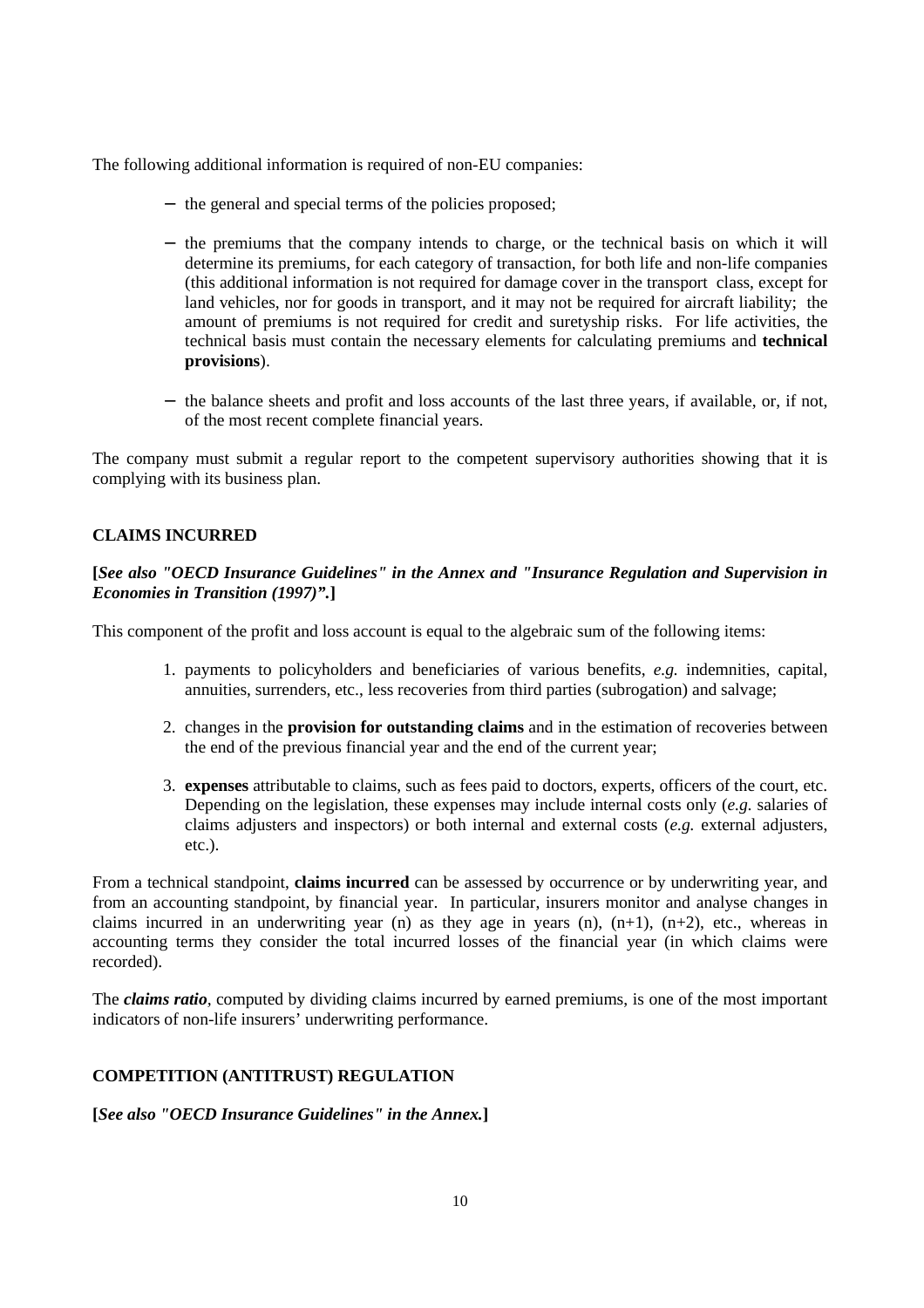**Competition (antitrust) regulation** is a nation's laws and regulations that govern private producers' behaviour and the market structure within which interactions between producers take place. Competition regulation addresses anti-competitive practices of individual firms (*e.g.*, pricing matters) as well as competition-reducing arrangements between firms.

Insurers can use several methods to lessen competition. They can collude in setting rates, in using particular policy forms, or in a host of other activities. Through mergers or acquisitions, insurers can gain market power, thus restraining competition. Finally, insurers already in dominant positions within their marketplaces can abuse this power through tie-in arrangements, by withholding capacity, or by a range of other competition-reducing activities. National insurance laws and **regulations** typically seek to punish or prohibit anti-competitive behaviour by establishing 1) rules against collusive practices, 2) rules against mergers or acquisitions that restrict competition, and 3) rules against abuse of dominant position.

A distinguishing characteristic of competition laws internationally is their broad formulation and brevity. As a result, regulators and the courts enjoy a wide margin of discretion in their application. Countries usually take a pragmatic position on enforcement. Thus, the usual position is that anti-competitive behaviour is permitted provided the positive economic effects seem to dominate the negative. Hence, bureau data gathering and distribution and form promulgation may be permitted although such actions are co-operative.

Competition laws and provisions are structured around the principle of prohibition or the principle of abuse, with most countries relying on both. Under the *principle of prohibition,* enumerated behaviour such as hard core cartels and resale price maintenance is deemed anti-competitive and automatically illegal. It is illegal *per se*. Under the *principle of abuse,* an inquiry into the economic effects of the alleged offensive behaviour, other than those mentioned above, is required. Only with a finding of damaging effects can the activity be declared illegal.

Within the EU, mergers and other concentration activities must be pre-notified to the European Commission. The Commission has issued certain "block exemptions" with respect to certain otherwise offensive behaviour. These cover:

- − The development of common pure (*i.e.*, no loadings) risk **premiums**
- − The elaboration of common standard policy provisions
- − Common coverage (*e.g.*, coinsurance or co-reinsurance pools) for certain exposures
- − Common rules for testing and acceptance of security devices

Competition law can be expected to gain in importance as markets liberalise and deregulate. Because of differences in laws and enforcement, national competition policy itself is becoming an important trade issue.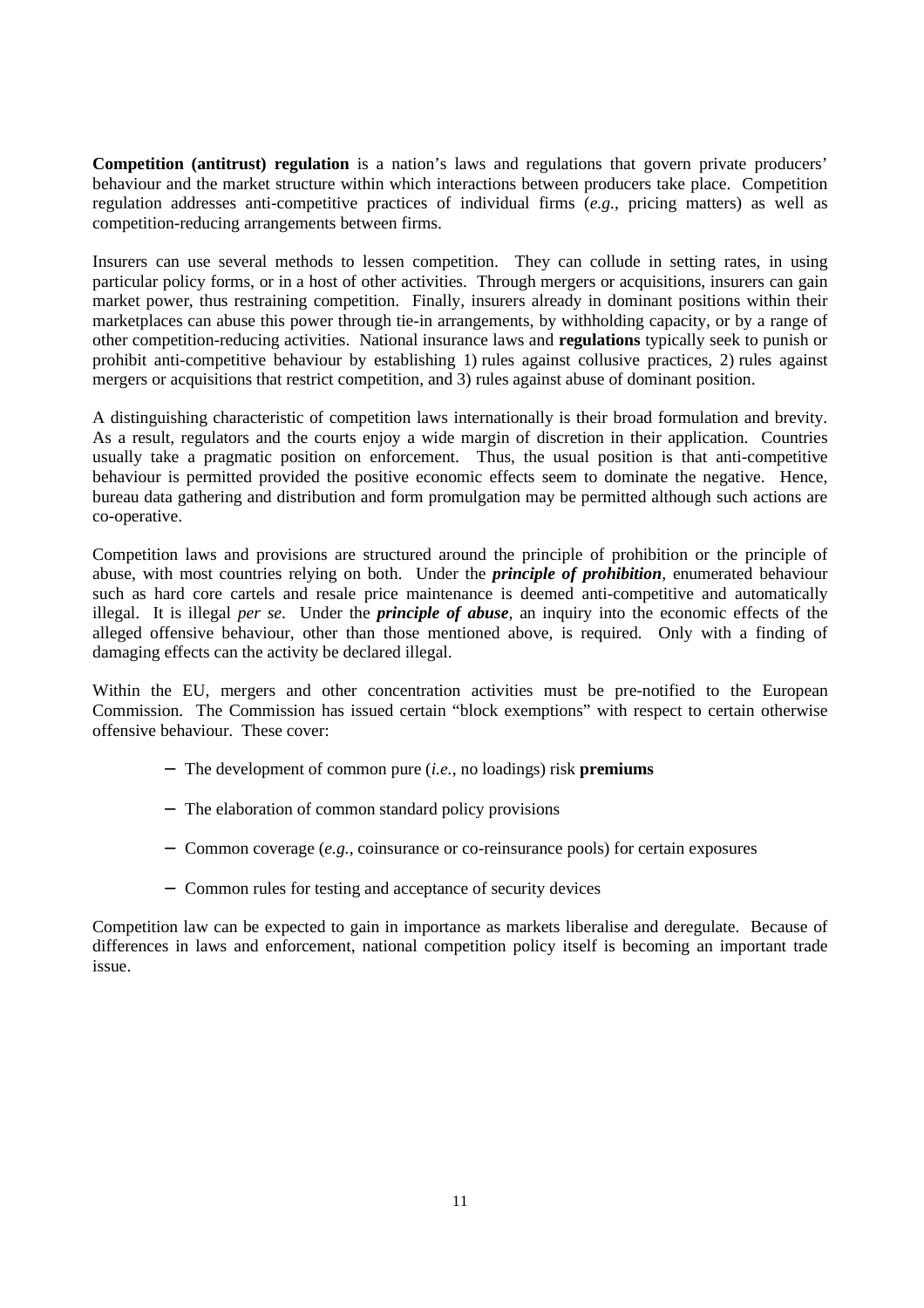#### **COMPULSORY INSURANCE**

# **[***See also "OECD Insurance Guidelines" in the Annex and "Insurance Regulation and Supervision in Economies in Transition (1997)".***]**

**Compulsory insurance** is any form of insurance whose purchase is required by law. Governments typically require the purchase of liability insurance with respect to three types of potential loss-causing activities: 1) those whose severity could be particularly great, with the possibility of large numbers of innocent persons being harmed because of a single event, 2) those whose frequency is sufficiently great to affect large numbers of innocent persons independently, and 3) those that are judged to be inherently dangerous.

Activities within the first category which commonly require the purchase of liability insurance include operation of nuclear powered electrical generation facilities, petroleum shipments via land and sea, and aircraft operation. Although the frequency of these types of losses is relatively low, they have the potential for causing catastrophic harm when they do occur. Because of the high losses that could be imposed on third parties, governments have determined that those engaged in such activities should be held responsible for resulting losses. Also, they should be able to demonstrate financial responsibility prior to any loss, typically in the form of a liability insurance policy with certain minimum limits. Otherwise, it might be too easy for firms engaging in these activities to escape liability by declaring bankruptcy or otherwise insulating themselves against liability.

In the second category, we find that liability cover is required in all or almost all OECD countries in connection with motor vehicle operation. Here the concern is not that a single loss-causing event will cause great damage, as with events in the first category, but that such relatively high frequency events collectively could impose significant costs on third parties. Without compulsory motor vehicle liability insurance, it could be too easy for large numbers of motor vehicle operators to escape liability by declaring bankruptcy or being judgement proof (*i.e.* being unable to pay any judgement). Due to increasing numbers of automobiles and drivers, the number of accidents is expected to grow, and resulting carnage could have severe economic and social effects on accident victims and their families. [see **POLICYHOLDER PROTECTION FUND (INSURANCE GUARANTY FUND)**]

Finally, governments routinely require the purchase of liability insurance or the showing of other financial responsibility in connection with activities that are deemed to be inherently dangerous. Activities falling within this category include the use and transport of hazardous substances, such as explosives, and hunting.

Not included in the definition of compulsory insurance are the many social insurance programs sponsored by governments, participation in which is compulsory. With social insurance programs, the concern is with income redistribution and with protecting people against their own failure, for whatever reason, to prepare adequately for adverse personal events.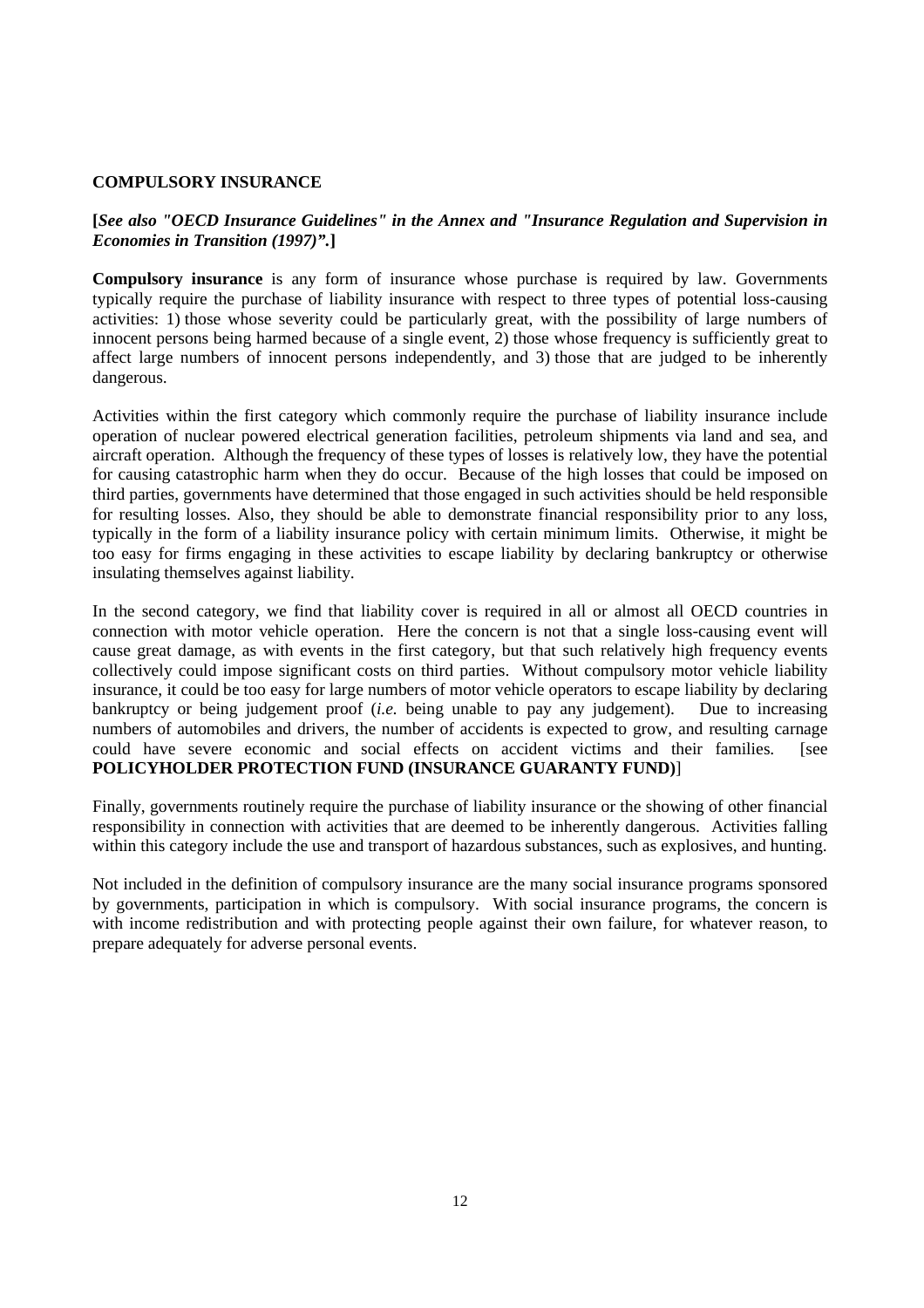# **CONTRACT LAW**

# **[***See also "OECD Insurance Guidelines" in the Annex and "Policy Issues in Insurance (1993)".***]**

Insurance contracts are traditionally divided into two categories of insurance, *i.e.* **non-life** and **life insurance**.

The former pays for the cost of repairing or replacing property, while the second grants a predetermined benefit in the event of death (or survival, in "supplementary insurance" added to a life assurance policy).

The term of a non-life insurance policy is generally one year, with the option of (automati*c)* renewal by *tacit agreement*, or it may have a medium-term duration (*e.g.* three years in France and Sweden); in life and health insurance, however, long-term policies are dominant.

Under the *principle of indemnity*, the amount paid by an insurer cannot exceed the loss sustained, to avoid having the insured make a profit on the event in question. Nevertheless, so-called *new for old* provisions make it possible to pay claims without deduction for wear and tear. Another provision is related to cumulative, multiple or double insurance, making a distinction between good faith and bad faith ; it also refers to malicious damage .

Once a loss is paid to the insured, there is a legal transfer to the insurer of the insured's right to take action against responsible parties, up to the amount paid under the relevant policy: this mechanism is called *subrogation*. In respect of personal insurance, however, these principles do not apply, except in the case of malicious damage.

Most often, insurance cover is provisionally given by the company in exchange for remittance of a *proposal form*, which becomes definitive when the applicant returns a signed policy to the company. But in Italy, for example, cover will be maintained, for a certain period, until the policy is signed. In some countries, the *effective date* (on which cover becomes effective) may be different from the date of the contract.

Payment of the first **premium** generally triggers cover by the insurer, *e.g.* as stipulated in EC directives. In Italy, however, if an insurer does not require this payment, neither does it guarantee the contract. In Switzerland, if a company issues a policy before the first premium is paid, it means that the cover is effective regardless of whether the insured pays the premium thereafter.

Another issue is the place where the premium should be paid:

- − at the office of insurer or its intermediary; or,
- − at the address of the policyholder.

Moreover, the intervention of an intermediary could give rise to a dispute over payment of the premium unless it is agreed in advance.

The principle is to refuse cover when premiums are not paid on time, but legislation in several countries provides that this sanction is applied only after an insurer has issued a warning and served advance notice. As a rule, days of grace are granted either by law or under the contract; thereafter, the contract is cancelled.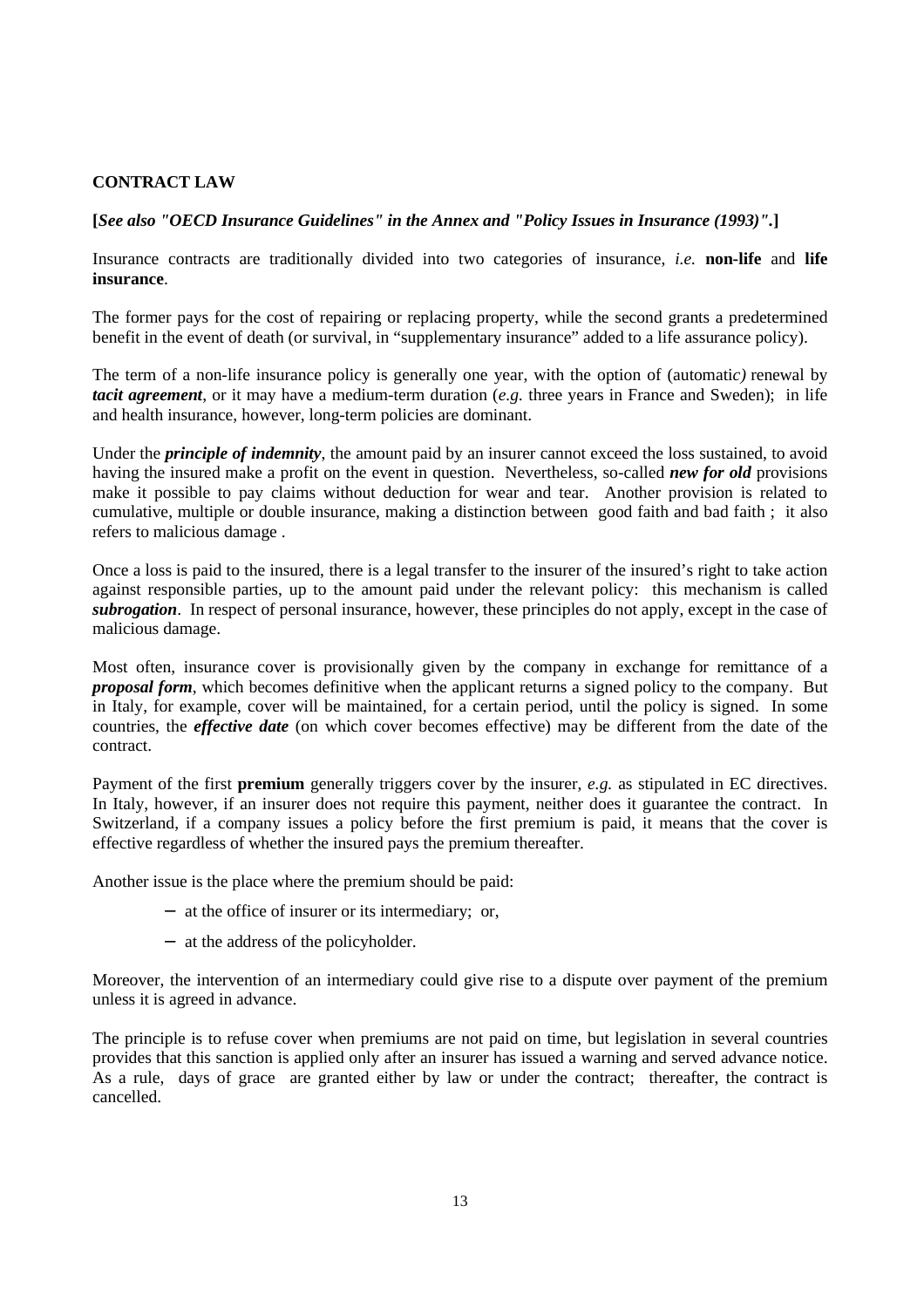A *risk-assessment questionnaire* may also be included in the proposal form. In Latin countries, such a document supplies full details needed to evaluate the risk covered. If the insured amount is lower than the actual value of the property as determined from the questionnaire, the amount of the claim payout will be reduced in proportion to the under-evaluation by application of an *average condition* coefficient.

Should a risk increase, the policyholder is generally required to so inform the insurer. The policyholder may then cancel the contract due to the resultant rise in the premium. If a risk decreases, some countries allow a reduction in the premium or, if necessary, cancellation of the policy.

The following risks are typically excluded:

- − arson and other intentional acts which are wrongful and unlawful;
- − gross negligence though without wrongful intention;
- − catastrophic events: some countries have legislation with specific provisions excluding catastrophic events and the consequences of war, riots and civil disturbances.

In the event of a loss, the policyholder shall inform the insurer of the event, "immediately", "as soon as possible" or "within a fixed period", after the event has become known to him.

Some policies may include a condition which, in the event of a claim, requires the policyholder to bear a portion of the claim "for his own account", either as a flat amount or a given percentage. This sharing of a loss is called *franchise* when it applies to a loss that is less than or equal to the specified amount, and *deductible* when the specified amount is always deducted, regardless of the amount of the loss.

# **CROSS-BORDER INSURANCE TRADE**

# **[***See also "OECD Insurance Guidelines" in the Annex and "Liberalisation of International Insurance Operations (1999)"***.]**

**Cross-border insurance trade** exists when a non-resident insurance provider sells insurance to residents. From the point of view of the insurer's country of domicile (its *home country*), such insurance is an export. From the point of view of the country of residence of the insured person or object (the *host country*), the insurance is an import. Cross-border insurance trade can take several forms, the more important of which are discussed below.

*Pure cross-border insurance trade* exists when the resultant insurance contract is entered into because of solicitations by a foreign insurer. The solicitation may have been via direct response techniques (*e.g.*, telephone, newspaper, mail, Internet, etc.) or **brokers**. Such insurance typically involves large risks. Much **reinsurance** is marketed in this way.

*Own-initiative cross-border insurance trade* means that the insured initiated the contact with the insurer. Corporations often seek insurance abroad trying to secure more favourable terms, conditions or prices than those available locally. Individuals less frequently will do so. A distinction should be made between such own-initiative insurance wherein the insured has no relationship with the insurer and where the foreign insurer is owned by the insured (*i.e.*, captive insurer).

*Consumption-abroad cross-border insurance trade* occurs when an insured, temporarily resident or visiting abroad, enters into an insurance contract with a local insurer. A distinction should be noted between such purchases intended to provide cover only during the length of stay and insurance intended for long term coverage.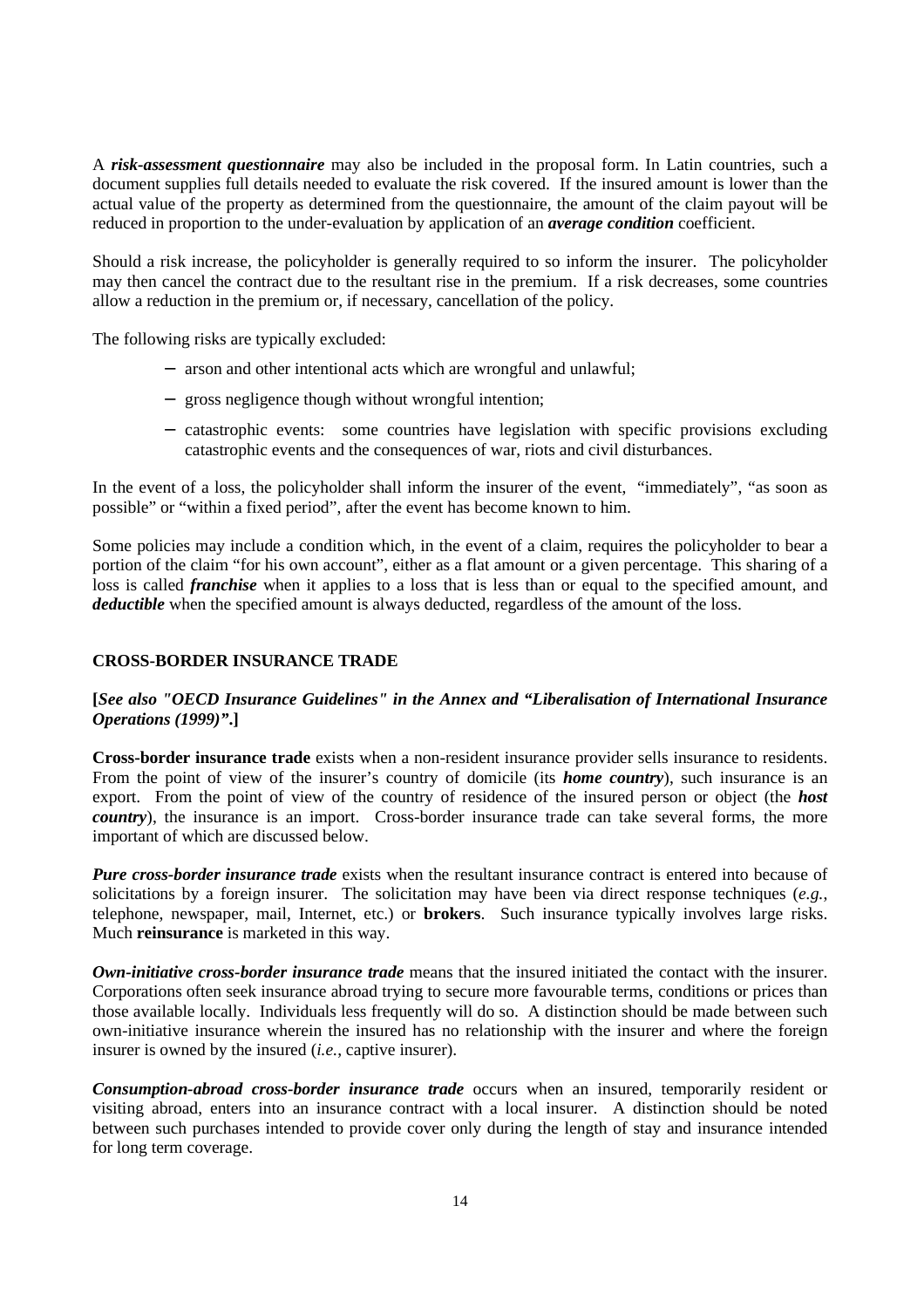Yet another variation of cross-border insurance trade is seen when a multinational corporation (MN*C)* purchases *difference-in-conditions (DIC) insurance* or *difference-in-limits (DIL) insurance* as part of its global risk management program. These "global" policies enable levelling of different policy conditions or insurance limits provided by local policies. Such policies, usually written in the MNC's home country, may involve coinsurance with foreign or other domestic insurers.

Economists would argue that, in an ideal world, complete freedom would be extended to insurers (and reinsurers) to provide cross-border insurance services and to customers to purchase insurance from whomever they wished. In practice, however, two sets of problems are said to argue against the position.

*First*, many, especially developing, countries have argued that cross-border insurance trade has negative macroeconomic effects on the national economy. In contrast to insurance purchased from locally established insurers which then invest funds locally to back their reserve obligations -- thus aiding economic development -- cross-border insurance purchases usually result in little or no domestic investment. In addition, cross-border trade can result in less local insurance expertise creation (technology transfer) than **establishment insurance trade**.

The issue, however, is more complex than the above simple analysis suggests, as important secondary effects should be considered. If the national market fails to offer desired coverage because of insufficient local capacity or because of pricing or product availability problems, forcing customers to purchase inferior coverage locally may be self-defeating longer term. Thus, the argument against cross-border insurance trade based on pleas for enhanced local investment and technology transfer does not enjoy unambiguous support.

The *second* argument against complete freedom for cross-border insurance trade focuses on consumer protection. Because of the close tie that insurance has with the overall public interest and its quasifiduciary nature, governments world-wide have been reluctant to ignore the natural imbalance in positions between certain insurance buyers and sellers. Sophisticated insurance buyers, such as large businesses, have reasonable opportunity to become well-informed buyers and to avoid financially weak or incompetent insurers. The need for government oversight is correspondingly less. The same logic applies when direct insurers purchase reinsurance.

The situation with individual consumers and small businesses is different. They are more likely to be misled or to fail to know enough even to make appropriate inquiries as they negotiate for insurance. It is for this reason that governments world-wide insist on licensing and seek particularly to protect the least informed among insurance buyers. These same concerns do not apply with well-informed buyers.

An exception to this view can occur when the insurance regulator of the customer's state is satisfied that the insurer's home country regulation provides protection to the customer, which is at least equivalent to that which the customer's state provides. This *mutual recognition* approach underpins the EU's Single Market Program.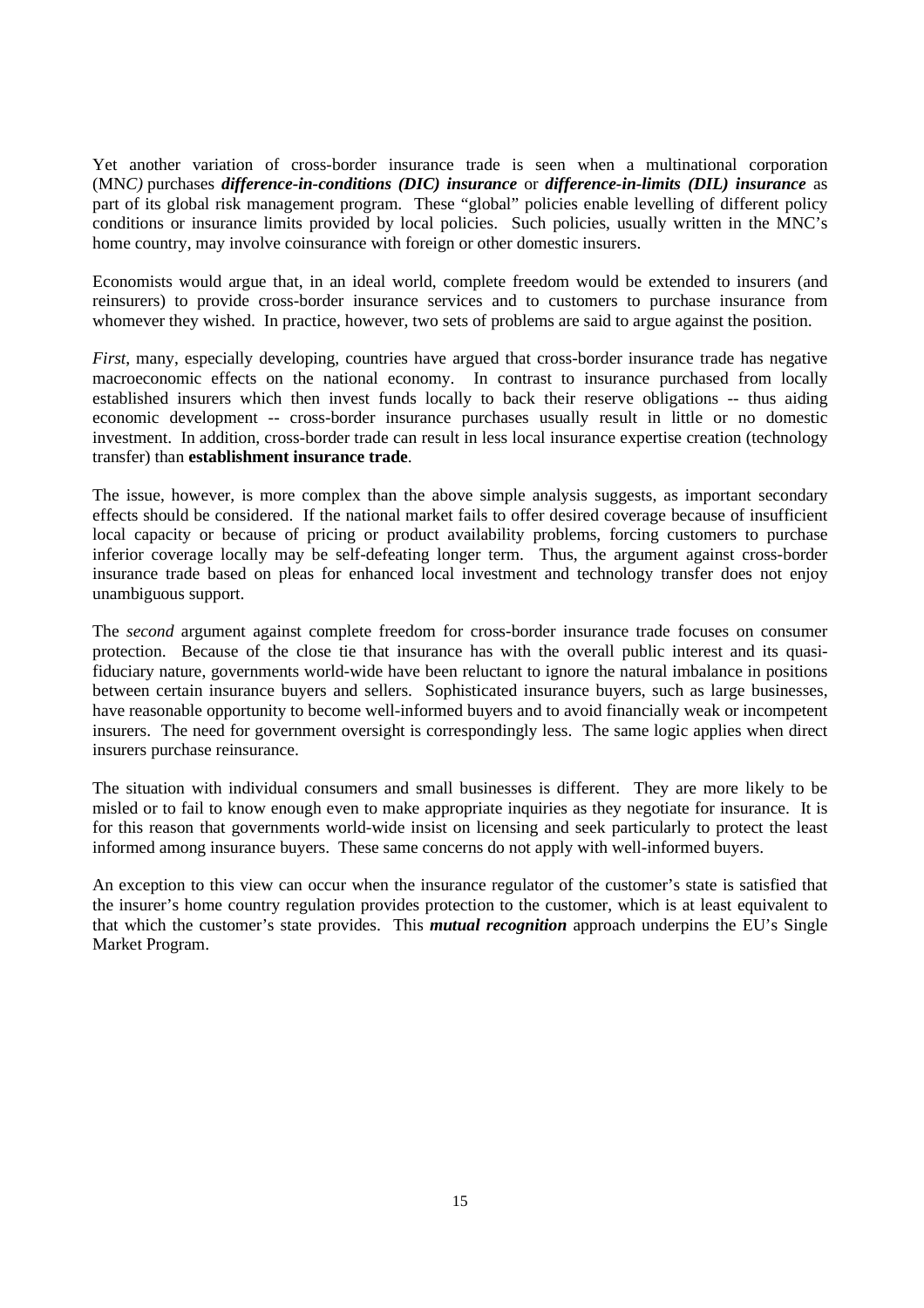# **DEMUTUALISATION**

**Demutualisation** is the process by which a mutual **insurance company** is converted into a stock insurance company. The distinguishing characteristic of a *mutual insurance company* is that it is owned by and operated for the exclusive benefit of its policyholders. Corporate ownership is imputed through policy ownership. A *stock insurance company*, by contrast, is owned by its shareholders who need not be policyholders.

With an increasing emphasis on financial solidity in many markets, insurers have placed greater stress on their capital positions. Additionally, many observers believe that successful financial intermediaries in the future must be larger, must be capable of creating or acquiring other firms and must expand into new areas -- each of which requires more capital. Most often, the only means by which mutual insurance companies can raise additional capital is through retained earnings. By contrast, stock insurance companies can raise new capital by retaining earnings and issuing new shares. This fact gives the stock corporate form advantages over the mutual form.

Mutual insurers, therefore, may have incentives to convert to stock insurers to be able to raise additional capital in order to be able to compete more effectively. Also, demutualisation could allow for enhanced corporate flexibility through use of upstream holding companies. Through this mechanism, the company can limit the impact of insurance regulatory controls and restrictions on non-insurance operations, and permit fewer constraints on insurance company acquisitions.

The demutualisation process often involves three phases.

First, the mutual insurer's board of directors determines that demutualisation is in the policyholders' best interests.

- 1. Second, governmental approval is required. This decision to approve will be assessed on whether the proposal provides adequately for existing and future policyholders, the fairness of the consideration to policyholders in exchange for their membership rights, the allocation of the consideration among policyholders, the fairness of the amounts paid by nonpolicyholder shareholders (particularly in the case of a proposed acquisition of the company by another entity), and the limitations on acquisitions of stock by officers and directors. Public hearings may be required.
- 2. Once the company and the government official have agreed on a conversion plan, they submit it to policyholders for approval. If a favourable vote is received, the process may continue.

An important issue in a demutualisation is how it will affect insurance coverage of persons with participating policies. Some have argued that a conversion should not have a materially adverse impact on the company's ability either to meet the policy guarantees or to pay policyholder dividends on a scale comparable to those that they would have paid lacking demutualisation.

A recent move in the United States has been for the states to allow mutuals to secure capital through creation of a new holding company structure. This structure permits the raising of equity capital.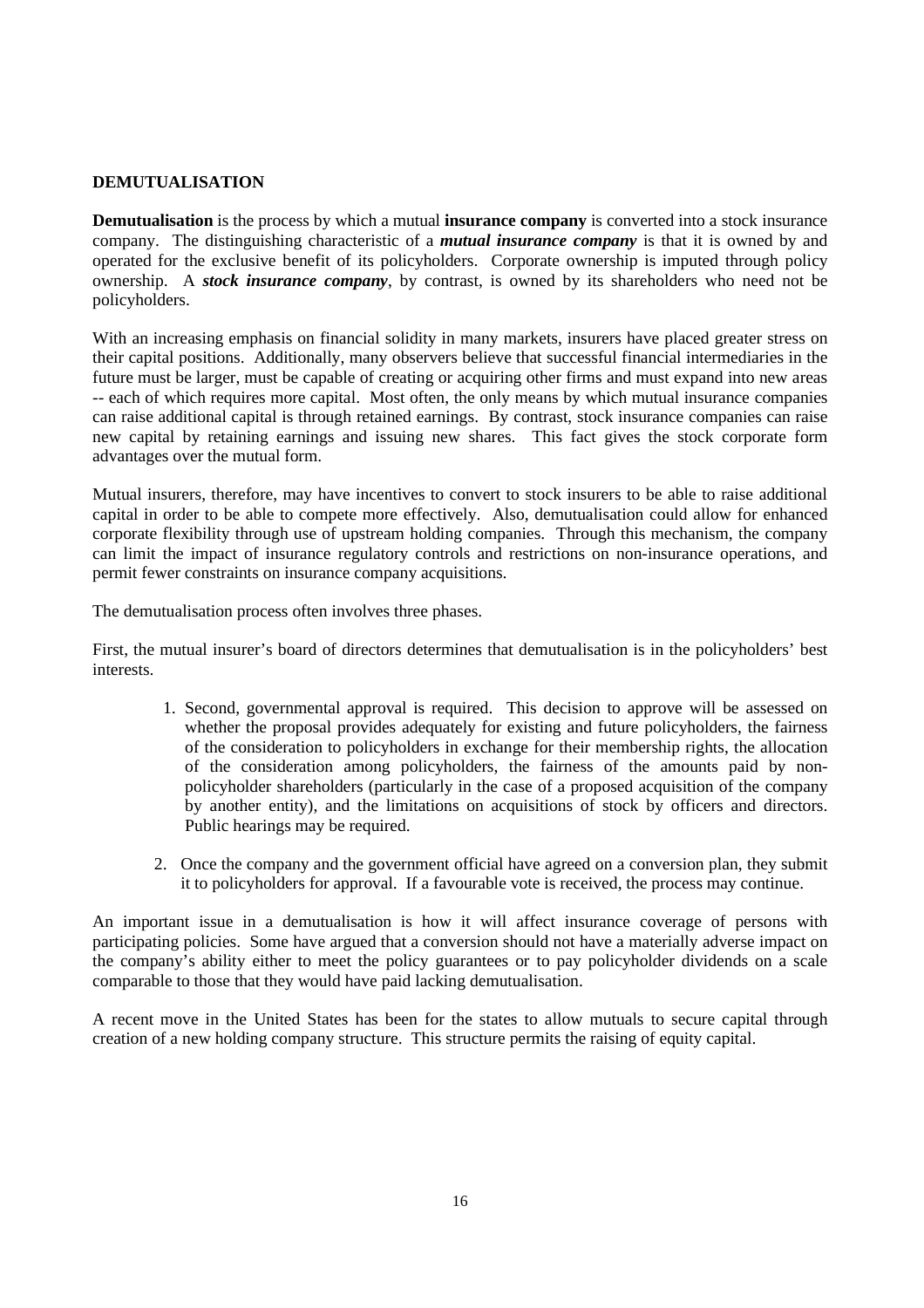#### **DISTRIBUTION SYSTEMS**

#### **[***See also "OECD Insurance Guidelines" in the Annex***.]**

In insurance, **distribution systems** are the means by which insurance policies are sold to customers. Insurance is sold in one or a combination of three ways: direct response, agents or **brokers**. Thus, some insurers sell directly to customers (*direct response*) via the Internet, mail, telephone solicitation, newspaper advertisements or other direct means, without the use of intermediaries. Relatively little insurance is sold world-wide through such direct solicitation, although the proportion is growing in some European markets, especially in motor insurance.

Perhaps the majority of both **life** and **non-life insurance** world-wide is sold through agents and brokers. Brokers represent the insurance purchaser. Brokers are expected to be knowledgeable about the overall insurance market and tend to work with large clients.

Two broad classes of agents are found internationally. Agents who sell exclusively for one insurer are referred to as *captive, exclusive* or *tied agents*. *Independent agents* represent several insurers. Insurance brokers, and also independent agents, reinforce product and price competition by rectifying, to some extent, the information imbalance between the buyer and seller.

Banks, which can use any of the above distribution systems, are important insurance outlets in some markets. In the majority of instances, the bank serves as an agent for either an affiliated insurer or an insurer with whom the bank has a special arrangement. The latter situation is less common. In no OECD country are banks broadly permitted to underwrite insurance directly, although most countries permit them to do so through holding company arrangements. (see **FINANCIAL SERVICES CONGLOMERATES**)

Insurance distribution channels are vitally important to new entrants -- both foreign and domestic. The lack of reasonably developed brokerage or independent agency distribution systems in markets can constitute a structural entry barrier.

Consumer protection concerns flow from insurer marketing efforts. Where distribution is via local establishment, such as an agency, branch or subsidiary, local regulation and a **national treatment** standard might be sufficient. Cross-border distribution, on the other hand, may not ensure local consumers adequate protection against marketing abuses. The issue of adequate consumer protection from marketing abuses may warrant little government concern in respect to **reinsurance** or commercial insurance lines. Individuals are arguably more vulnerable to such abuses, and a mechanism to ensure host-country protection may be warranted in a liberalised insurance world. In many markets, insurance salespeople must register or secure a license. To obtain a license, the individual may be required to pass a qualifying examination, exhibit certain experience and be sponsored by an insurer. (see **CROSS-BORDER INSURANCE TRADE**)

#### **EARNED PREMIUMS**

# **[***See also "OECD Insurance Guidelines" in the Annex and "Insurance Regulation and Supervision in Economies in Transition (1997)".***]**

The principle of independent accounting periods, under which revenue and expenses should be charged  $\alpha$  exclusively to the period in which they are incurred, is applied only to insurance business, in particular through the concept of **earned premiums** and the corresponding **expenses**, which are known as **claims incurred**.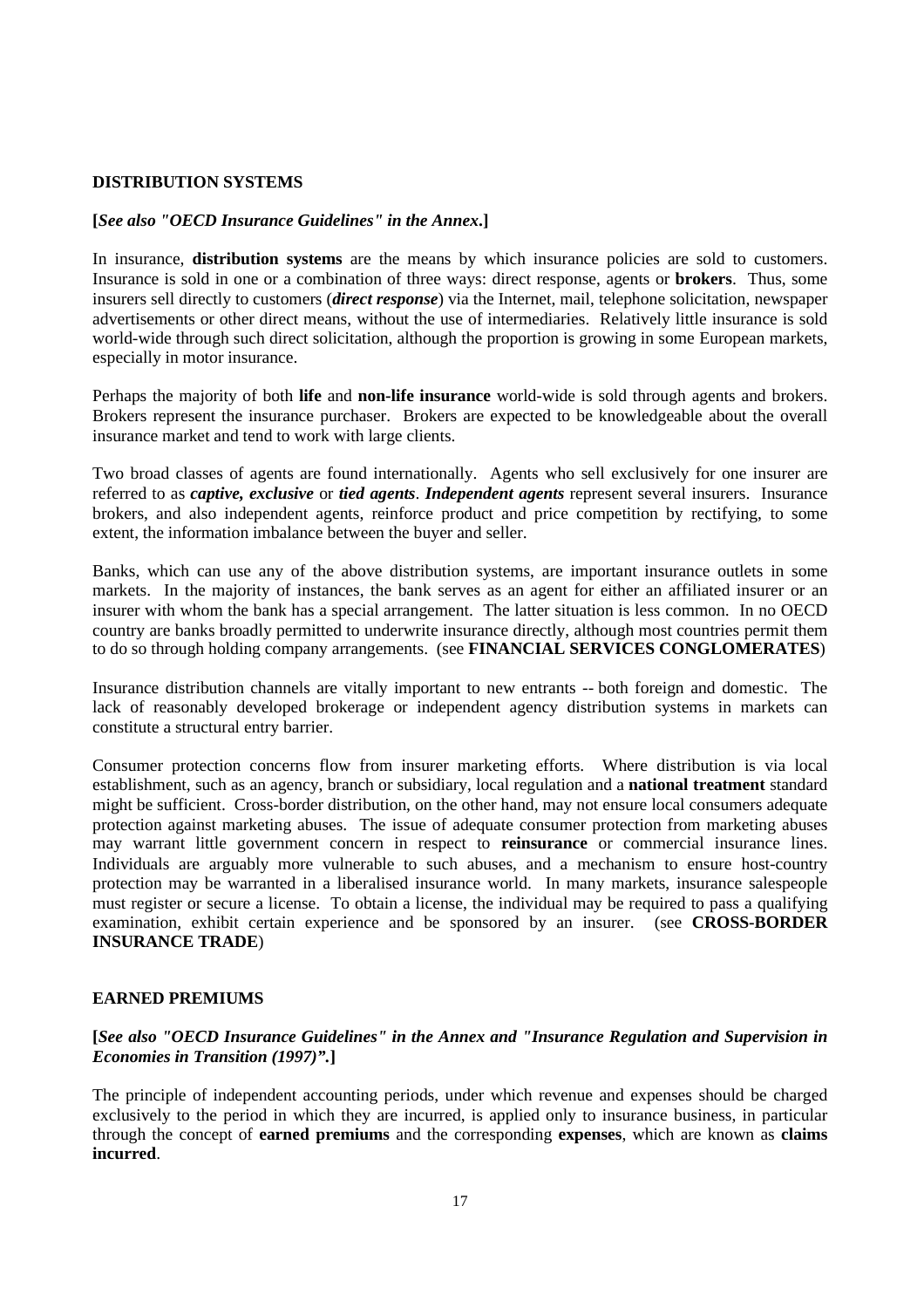From an accounting standpoint, calculating earned premiums for a given year involves determining the total amount of premiums covering risks for the period from 1 January through 31 December, *i.e.* the algebraic sum of the following three elements:

- 1. the portion of **premiums** written in prior accounting periods and providing coverage in the current year [*i.e. premiums brought forward* from previous year(s)];
- 2. premiums written during the current year at the beginning of the period of coverage (*i.e.* current-year premiums written in advance); *less*
- 3. the portion of premiums written in the current and/or prior years and providing coverage in the following and/or subsequent years (*i.e. premiums to be carried forward* to the following year or to subsequent years).

These elements, which are net of cancelled premiums, should exclude any taxes on premiums.

In addition, estimates of the following have to be booked as valuation adjustments:

- 1. premiums yet to be written, *inter alia*, for contracts with notice at the end of the period of coverage;
- 2. current-year premiums yet to be cancelled on account of errors or irrecoverability.

In the event that rates should prove insufficient because of aggravated loss experience and/or increased administrative expenses, earned premiums must be reduced by the amount needed to cover the supplementary risks and administrative costs. This is done by virtue of the **accounting principle** of prudence, so that potential losses incurred during the current year are not transferred to the next. In EU terminology, this supplement is referred to as the **provision for unexpired risks**.

The concept of earned premiums can be approached in two different ways:

- 1. from a purely technical standpoint, based on the current underwriting year, *i.e.* disregarding premiums written or cancelled in respect of previous years. Here, changes in earned premiums for an underwriting year (n) may be observed in various accounting years [(n),  $(n+1)$ ,  $(n+2)$ , etc.], since items estimated the first year -- premiums yet to be written or cancelled -- will be booked in subsequent accounting periods as different amounts.
- 2. from a purely accounting standpoint, based on the current accounting period, *i.e.* on the profit and loss account (as defined in the EU layout).

In either case, earned premiums may be taken gross or net of **reinsurance** and computed in reference to either gross premiums or risk premiums, *i.e.* with acquisition costs deducted. It should be noted that a similar concept can be used in **life insurance** by adjusting premiums written for the change in unearned premiums included in the **life insurance provision**.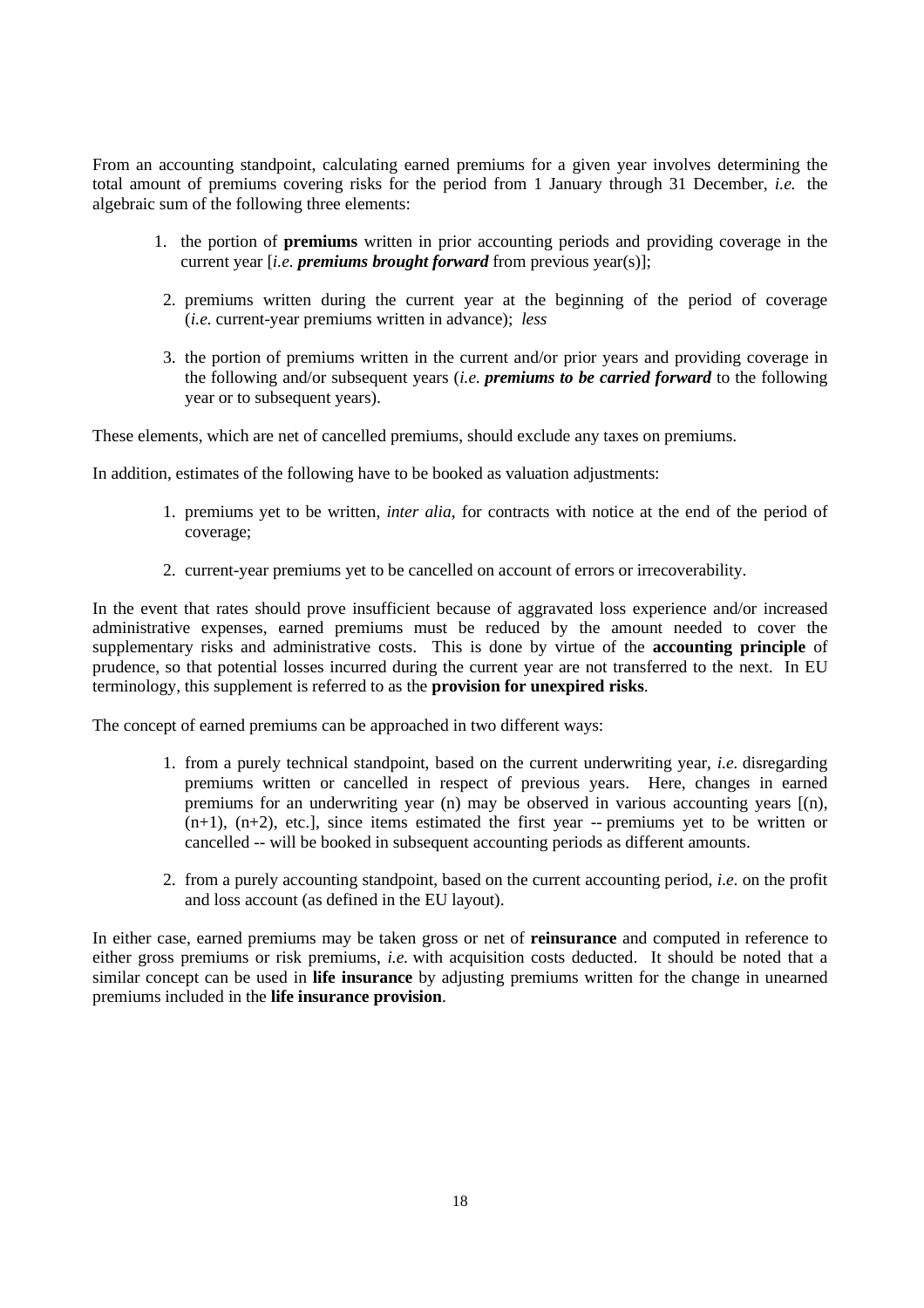# **EQUALISATION PROVISION OR RESERVE**

#### **[***See also "Insurance Solvency Supervision (1995)".***]**

This valuation adjustment smoothes out non-life profits*.*

- − for certain seasonal or cyclical risks, such as hail, natural disasters, space or nuclear risks, pollution liability or credit insurance; or,
- − for an insurer's entire portfolio.

A number of countries substitute mandatory **reinsurance** for this technical requirement. The names by which it is known are many and varied: **equalisation provision or reserve**, **provision for differential loss experience**, **for disasters**, but also **contingency**, **safety** or **fluctuation reserve**, **equalisation fund**, etc. Whether it is treated as a provision or a reserve, the fund is not considered part of the solvency margin.

Insurers believe that the use of such funds is fully justified because of the volatile nature of some of their risks: the results of a single year will not necessarily be representative of other years, especially if catastrophic claims distort those results. The fund is tacit recognition that the diversification of some insured risks is impaired by the independent nature thereof, and a long-term view of the insurance business justifies such reserves.

On the other hand, some public policymakers argue that this volatility is an inherent risk of the insurance business and should be priced accordingly. The issue relates less to whether insurers should voluntarily establish such reserves or be compelled to do so than to whether insurers that do establish such reserves should be entitled to a tax deduction because of them. Here the argument is that, since the insurer has not actually incurred the loss at the time it creates or adds to the reserve, it should not be able to deduct such reserves until such time as losses are actually paid.

In the EU, the provision can function in one of two ways:

- 1. as an accounting mechanism: A given percentage of technical profit is set aside to constitute a fund, up to a certain ceiling expressed in terms of **premiums** written. Both the percentage and the ceiling vary by class, according to the nature of the risk involved. Calculations are carried out net of reinsurance. Any technical losses are charged in full to the fund, the value of which cannot, however, be less than zero.
- 2. as an actuarial mechanism: Additions to the provision are calculated with reference to **earned premiums** and defined by the positive variance on loss experience, *i.e.* the amount by which the average loss experience over a reference period spanning the past 15 or 30 years exceeds actual loss experience. If actual losses are above average, the difference is charged to the fund. In addition, and independently of these movements, the fund is credited with interest payments which are computed by applying a fixed rate of interest to the fund's theoretical ceiling. The ceiling is determined by multiplying earned premiums by  $\{n\}$  times the standard deviation of loss experience over the reference period. The fund may be subject to a minimum value, which would also be computed using the standard deviation.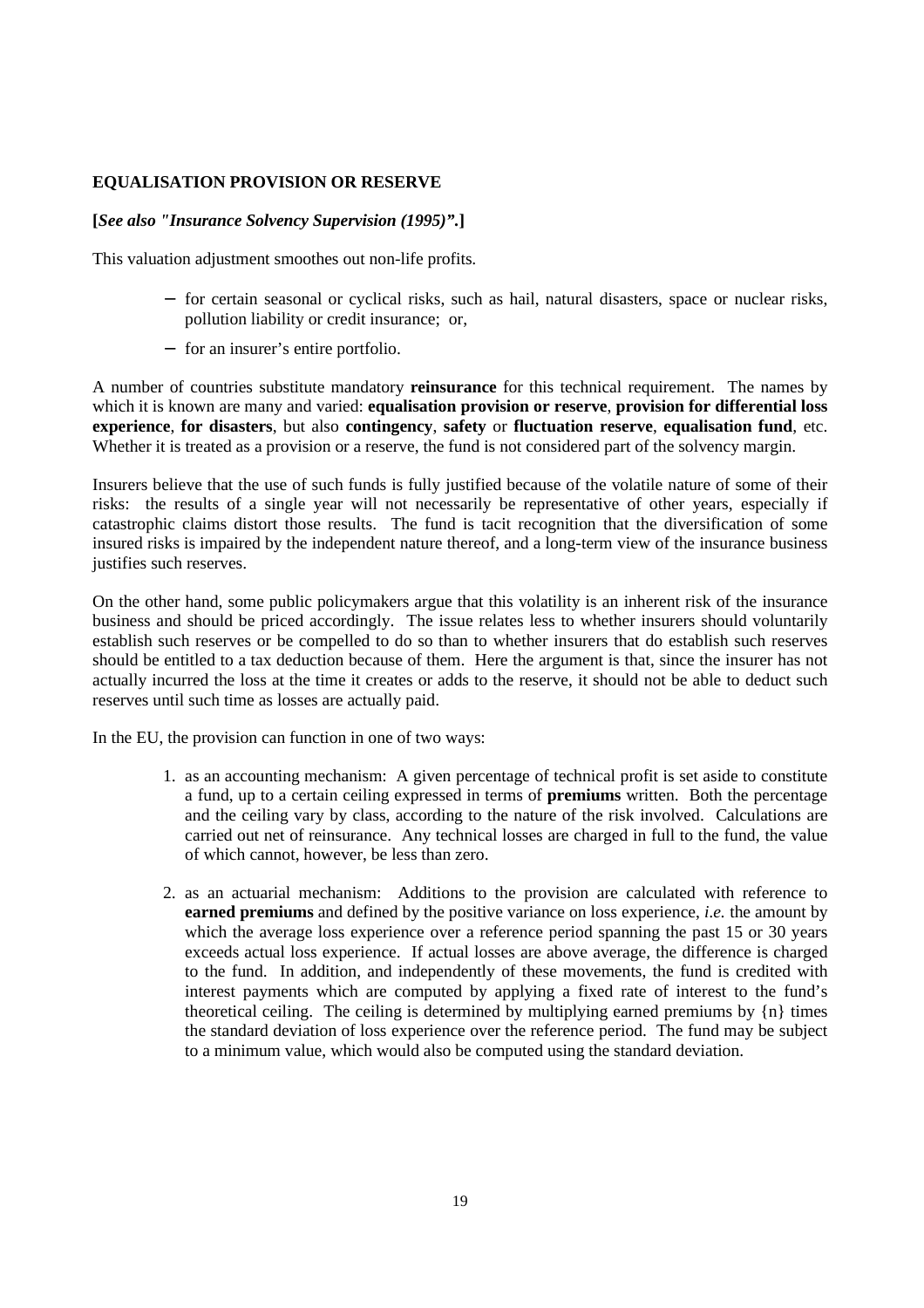#### **ESTABLISHMENT INSURANCE TRADE**

#### **[***See also "Liberalisation of International Insurance Operations (1999)".***]**

**Establishment insurance trade** exists when insurance is sold to residents through local agencies, branches or subsidiaries owned by non-residents. The opportunity to establish a local presence is often essential to the efficient provision of insurance services. The conditions of establishment determine whether non-resident enterprises can compete with each other and with domestic firms on an equal footing. Establishment insurance trade can take several forms, the most important of which are discussed below.

Establishment via *subsidiary* exists when non-residents create a *de novo* domestic insurer or acquire an existing domestic insurer. Excepting ownership nationality differences, such subsidiaries are legally identical to other national insurers and, therefore, answer fully to the national insurance regulator -- not the owner's domiciliary regulator.

The next most substantive form of establishment is through creation of a *branch office*. A branch office is a detached portion of a foreign insurer. Unlike a subsidiary, the branch office is not a standalone insurer, but legally a part of an insurer. As such, the branch office is subject to home country regulatory oversight. Because it incurs financial obligations locally and itself typically bears risk locally, it is also subject to host-country **regulation**. This dual regulatory oversight can lead to conflicts of law and regulation.

Insurers sometimes seek foreign establishment through creation of an *agency*. An agency is the least substantial form of risk-bearing establishment. As the legal representative of the foreign insurer, the agent's powers to represent its principal may be narrow (*e.g.*, sales only) or broad (*e.g.*, sales, underwriting, pricing and claim settlement). The foreign-owned domestic agency must comply fully with all host country agent licensing and other requirements. Establishment by agency is akin to **cross-border insurance trade** as the actual risk is borne by a foreign insurer not subject to host-country control.

As a fourth form of establishment, a *representative office* seeks to promote the interests of and sometimes services the local clients of the foreign insurer. The representative office neither bears risk nor sells insurance. Usually, its establishment does not require host country regulatory approval although notification is required.

Establishment has long been among the most contentious insurance trade issues, although OECD code obligations, the newly adopted GATS and a general world-wide liberalisation trend have all softened the intensity of the debate recently. One of the reasons for this intensity is that establishment requires (in the more substantive cases) foreign direct investment (FDI), and FDI historically has been closely associated with the exercise of national sovereignty.

Establishment issues stem principally from **market access**, **national treatment** and **transparency** concerns. Thus, some countries have limited foreign insurer market access via establishment because of a desire to protect the local insurance industry and because of concerns about excessive competition. Even when market access is not a problem, foreign-owned establishments may be denied national treatment, thus placing them at a competitive disadvantage. Finally, in some markets, transparency problems exist in that market access and other competitive rules may be unwritten, incomplete or inconsistently enforced.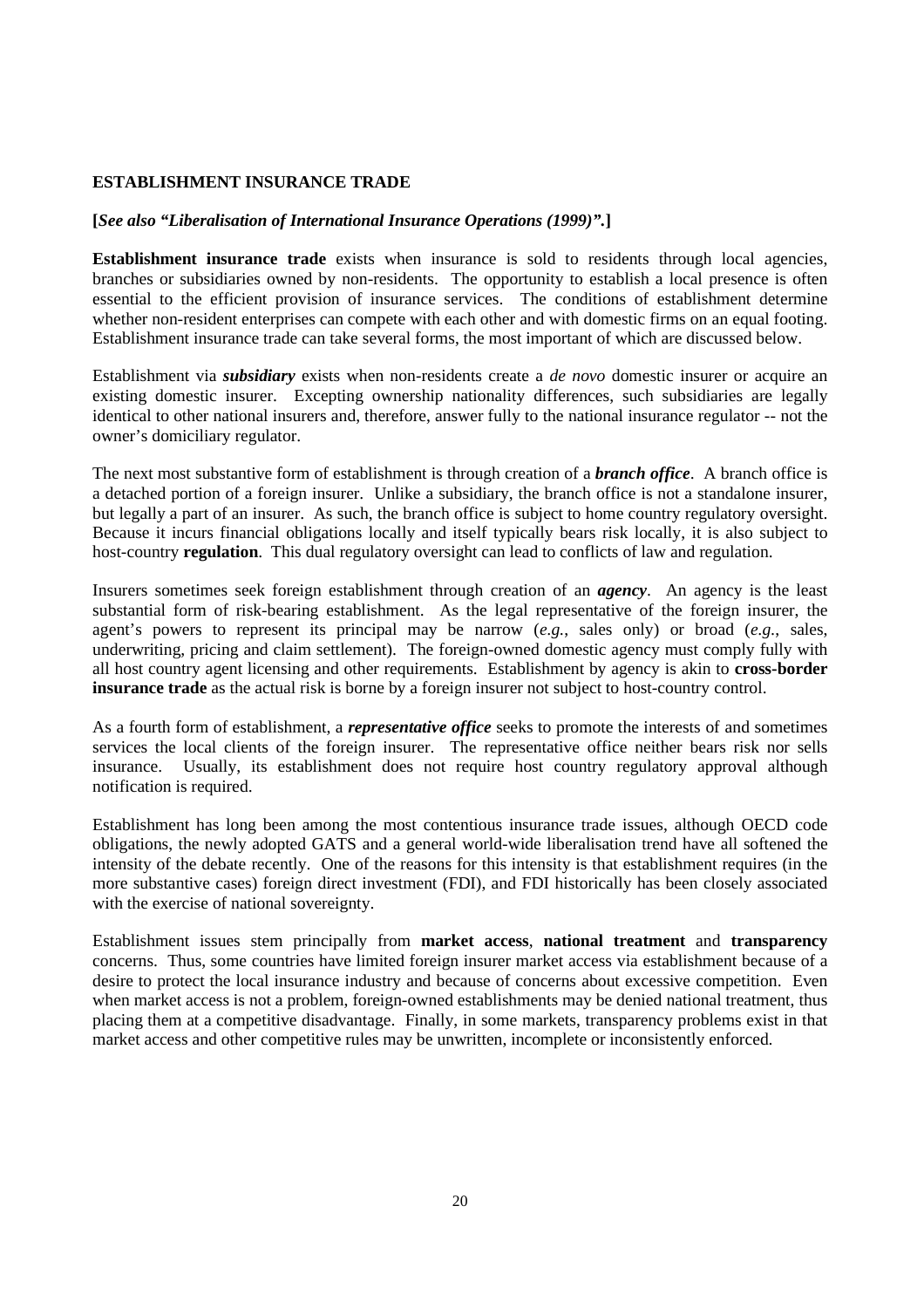#### **EXPENSES**

For an **insurance company**, the *profit and loss account* is composed of:

- 1. a technical component: **premium** income as profit, and **claims incurred** (including loss adjustment expenses) as loss;
- 2. a financial component: symmetrically, investment income and investment expenses;
- 3. other components:
	- − recurrent expenses, such as acquisition costs and administrative costs;
	- − non-recurrent expenses and income, which are often called *exceptional items*.

What is generally termed **expenses** is the total of the following four recurrent items:

- 1. *Acquisition costs*: the costs arising from the conclusion of insurance contracts and comprising:
	- − direct costs, such as *a)* acquisition and renewal commissions (renewal commissions may be included in administrative expenses) and *b)* the cost of drawing up insurance documents or including insurance contracts in a portfolio.
	- − indirect costs, such as advertising costs or the administrative expenses connected with the processing of proposals and the issuing of policies.
- 2. *Administrative expenses*: Administrative expenses consist essentially of costs arising from: *a)* premium collection; *b)* portfolio administration; *c)* handling of bonuses and rebates; *d)* inward and outward **reinsurance**. They also include staff costs and depreciation provisions in respect of office furniture and equipment, in so far as these need not be shown under acquisition costs, claims incurred or investment charges.
- 3. *Loss adjustment costs*: This item will encompass all expenses, internal or external, incurred directly or indirectly in respect of the management or adjustment of losses and claims. *Direct expenses* refer to all necessary expenditure for a company's claims department: salaries and wages paid to clerks, travel expenses (internal costs) and lawyers' fees and costs of legal proceedings (external expenditures). *Indirect expenses* refer to costs that cannot be allocated to individual claims: for example, a percentage of the rent to be allocated to the space occupied by the claims department or EDP costs for the settlement of claims. The provision for settlement costs is calculated without regard to the origin of claims.
- 4. *Investment expenses:* Three types of items are included in these expenses: *a)* investment management expenses; *b)* value adjustments on investments, *i.e.* adjustments for depreciation of fixed assets and for amortisation; *c)* losses on the realisation of investments. Under United States standards, they are broken down into: *a)* direct charges, which are usually external; *b)* direct assignment, which is internal and charged to investment activities; *c)* indirect allocation, which consists primarily of internal expenses and applies to more than a single expense group or function: for example, the salary of the company treasurer is charged to investment and accounting operations.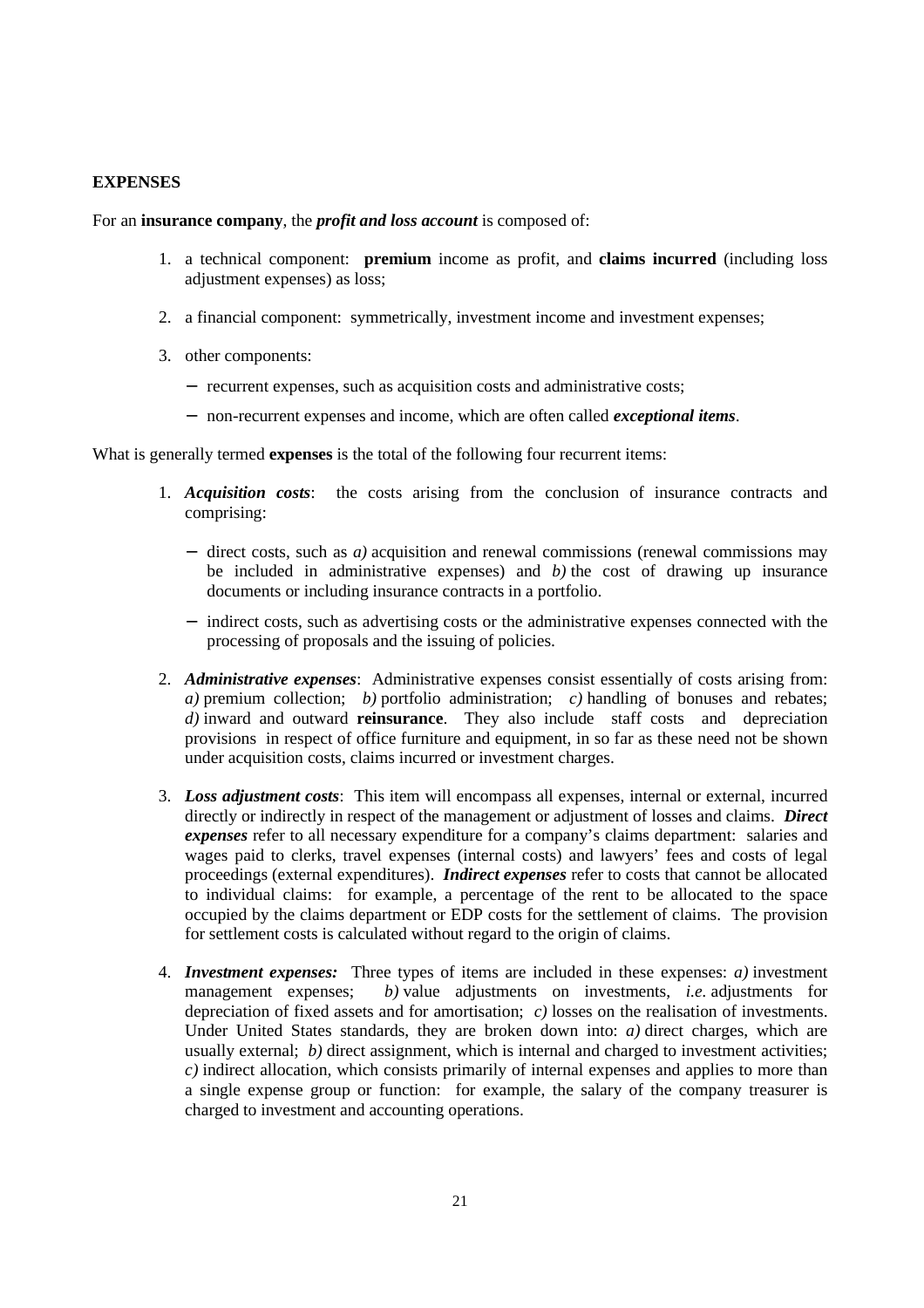#### **FINANCIAL (PRUDENTIAL) REGULATION**

# **[***See also "OECD Insurance Guidelines" in the Annex, "Insurance Solvency Supervision (1995)" and "Policy Issues in Insurance (1993)".***]**

Once an insurer is authorised to write insurance within a jurisdiction, consumer protection concerns drive governments to insist on certain continuing levels of insurer financial solidity. Insurance regulators are charged to oversee the continuing viability of insurers in the market through **financial regulation**, also referred to as **solvency regulation** and **prudential regulation**. Generally, the greater the detail and degree of financial **regulation**, the more secure the insurer. On the other hand, stringent oversight stifles competition and innovation and, thereby, can lower consumer value and choice. It is the government's difficult task to balance these competing public interests. With increasing liberalisation and deregulation, financial regulation becomes even more important.

If one aspect of solvency regulation must be singled out as the most critical, it would be an insurer's relative capital position. *Capital* is the excess of assets over liabilities. To gauge an insurer's capital, therefore, one must properly assess asset values and liability obligations.

If such an assessment is to be meaningful, insurers must follow similar procedures, for the terms "assets" and "liabilities" have meaning only in relation to some accounting convention. As a prerequisite to the establishment of acceptable levels of insurer financial solidity, governments therefore decide the acceptable **accounting principles** that insurers will be permitted or required to use.

Within the EU (and many other countries), minimum ongoing capital requirements are stated as the relationship between 1) capital and 2) **premiums** written (life and non-life), **claims incurred** (non-life), or **mathematical reserves** (life insurance). This required minimum relationship is called the *solvency margin*. In addition to the solvency margin, a fixed minimum capital -- called the *guaranty fund* -- is also required. This amount generally is a lower, signalling threshold (one-third of the minimum solvency margin) and varies with the type of business. The solvency requirement in EU member states is the greater of the minimum solvency margin, which is volume dependent, and the minimum guaranty fund.

Within the United States, states' insurance laws have typically prescribed the same capital levels for newly licensed as for well-established insurers. These fixed amounts have had no necessary relationship to insurers' total policyholder obligations or to investment or other risks. In addition, regulators have used a variety of informal measures, including premiums-to-surplus ratios, to monitor insurer financial condition. Regulators are now using *risk-based capital* (*RBC*) standards, wherein minimum acceptable capital is directly related to the size and riskiness of a company's underwriting (technical) and investment (nontechnical) operations. The system is fully operational in the United States (Similar systems exist in other countries. For example, in Canada with the "Minimum Continuing Capital and Surplus Requirements (MCCSR) and in Norway, where capital standards applicable to insurance companies are based on the same standards as those existing for banks).

The United States regulatory approach relies on a formula to derive the implied capital (the authorised control level) needed by an insurer to be able safely to carry the risk inherent in its assets, liabilities, and premium writings. The riskier the element, the larger the weighing factor and, hence, the larger the insurer's authorised control level (ACL).

The ACL is compared to the insurer's *total adjusted capital* (TA*C)* which is its statutory capital with adjustments for voluntary reserves and other items more properly classified as surplus. Values for this ratio determine whether government intervention is required. No regulatory action is required for ratios in excess of 200 per cent. Ratios between 150 and 200 per cent require the insurer to file an *RBC Plan* with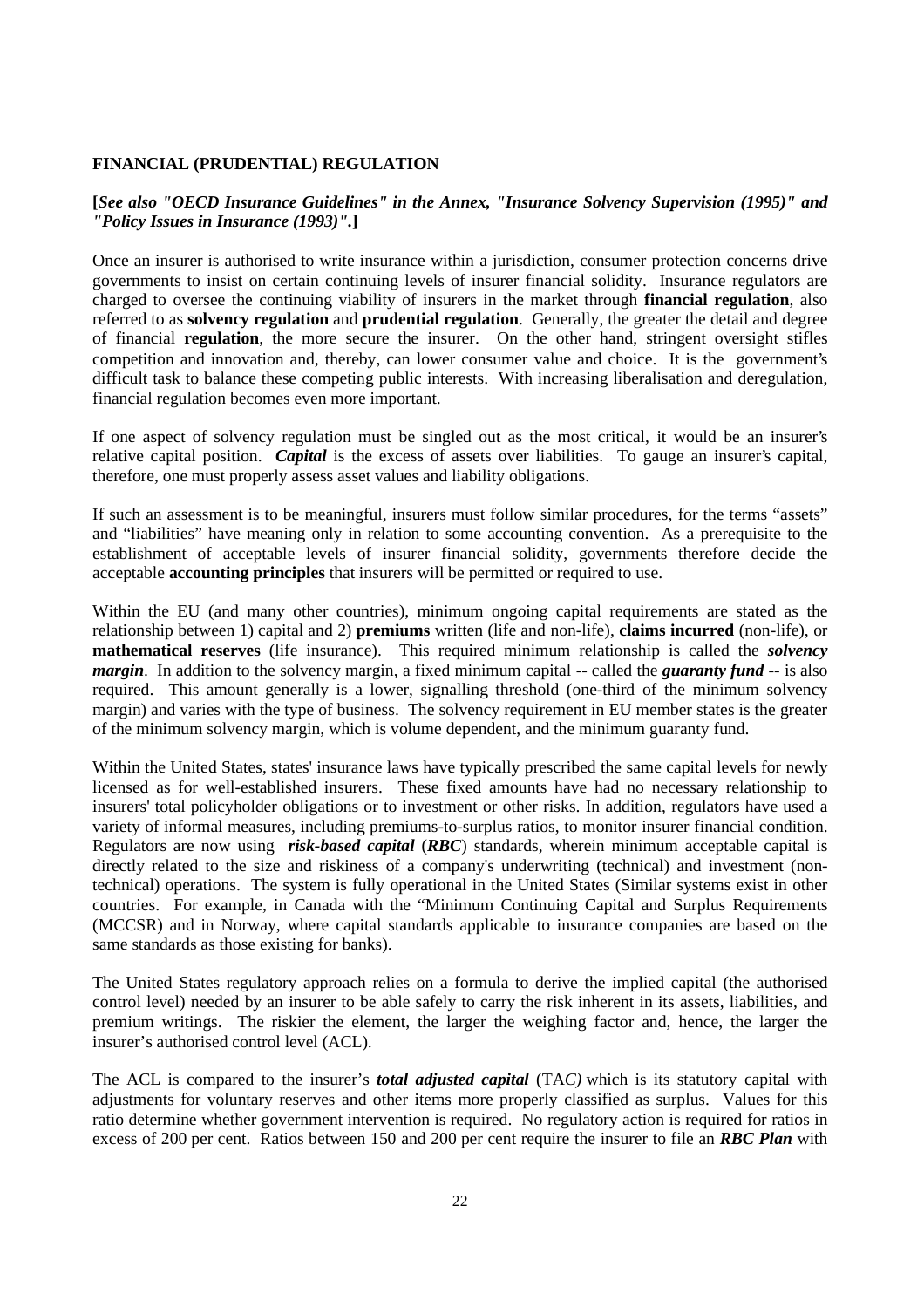the regulator. This plan is to describe the cause of the threat to the insurer's solvency, set out proposals for correction, give five years of financial projection, and provide other solvency-related information.

For RBC ratios between 100 and 150, the RBC Plan must be filed and the regulator must perform appropriate analysis and examinations of the insurer. Ratios between 70 and 100 subject the insurer to regulatory seizure. Ratios below 70 require regulatory seizure. (see **LIQUIDATION**)

The EU's approach is similar in concept. If a company's solvency margin falls below the prescribed minimum, a *Recovery Plan* must be filed with relevant authorities. The implementation of this mediumterm plan is monitored to ensure that the insurer re-establishes its financial position. As in the United States, if the competent authorities believe that the company's financial position may deteriorate further, they may also restrict or prohibit the free disposal of assets by the company. In this case, they notify the authorities of the other member states in which the company is operating of all measures adopted so that these states can also take the same measures.

EU member states provide for a more aggressive approach for insurers whose solvency margins have fallen below the minimum guaranty fund. A *Financial Plan* must be provided to the competent authorities of the member state of origin. The short-term plan is to be submitted rapidly for approval to these authorities, which will monitor its implementation; the plan must propose measures for re-establishing the company's financial position, such as a call to shareholders, a merger with another company, etc.

To ensure solidity and investment diversification, governments generally establish quantitative and qualitative asset standards. Insurers are thereby prohibited or discouraged from undertaking what are considered imprudent investments or from failing to diversify their investments. Assets backing policyholder liabilities are routinely subject to more restrictive provisions than are assets backing capital and surplus or unassigned liabilities. High-risk illiquid investments are particularly limited.

Typical permissible investments include government-backed securities, corporate bonds, mortgage loans, common and preferred stock and real estate. Limitations ordinarily apply both as to quality and quantity for each asset category. For example, EU member states generally limit any one investment to 5 or 10 per cent of policyholder liabilities. Investments in foreign securities and illiquid or non-traded assets are restricted. An approach followed in a few countries (*e.g.*, Canada) that is gaining interest is to permit insurers broad investment discretion, subject to a *"prudent person" rule*. This rule sets out general guidelines for acceptable investments. (see **INVESTMENT REGULATION**)

The appropriate valuation of an insurer's liabilities is critical to assessing its financial position. Life insurer policy reserves ordinarily are estimated through mathematical formulae whereas non-life insurer reserves are subject to less precise estimation methods. National laws are more general for non-life insurers' reserves.

Financial regulation can be considered as extending to insurer rehabilitation and **liquidation**. If an insurer must be liquidated with possible losses to policyholders, a governmentally run or sanctioned insolvency guaranty fund (**policyholder protection funds**) or other mechanism may be available to reduce policyholder losses, usually subject to some maximum payment per policyholder and possible loss sharing by the policyholder. [see **SOLVENCY RULES**]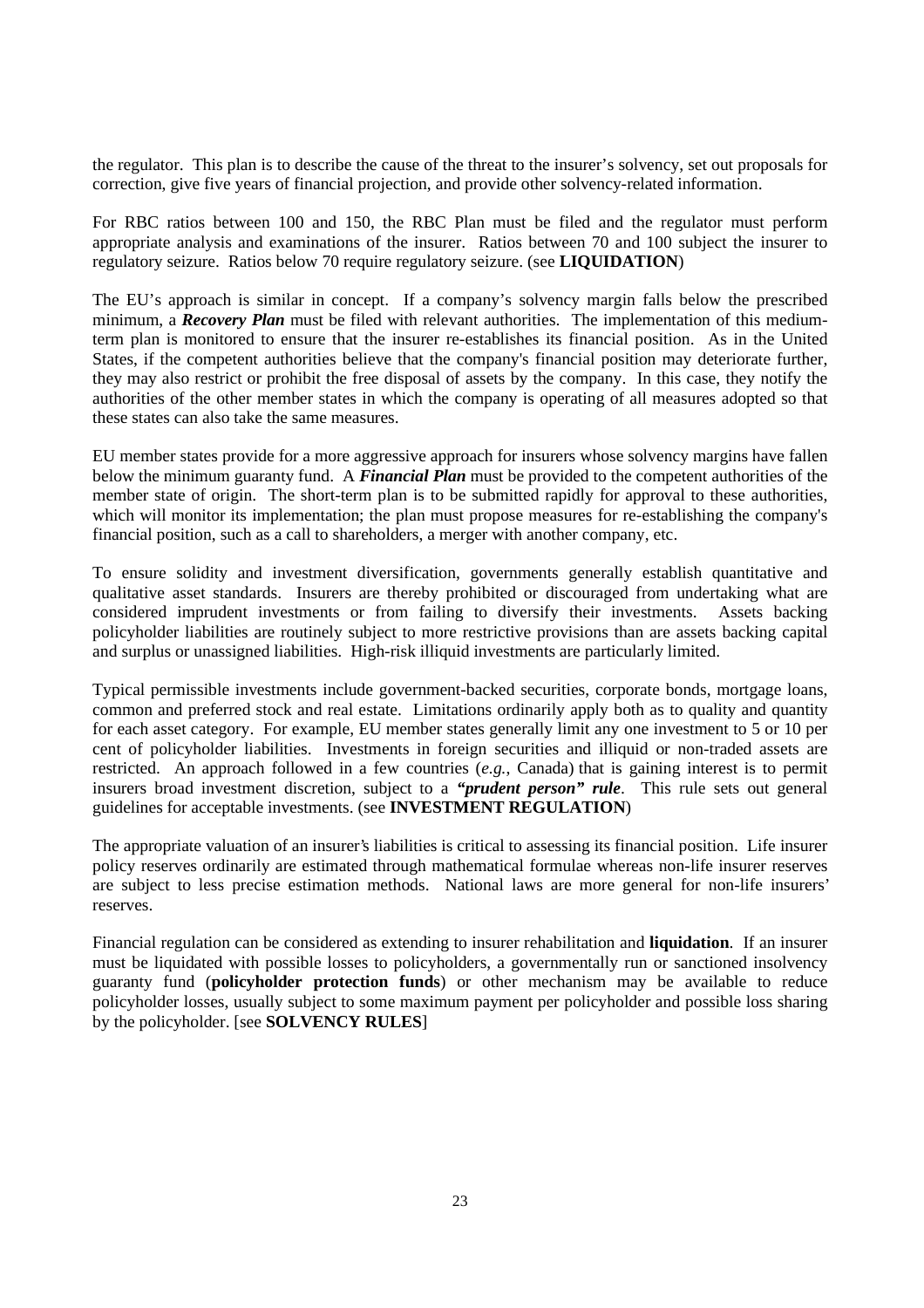#### **FINANCIAL RESULTS**

#### **[***See also "Insurance Regulation and Supervision in Economies in Transition (1997)".***]**

Insurance company **financial results** are the means by which the financial effects of underwriting (technical) operations and investment and other (non-technical) operations are measured. Innumerable measures exist, the most general and most important of which is *profit*, the difference between total income and the costs of production. A variation of profit is the *operational result* which is the difference between 1) **premiums** (defined in various ways) and investment income and 2) **claims incurred**, **expenses** and taxes. The ratio of (2) to (1) gives the *operating ratio*. Insurers and reinsurers cannot succeed without favourable operational results over the long term.

The *loss ratio* is the ratio of incurred losses to net premiums earned for a period. *Incurred losses* (= **claims incurred**) equals paid losses, including loss adjustment expenses, plus the change in loss reserves for that period. *Net premiums earned* equals net premiums written plus the change in unearned premium reserves for that period. *Net premiums written* equals gross premiums written less **reinsurance** premiums ceded plus reinsurance premiums assumed. *Gross premiums written* equals total premium income from all direct insurance sold.

The *expense ratio* is the ratio of expenses incurred to net premiums written for a period, typically one year. (Some regulatory authorities use net premiums earned instead of net premiums written.) *Expense incurred* equals commissions, taxes, and underwriting, administrative and other expenses, except investment and losses adjustment expenses incurred, for that period.

The *combined ratio*, another important measure of financial results, is the sum of the loss ratio and the expense ratio. The combined ratio is a measure of the underwriting (technical) results for a time period, typically one year. If the combined ratio is less than one, the insurer is said to have made an *underwriting profit*.

The above and other measures of insurer financial results are important to numerous parties, including the insurance supervisor, **rating agencies**, current or potential investors, and policyholders. Insurance supervisors often use these measures calculated on a line-of-business basis in determining whether insurers are charging adequate or excessive rates. In countries with **rate regulation**, the supervisor will often be influenced by these measures in determining whether a requested rate change is justified.

# **FINANCIAL SERVICES CONGLOMERATES**

# **[***Further information can be found in documentation produced by the "Joint Forum on Financial Conglomerates". The text below is illustrative only.***]**

Following a definition used by the Joint Forum on Financial Conglomerates, a **financial services conglomerate** is a conglomerate whose primary business is financial, whose regulated entities engage to a significant extent in at least two of the activities of banking, insurance and securities business. *Bancassurance* describes the sale of insurance through banks, wherein insurers are primarily responsible for product manufacturing (production) and banks are primarily responsible for distribution. Regulations in most OECD countries do not allow *cross production*, *e*.*g.* the underwriting of insurance by banks. In other words, only insurers may underwrite insurance products. But they allow *cross distribution*, *e.g.* the selling of insurance products by banks. In order to do so, banks have used different strategies from alliances with traditional insurers to the most common one: creation of insurance subsidiaries.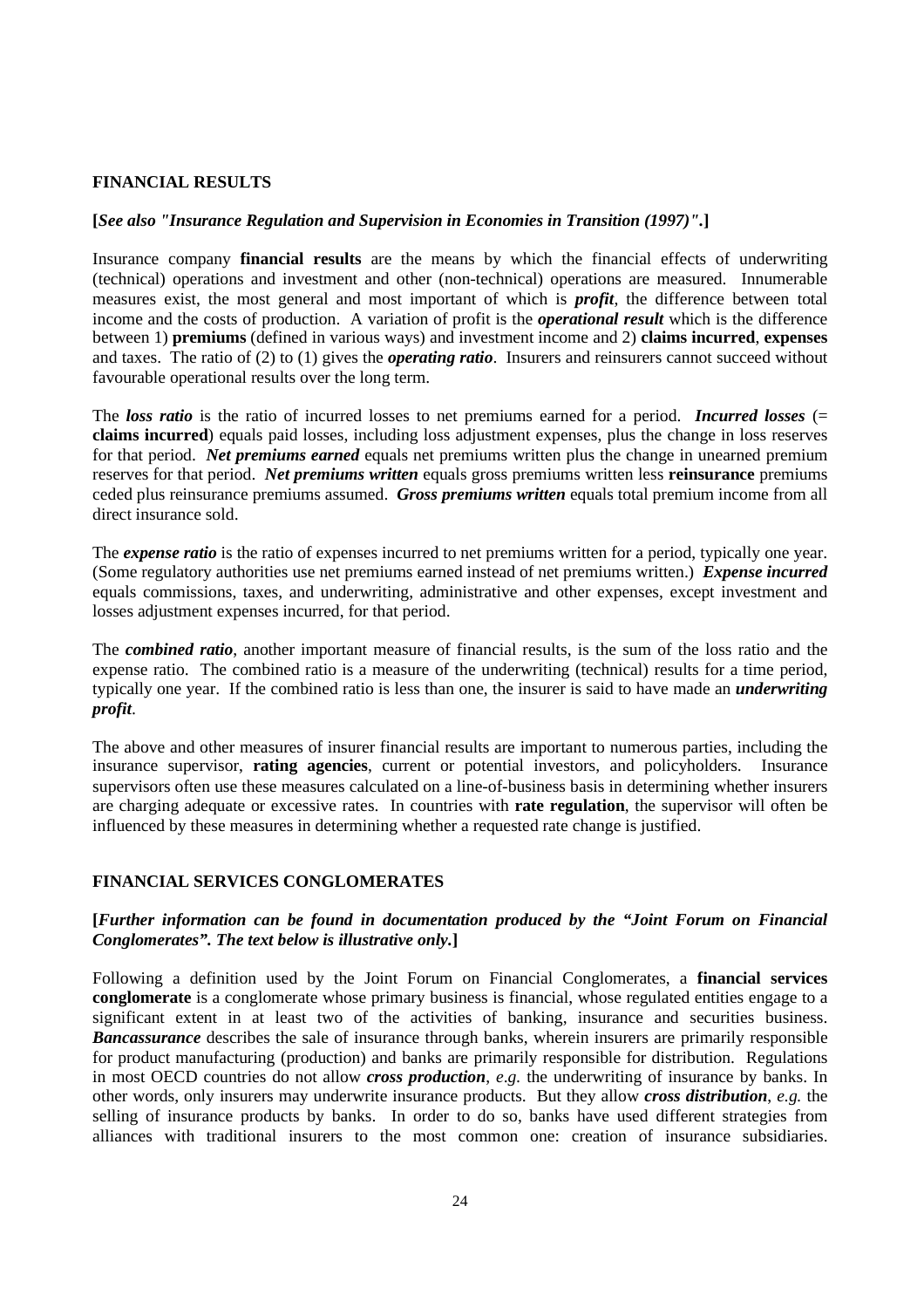*Bancassurance* to date has mainly involved attempts by the traditional **distribution systems** of one institution to sell the products of another, mostly banks trying to sell insurance.

The trend toward financial services integration has led to several concerns by policy makers. The risk of *contagion* (financial infection) refers to the exposure (or damage) a tainted activity or component might inflict upon the financial service conglomerate. An **insurance company**, for example, may have a banking subsidiary that experiences enormous losses, and vice versa. The insurer might need to transfer significant amounts of capital to the bank, thereby placing the group as a whole at risk. At the same time, financial conglomeration should lead to greater diversification. If true, this fact theoretically should lower overall firm risk, not increase it.

Information disclosure and analysis by customers, intermediaries, **rating agencies** and governments have been suggested as a means of controlling the contagion exposure.

A related issue is **transparency***,* which concerns the assurance that accurate information needed by customers, intermediaries, rating agencies and governments is readily available. Traditional financial measures of strength concentrate on balance sheets. As long as sufficient unrestricted capital remains to meet contingencies, organisations are deemed safe. Although this approach works reasonably well when institutions remain within sectoral boundaries and like institutions are roughly comparable, financial conglomeration requires a broader consideration of factors.

Another policy issue relates to *management responsibility*, which concerns the possibility that managers might compromise their entity's sound operation in favour of the conglomerate's fiscal health (*e.g.*, through unwise loans to connected parties). Where a financial services group is regulated functionally, how can each sector's regulator be assured that managers will fulfil their responsibility to meet regulatory requirements given other interests within the group? Although there are serious analysis and enforcement limitations on regulatory agencies, some believe the solution is to include a broad obligation to disclose major intra-group transactions. Disclosure could entail transactions that affect the regulated entity or the basic integrity of the regulated unit's assets and operating capacity. At a minimum, these data should constitute a prerequisite for continuing authority to operate.

**Double-gearing** exists when a company includes the capital of subsidiaries to meet its own solvency requirements. This double counting acts to inflate the conglomerate's apparent capital. Clear, uniform accounting standards and requirements are necessary to identify double-gearing. Issues related to appropriate disclosure and the appropriate locus of regulatory responsibility must be resolved.

*Market power* relates to the ability of one or a few sectoral dominant firms (*e.g.*, through oligopoly or monopoly) to influence market prices. A highly concentrated market or the existence of vertical agreements may lead to market power which hinders market efficiency. Countries rely on **competition regulation**, among other regulatory tools, to curtail such risk.

The potential for *conflict of interest* exists when a financial institution offers multiple financial services and promotes proprietary products through coercion or other power for the organisation's benefit over the best interest of the customer. Some have argued that banks should not be permitted to sell insurance because they may condition the availability of other products on the customer's agreement to purchase insurance.

Most financial services regulatory systems prohibit tying the purchase of one product to another, although discounts are permitted for joint purchase. As with prior points, some believe information disclosure and competitor exploitation of potential abuses may avoid such conflicts. A final regulatory concern is *regulatory arbitrage* which is the tendency of financial service conglomerates to shift activities or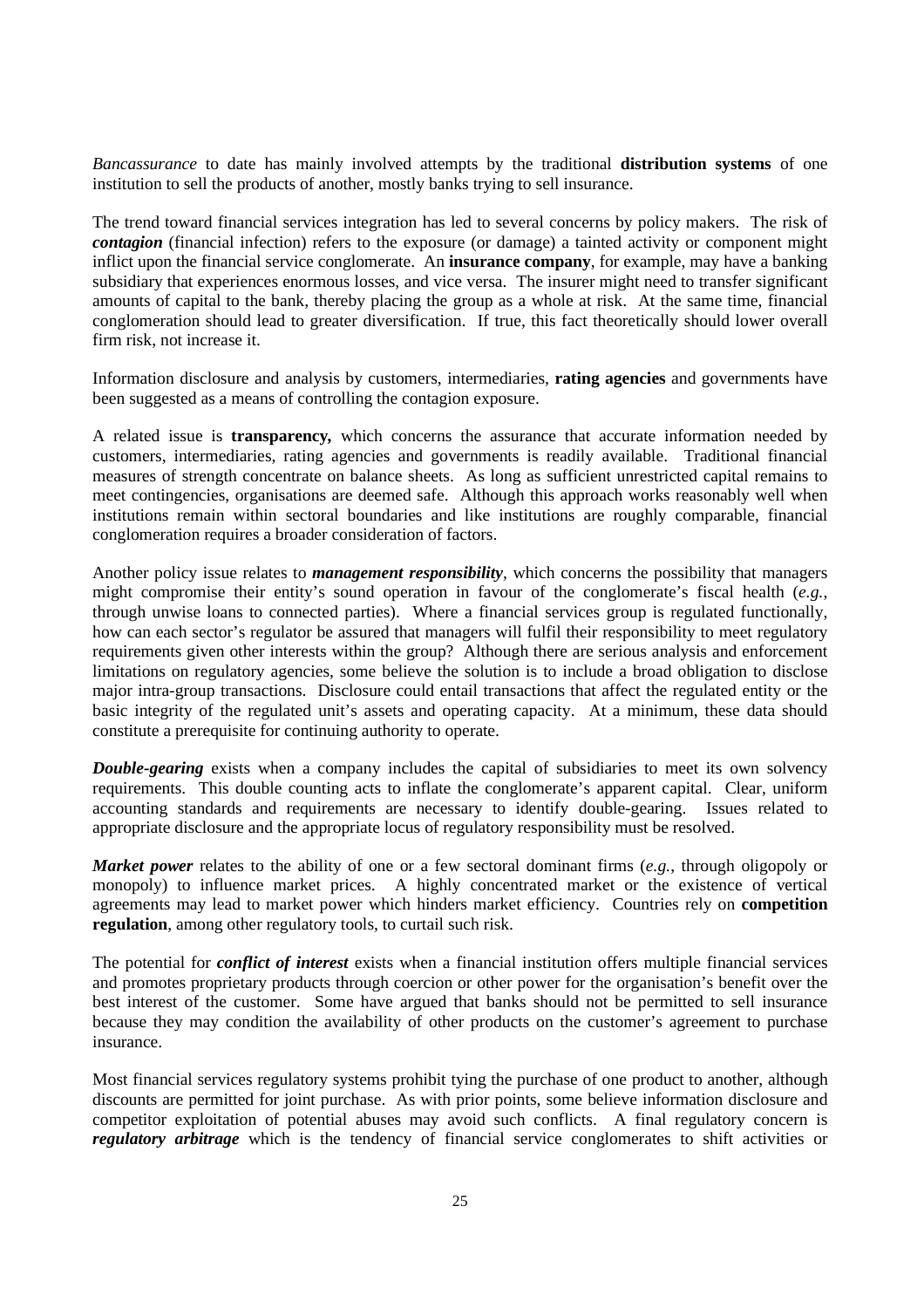positions within the group to avoid certain regulation in whole or in part. For example, a conglomerate might shift the production and sale of a particular savings product to its insurance company if insurance regulation was judged less intrusive than banking regulation. Lacking comprehensive cross-sector and international regulatory harmonisation, opportunities for such arbitrage probably will always exist. It has been suggested that, to control this practice, sectoral regulators should engage in extensive cross-sector information sharing. Internationally, regulators of multinational financial services firms could also engage in informational reciprocity. The possibility of regulatory arbitrage encourages cross-sectoral and international regulatory harmonisation.

#### **INSURANCE COMPANY**

An **insurance company** or **insurer** is any organisation that issues insurance policies and that bears insurance risk. The two most prevalent forms of insurers world-wide are stocks and mutuals.*Stock insurers* are owned by shareholders, with profits accruing to them. *Mutual insurers* have no shareholders, being owned by and profits flowing to policyholders. The stock insurer form predominates in most lines and markets world-wide. Mutuals control important market shares in several countries, especially in **life insurance**. (see **DEMUTUALISATION**)

Insurers that sell insurance to the public and to non-insurance commercial and industrial enterprises are called *direct writing* (or *primary*) *insurers* (and attendant premiums are *direct written premiums*). Insurers that sell insurance to direct writing insurers to hedge their own insurance portfolios are called *reinsurers*. Direct writing companies purchase **reinsurance** to avoid undue potential loss concentrations, to secure greater underwriting capacity, to stabilise overall financial results and to take advantage of special expertise of the reinsurer. As the direct writing company ordinarily is a knowledgeable buyer and the reinsurer is a knowledgeable seller, government intervention into the transaction has historically been non-existent or kept to a minimum. Reinsurance is probably the most international segment of the insurance business.

Thousands of businesses world-wide are involved in various sophisticated self-insurance programs. *Captive insurers* are insurance companies created and owned by a firm or group of firms primarily for purposes of insuring the firm or group. These non-traditional self-funding approaches may account for as much as one-third of United States commercial **non-life insurance** direct written **premiums**, and the proportion is growing. They account for a smaller but growing presence in other countries' markets. For tax and regulatory reasons, most captive insurers are not domiciled in the parent company's jurisdiction. Insurance placed with captives technically is cross-border insurance. (see **CROSS-BORDER INSURANCE TRADE**)

National insurance markets typically are composed of some combination of domestic and foreign insurers - - or at least foreign-owned insurers. A *domestic insurer* is one domiciled (incorporated) in the same jurisdiction in which it is authorised to sell insurance, ordinarily the jurisdiction is the concerned country, except in the United States where it is the United States state in which the insurer is domiciled. A *foreign insurer* is one doing business in a jurisdiction in which it is not domiciled. Ordinarily the jurisdiction is another country except in the United States where the term refers to an insurer domiciled in another US state. In the United States, an insurer domiciled in another country is called an *alien insurer*. Ordinarily a foreign insurer must become an *authorised insurer* to do business within another jurisdiction. (see **AUTHORISATION**)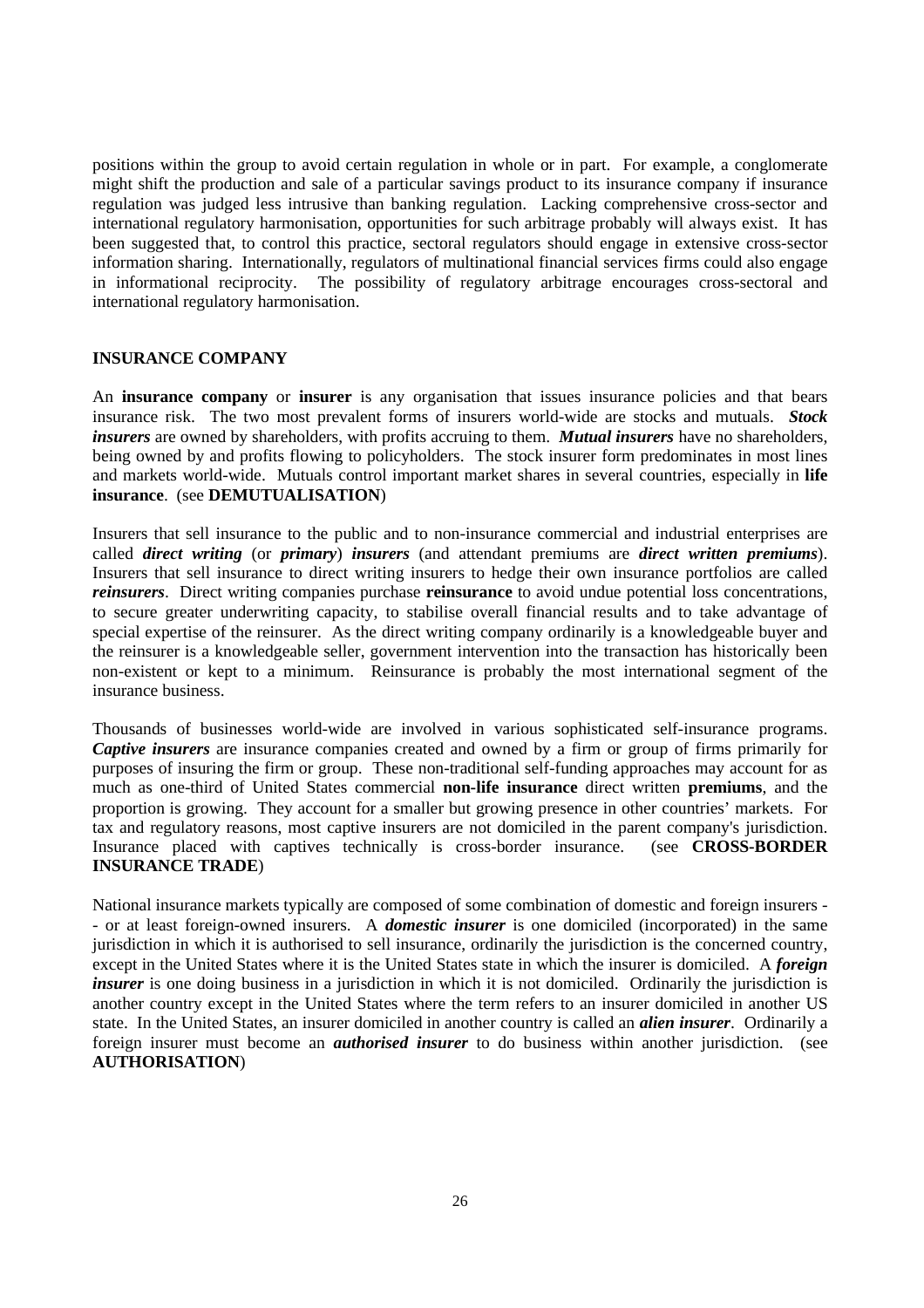# **INVESTMENT REGULATIONS**

*[See also "OECD Insurance Guidelines" in the Annex and "Policy Issues in Insurance (1996)".]*

(*Remark: the item is dealt with here very briefly and in an illustrative manner, as the issues it covers are treated in various other items. The reader is also invited to refer to the publication on "Insurance Regulation and Supervision in OECD Countries (1999)".)*

Four distinct purposes are often mentioned for the **regulation** of the investment policies of **insurance companies**.

- 1. The main purpose is related to the protection of policyholders (consumers): Constraints on the investment choice of insurers exist as part of the wider aim of seeking to minimise the probability that insurers go bankrupt and to ensure that the costs to policyholders are kept to a minimum, if it does occur. Because consumers pay **premiums** to insurers in advance, how these funds are invested before they receive their contingent payments is naturally a relevant supervisory concern. This concern tends to be greater for **life insurance** than for **non-life insurance**, because of the longer term nature of the life insurance contracts, because the size of invested funds is larger and because the funds represent to a significant degree the long term saving of the public.
- 2. Protection of financial stability of the insurance company and the economy as a whole: Insurance companies are indeed the biggest institutional investors in OECD area. Adverse investment strategy may lead to the emergence of financial crisis. Even in the case of bankruptcy of limited number of companies, taxpayers may have to contribute if **policyholder protection funds** are not sufficiently funded.
- 3. Directing the flow of investable funds: Since insurance companies, especially life insurers, control a sizeable proportion of the stock and flow of long-term personal savings in many developed economies, governments sometimes feel that they would like to influence the direction of these stocks and flows in the pursuit of their wider economic goals.
- 4. Reducing a potential concentration of power within the financial sector: In some OECD countries, governments have historically tried to put limits on the diversification strategies of insurance companies in order to prevent them using their considerable financial resources to control other financial institutions. In most countries, however, the supervisory authorities have allowed insurance institutions to bypass these restrictions through the use of noninsurance holding company structures.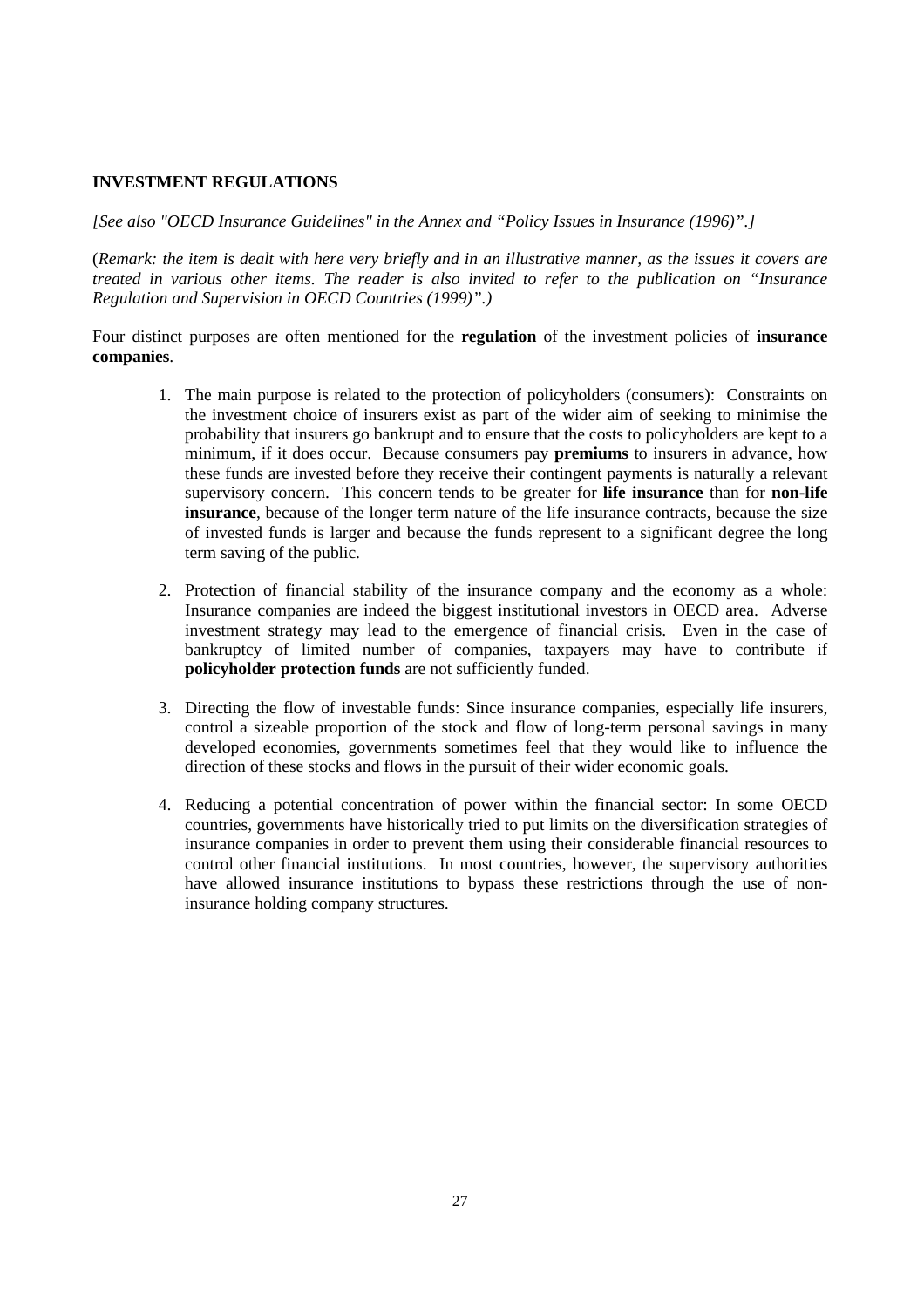Insurance acts or statutes are the principle method by which investment policies of insurance companies are regulated. The primary concern of such insurance legislation is the protection of policyholders. These statutes are now generally promulgated at the national or federal level. Constraints on the investment choice of insurance companies imposed by insurance legislation can be characterised as having one or more of the following aims:

- − Financial assets which are held should possess acceptably low levels of default risk;
- − Investment portfolio should be adequately diversified so that default risk is further reduced and there is sufficient liquidity to cover potential short-term cash flow needs (see **SPREAD AND DIVERSIFICATION OF INVESTMENT**);
- The composition of investment portfolios should be sufficiently matched to the nature of liabilities so that there is a high probability that the contractual payments to policyholders will be met. (see **MATCHING RULES**)
- Restrictions should be placed on the localisation or physical custody of investments. This regulatory concern is not only to ensure proof of ownership, which is particularly important in countries with a tradition for issuing bearer securities, but also with minimising the potential for fraud by company management. (see **LOCALISATION OF ASSETS**)

In all OECD countries, there are approved lists of financial assets, viz. admissible assets, in which the funds applicable to policyholders' liabilities (**technical provisions**) can be invested. Approved investments (often called *admissible investments*) are deemed to have acceptable default risk and other desirable investment risk characteristics. These lists are found within the insurance legislation, although there are sometimes powers given to a regulatory authority so that they can be changed if it is thought necessary. Some lists are less restrictive than others, depending on the degree of liberality of the regulation tradition in the country and on the range of investment opportunities that exist in the local capital market. Such approved lists are detailed to ensure that investments which insurers hold possess acceptable levels of default risk and other investment risk characteristics, especially liquidity. Liquidity of an investment has two interrelated aspects: price or value stability and marketability. Both of these aspects of liquidity are necessary if an insurance company is to be able to sell investments at short notice in order to meet its contractual obligations to policyholders, with any high degree of certainty that the intrinsic value of investments will be realised.

The same requirement may also be extended to the assets held against the minimum statutory capital, other reserves and the free capital. Alternatively these assets held against the minimum statutory capital may be subject to less restrictive requirements and the investment of the free capital may be subject to no constraints at all. In this respect, OECD's Insurance Guidelines for Economies in Transition mentions that:

"At this stage, regulatory and supervisory authorities should make sure that a distinction applies between the treatment of investments representing technical reserves and that of investments of the capital base. The latter has a role to play in the long run, particularly with respect to the funding of the company's future growth, and it would be sound policy to let companies earn a high return on the investment of their capital base, so that they may reinforce their financial resources. However, the buffer effect of the capital base in its role as a complement to technical provisions and possible **equalisation reserves** may serve as grounds for justifying restrictions placed on investments of these funds. Thus, one will also have to distinguish, within owners' equity itself, between the minimum required capital and the free capital. While there is a need for regulations on the investment of the minimum capital - which ought to be readily available to pay exceptionally high claims - those concerning the investment of the free capital seem less justified."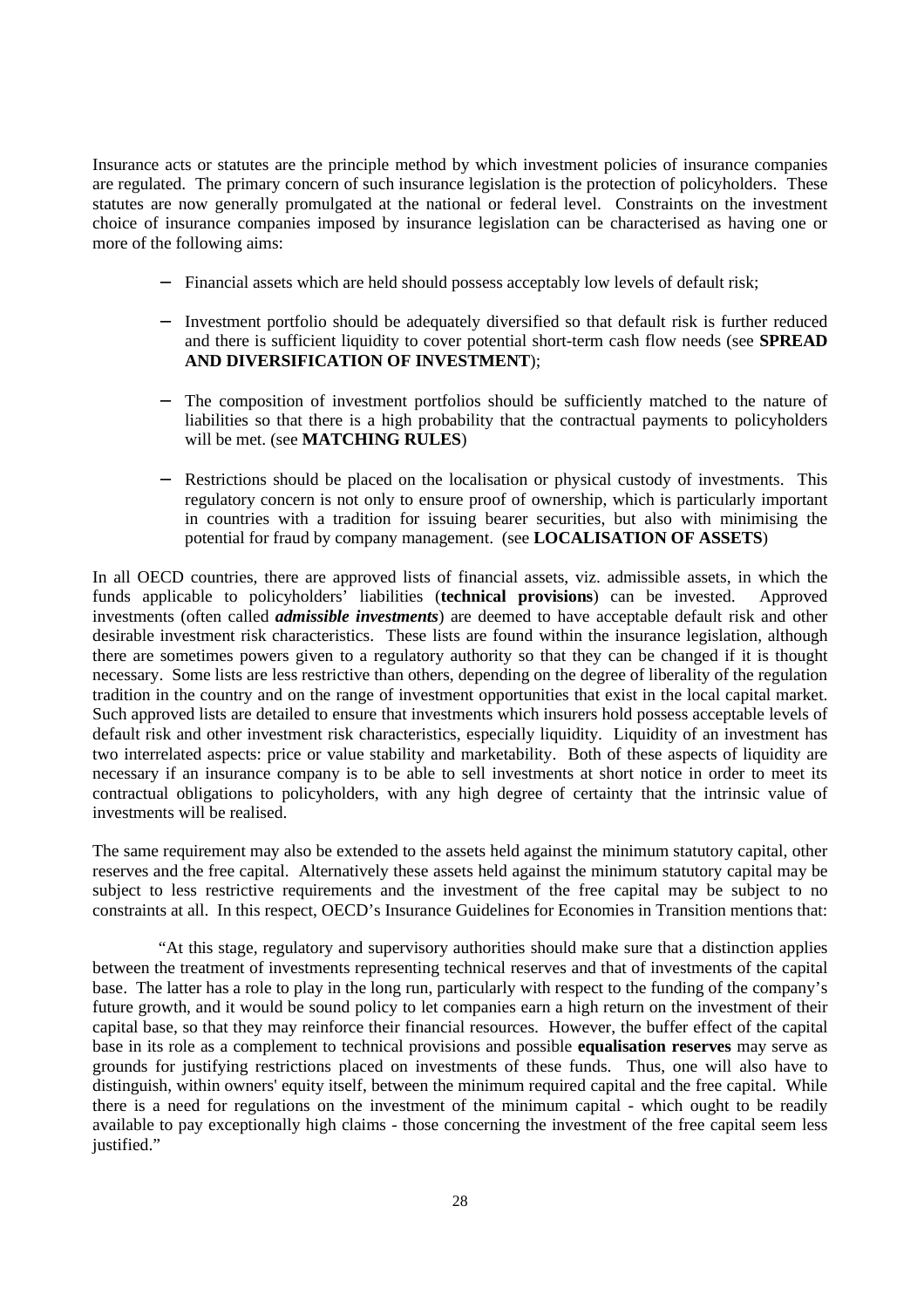Recent trends in regulation of investment highlight the need:

- − to match further this regulation with regulation of liabilities and
- − to consider both institutional and functional approach.

Important debates are also ongoing in OECD countries on "quantitative" versus *"prudent person" approaches*, which relies more on "industry" mechanisms and reflects deregulation trends. It is finally very important to underline the significance of valuation methods on the actual impact of investment regulations.

# **LIFE INSURANCE (ASSURANCE)**

In the narrowest sense, **life insurance (assurance)** is any form of insurance whose payment is contingent upon whether the insured is dead (or alive). In a broader sense, it extends to any form of insurance whose payment is contingent on the insured's health. (When used in this more general form, the term *personal insurance* is commonly used outside the United States.) In this broad sense, the life branch includes insurance that pays benefits on a person's 1) death (usually called life insurance or assurance), 2) living a certain period (endowments, annuities and pensions), 3) disability (disability insurance) and 4) injury or incurring a disease (health insurance). In some markets, notably in Europe, health insurance is more commonly classified as **non-life insurance**. This is also the case with the insurance statistics compiled by the OECD.

The insurance business has historically divided itself between companies that sell life insurance and those that sell non-life insurance. The life and non-life branches perceive themselves quite differently, and with some justification. Life insurance policies generally pose a greater challenge for the customer than do nonlife policies because premium payments may span many years and policies often build non-guaranteed cash values which makes their evaluation more complex. Most OECD countries require life and non-life products to be underwritten by different companies or at least to be managed separately.

Some countries permit, however, a single insurer (*composite insurer*) to sell both types of insurance or the law prohibiting creation of composite insurers have grandfathered companies already operating at the time of passage, but usually with management restrictions.

The two generic forms of death-based life insurance are term and whole life insurance. *Term life insurance* pays a set amount to the beneficiary if the insured dies within the policy term. If the insured survives the policy term, the policy expires without value or payment. *Whole life insurance* pays a set amount to the beneficiary whenever the insured dies. Ordinarily, whole life insurance policies carry level premiums which lead to cash values within the policy. If the policyholder voluntarily terminates the policy, the cash value is paid.

Two generic forms of life insurance pay if the insured survives: endowment and life annuities. *Endowment insurance* pays a set amount to the insured if he or she survives the policy term or, commonly, to the beneficiary if the insured dies during the policy term. A *life annuity* pays an amount periodically (*e.g.*, monthly) to the insured (annuitant) if he or she is alive at the end of each period.

Variations of the above forms include variable life insurance and universal life insurance. *Variable (unit linked) life insurance* is any form of whole life or endowment insurance whose reserves and cash values are backed by and directly linked to a portfolio of securities. *Universal life insurance* is any form of life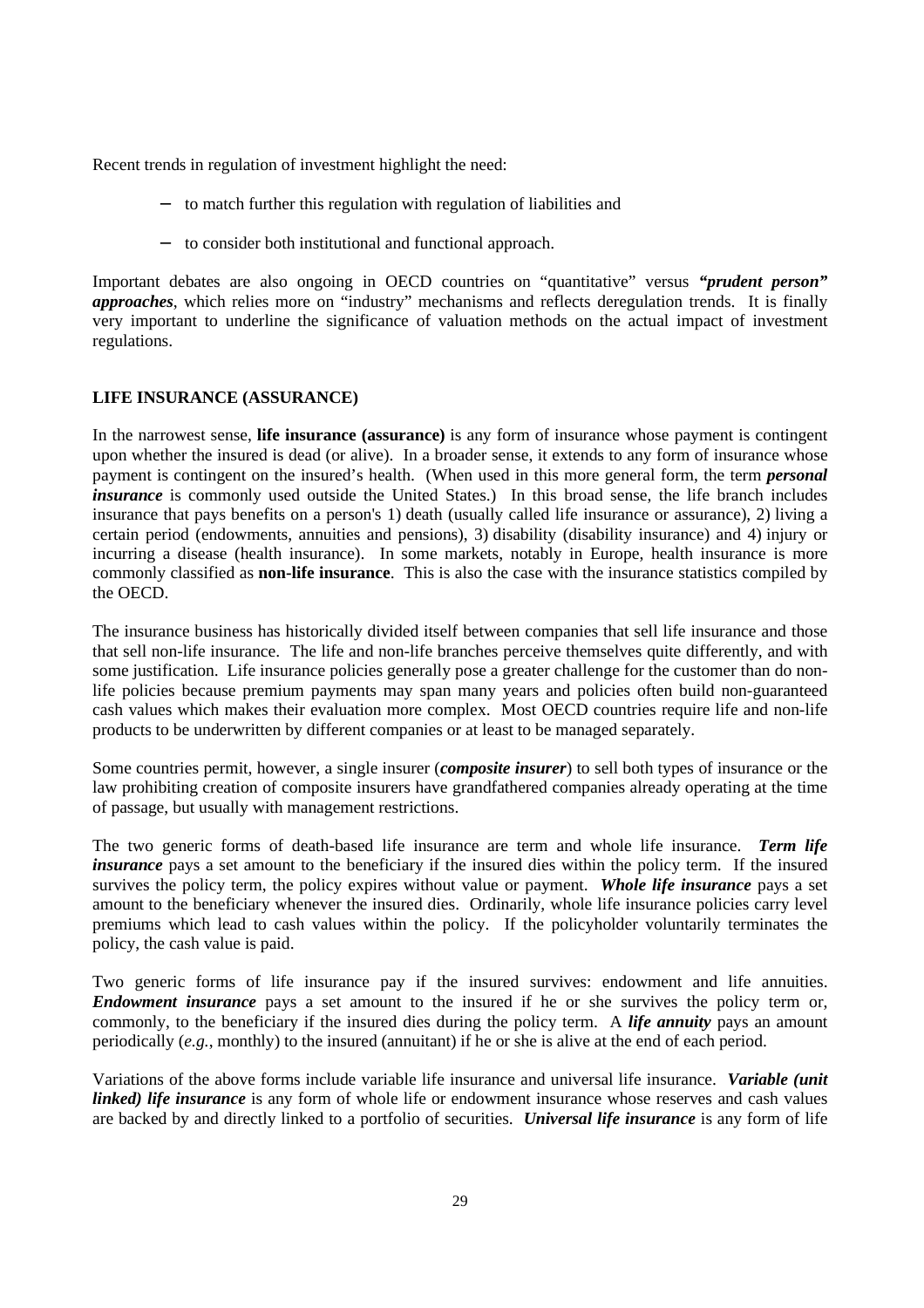insurance that carries no fixed premiums, whose internal operation is transparent and whose death benefit is adjustable.

Life insurance is often classified by whether it is sold to a group of persons, such as employees of a single employer (*group insurance* or *pensions*), or to individuals (commonly referred to as *ordinary insurance* or *individual pensions*). Both group and individual forms of disability and health insurance exist in most markets.

Because of the complexity of the life insurance purchase, some countries set out elaborate marketing rules. Such rules may require the intermediary to prove that he or she has given best advice, knows the customer and has recommended a policy suitable for the individual's circumstances. Certain policy disclosure, sometimes including intermediary compensation, is typically required as well. Prohibitions on the use of certain terminology may be set out, along with the required use of other terminology.

Because some life insurance policies involve substantial, long-term consumer savings and not only a promise to pay a claim, life insurers are often considered important financial intermediaries in a country's financial system. Their failure could have significant repercussions, not only with insurers' customers who have entrusted their savings to them, but also potentially for confidence in a nation's financial system.

# **LIFE INSURANCE PROVISION (MATHEMATICAL PROVISION OR RESERVE)**

In **life insurance**, **technical provisions** are equal to the actuarial value of the insurer's commitments in respect of:

- − guaranteed benefits;
- − declared bonuses;
- − options offered;
- − corporate **expenses**; net of:
- − the actuarial value of future **premiums**, which may be reduced for management loading.

Such provisions must generally be computed separately for each contract, on the basis of projections that take into account:

- − a margin for unfavourable variations in the various relevant factors;
- − the method of valuing representative assets on the basis of their market value or acquisition cost;
- − a prudent interest rate, depending on:
	- − the type of contract, with or without bonuses;
	- − guaranteed income or contract linked to an accounting unit;
	- − the currency in which commitments are denominated;
	- − the corresponding representative assets.

This provision must be supplemented in order to cover interest-rate commitments to policyholders if the current or foreseeable return on assets is insufficient to meet those commitments. It may include the provision for *deferred premiums*, corresponding to the proportion of gross premiums to be allocated to the following financial year or to subsequent years; alternatively, that provision can be shown as a separate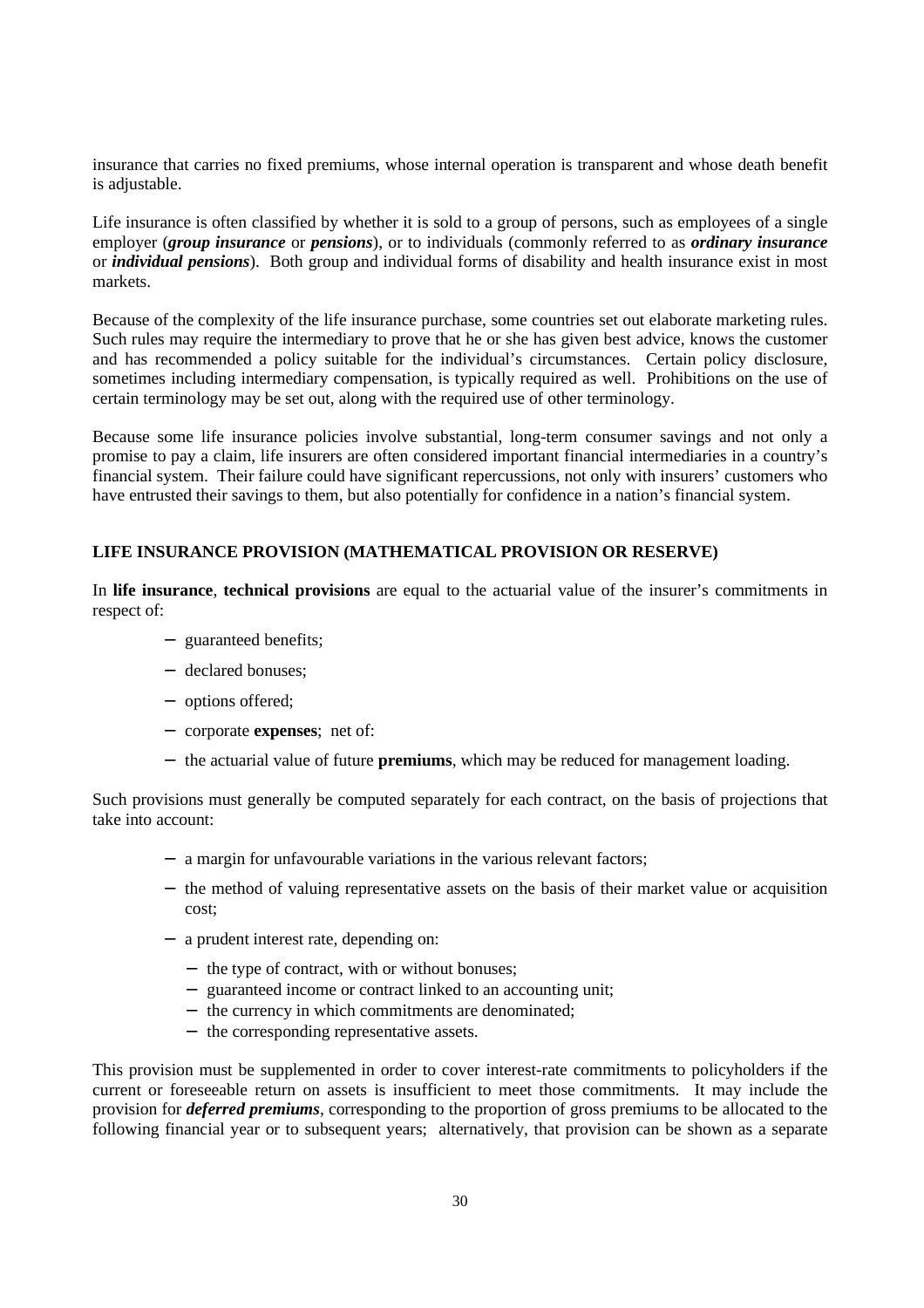item (*provision for unearned premiums*). The deferred acquisition costs corresponding to these premiums can be shown explicitly on the balance sheet as an asset or deducted from the relevant liability.

# **LIQUIDATION**

# **[***See also "OECD Insurance Guidelines" in the Annex, "Policy Issues in Insurance (1996)" and "Insurance Solvency Supervision (1995)".***]**

When recovery measures (see *recovery plan*) have been unsuccessful or are impossible to implement, the supervisor may have to put the company in severe difficulties in suspension, termination or liquidation process. (see **SUSPENSION AND TERMINATION**)

The ability to place an insurer in **liquidation** (or rehabilitation, where available) varies from one country to another. Some jurisdictions, such as France, give only the insurance regulator that power. Others, such as Sweden and Germany, require the board of directors to report insolvency to the regulator, with Germany providing a penalty of up to three years in prison for failure to do so. However, others, such as the United Kingdom and Japan, generally follow the corporate bankruptcy scheme which grants the power to all interested parties. For example, in the United Kingdom, a petition for liquidation may be filed by the company, its directors, one or more creditors or contributories, and ten or more policyholders. In the United States, neither creditors nor policyholders have the right to petition for the liquidation of an insurer. In Japan, the auditor, among others, who is a mandatory member of the board, may petition for liquidation of the company.

For illustration, readers will find below the specific procedures followed in France, Germany, the United Kingdom, and the United States.

#### *France*

French insurer insolvency law has no provisions for a liquidation proceeding to be initiated by the debtor or any creditors. It is up to the Ministry of Economy and Finances and to the Commission to decide whether an insurer should be liquidated.

As soon as an insurer's solvency begins to deteriorate, the Commission implements recovery and safeguard procedures. In case of failure of an insurer, the Minister withdraws the company's **authorisation**, which, under the French Insurance Code, involves the liquidation of the insurance company.

- 1. A liquidator appointed by the Chief Justice at the Commission's request will be in charge of administering and liquidating the insurer's assets.
- 2. As from the date a liquidator is appointed, individual lawsuits by creditors are suspended.
- 3. A six-month report is sent to the judge-commissioner on the state of the winding-up.
- 4. An official receiver appointed by the Chief Justice will supervise the liquidation.
- 5. The liquidator will receive the creditors' claims one month after the withdrawal order.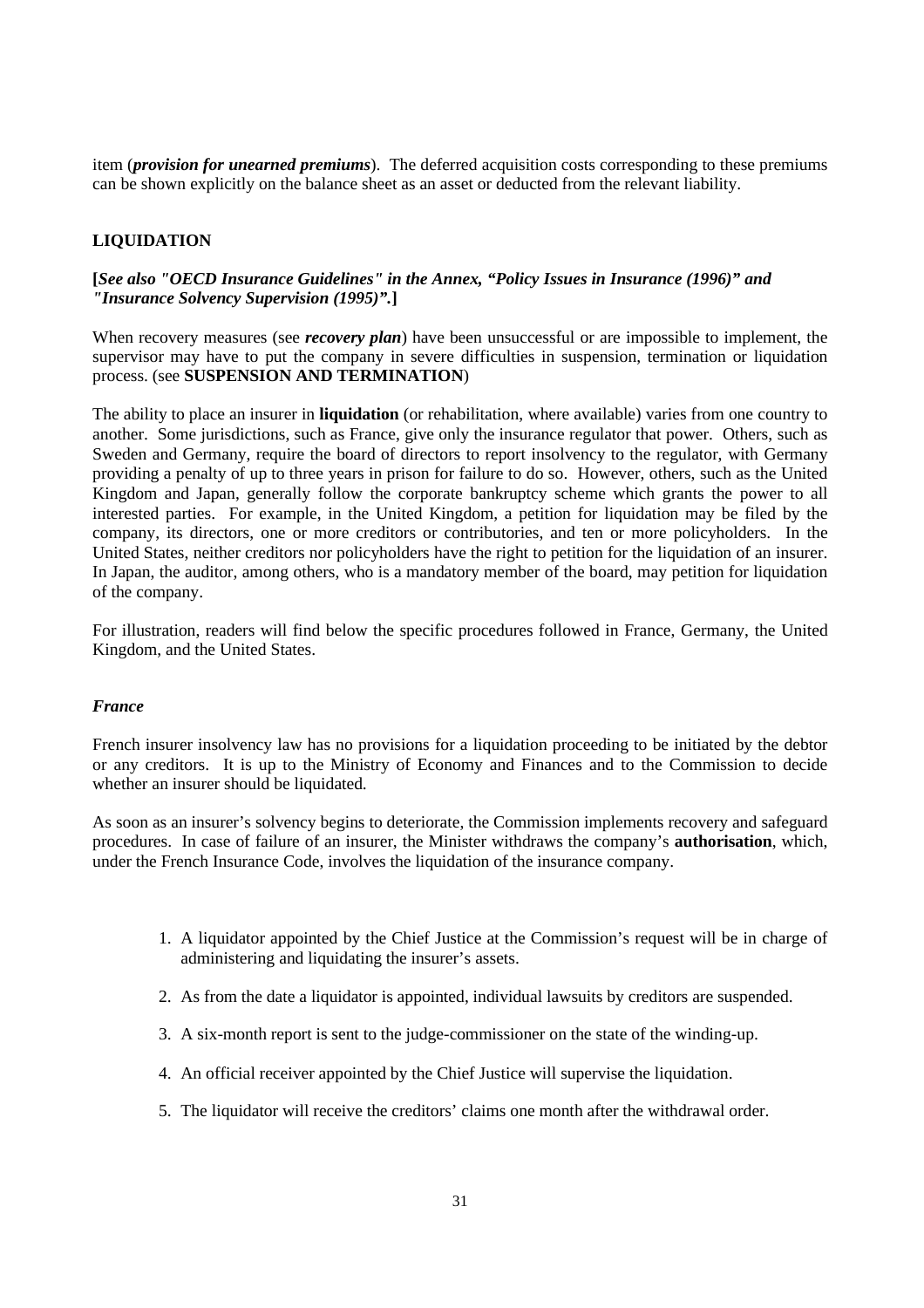- 6. Claims not reported to the Court within the prescribed period, and disputed claims, will not be included in the distribution of funds unless approved.
- 7. The liquidator will pay creditors' claims according to their ranking.

French common law is very seldom applicable (to the liquidation of an insurance company) because most assets have already been exhausted after insurance liquidation proceedings.

# *Germany*

In case of insolvency or excessive indebtedness, the board of directors of the insurer must inform the supervisory authority, BAV (Bundesaufsichtsamt für das Versicherungswesen) accordingly. If, after close examination of the insurer, the BAV judges that bankruptcy can be avoided, the BAV will take all necessary measures such as prohibition of payments or reduction of benefits in case of **life insurance**. To prevent any restoration measures from being endangered by third parties, only the BAV is entitled to file a petition for bankruptcy. If the BAV decides to file this motion, it must be filed in the court of bankruptcy having jurisdiction where the insurer's head office is located. The court of bankruptcy will then issue an order of bankruptcy. From that time on, a court appointed liquidator assumes complete authority and winds up the company according to the provisions in the Insolvency Code. The insurer has the right to appeal.

# *United Kingdom*

In the United Kingdom, the procedure for liquidating any insolvent company, be it an insurance company or not, and distributing its assets to the company creditors is known as a *winding-up*.

The basic legislation is the Insurance Companies Act, which stipulates that **insurance companies** may be liquidated under the Insolvency Act of 1986, but for **reinsurance** no specific text is applicable.

A winding-up may be either voluntary or initiated by the court (compulsory).

# *1. Compulsory liquidations*

The most common ground on which a company is compulsorily wound up is that it is unable to pay its debts. However, compulsory liquidations may be initiated on the basis of a court determination that liquidation is just and equitable. A petition for an order of liquidation may be presented to the court either by the company, its directors, creditors or contributories , ten or more policyholders owing policies of an aggregate value of not less than ten thousand pounds Sterling, or the Secretary of State.

Upon the issuance of a winding-up order, the Official Receiver is automatically appointed liquidator, who may convene a meeting of creditors to appoint another liquidator and also a liquidation committee to oversee the liquidator. If the liquidator believes the interests of the company's creditors attributable to its long-term business require the appointment of a special manager of such business, the liquidator may apply to the court for an order appointing a special manager with such powers as the court may direct.

# 2. *Voluntary liquidations*

Two types of voluntary liquidations exist, those of members and those of creditors.

In a member's voluntary liquidation, if the directors of a company determine that it would be impossible to avoid winding-up, then they may voluntarily liquidate the company. The directors must make a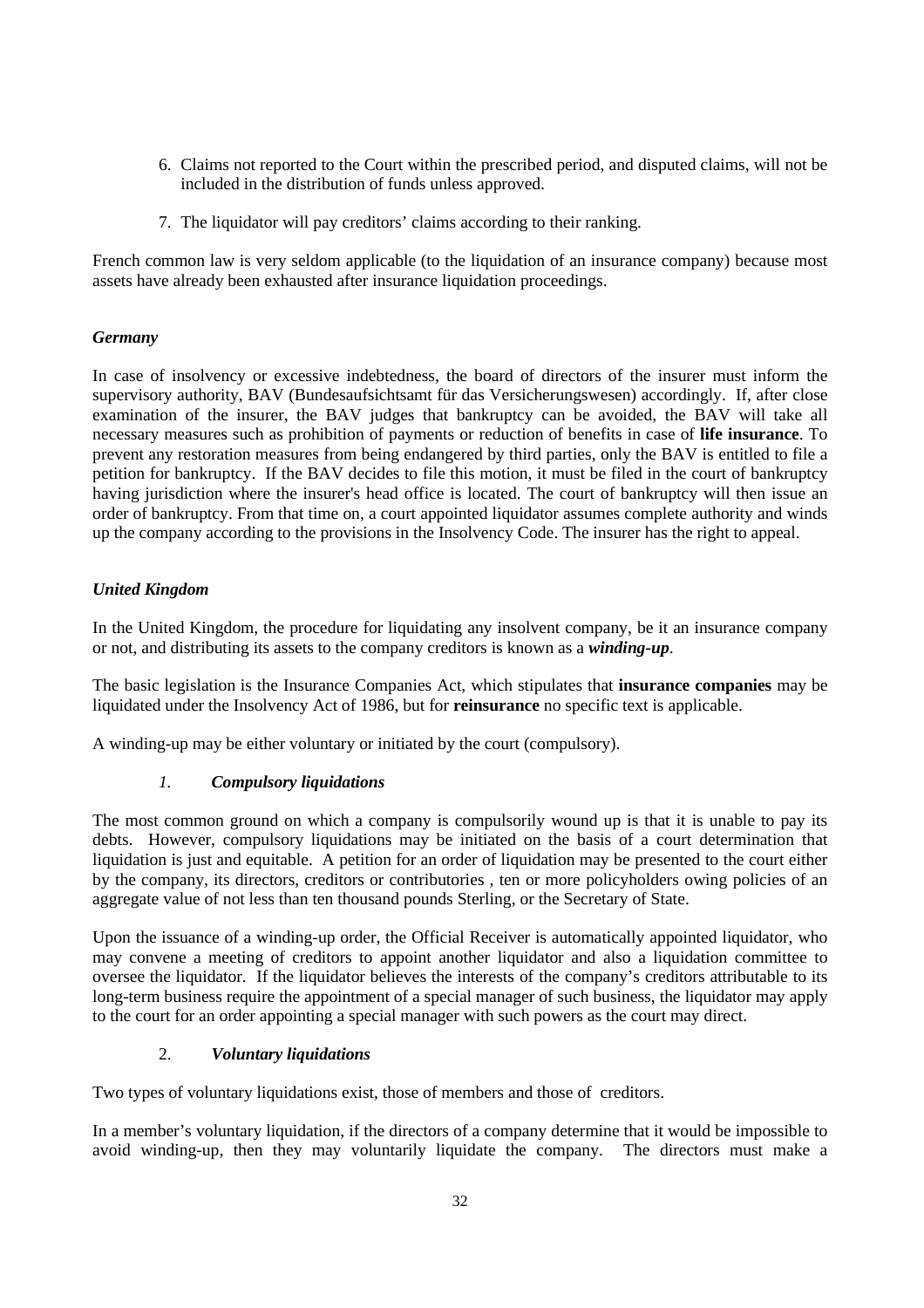declaration of solvency that all debts will be paid in full within a stipulated period of time not exceeding twelve months. The time scale makes a members voluntary liquidation unlikely for a solvent insurance company.

In a creditor's voluntary liquidation, the shareholders resolve to place the company into voluntary liquidation and appoint a liquidator. Financial information relating to the company is produced at a meeting of creditors. The creditors also appoint a liquidator at this meeting. If the two are different, the creditors' nominee is appointed. The shareholders maintain a right to appeal to the court. The creditors may also appoint a liquidation committee, with the members retaining the right to make appointment.

Insurers carrying on long-term (life) insurance business within the United Kingdom may not be voluntarily liquidated. Unless the court orders otherwise, the liquidator shall carry on the long-term business of an insurer "with the view to its being transferred as a going concern to another insurance company, whether an existing company or a company formed for that purpose." Policyholders of the United Kingdom are characterised more as creditors of the insurance corporation on a footing similar to other creditors, rather than beneficiaries of a fiduciary relationship as is common in the United States.

#### *United States*

In the United States, the laws of the individual states govern insurance company insolvencies. There is no national or federal insurance law. However, recognising the likelihood of interstate insurer insolvencies and the desirability for a uniform means of regulating the conservation and liquidation of the assets of insolvent insurers, two model insolvency administration acts have been developed. The acts are known as the Insurers Rehabilitation and Liquidation Model Act (the Model Act), developed by the National Association of Insurance Commissioners (NAIC), and the Uniform Insurers Liquidation Act (the UILA), developed by the National Conference of Commissioners on Uniform State Laws, and one of them has been adopted in some form in almost all of the states. Being more comprehensive than the UILA, the Model Act has been adopted in the majority of the states. While there are variations in the treatment of insolvent insurers among the several states even where the Model Act has been adopted, the difference are generally not significant.

In the United States, only the insurance Commissioner of a state may commence delinquency proceedings against an insurer. There are two types of delinquency proceedings under the Model Act:

1. *Rehabilitation proceedings*: the Model Act requires that the Commissioner petition the proper court for an order authorising him to place an insolvent insurer into rehabilitation. To obtain such an order, the Commissioner must demonstrate a compelling reason to place the insurer under his control. The order of rehabilitation appoints the Commissioner as the rehabilitator and directs the rehabilitator to take immediate possession of the assets of the insurer and to administer them under the general supervision of the court. If the rehabilitator determines that the insurer is likely to be successful, he may prepare and submit to the court a plan of reorganisation, consolidation, conversion, reinsurance, merger or other transformation. At such time as the Commissioner deems appropriate, he may petition the court for an order that the rehabilitation has been accomplished and the property be restored to the insurer. Conversely, if the Commissioner's attempts as rehabilitation are unsuccessful, he may petition the court for an order of liquidation. (see also *recovery plan*)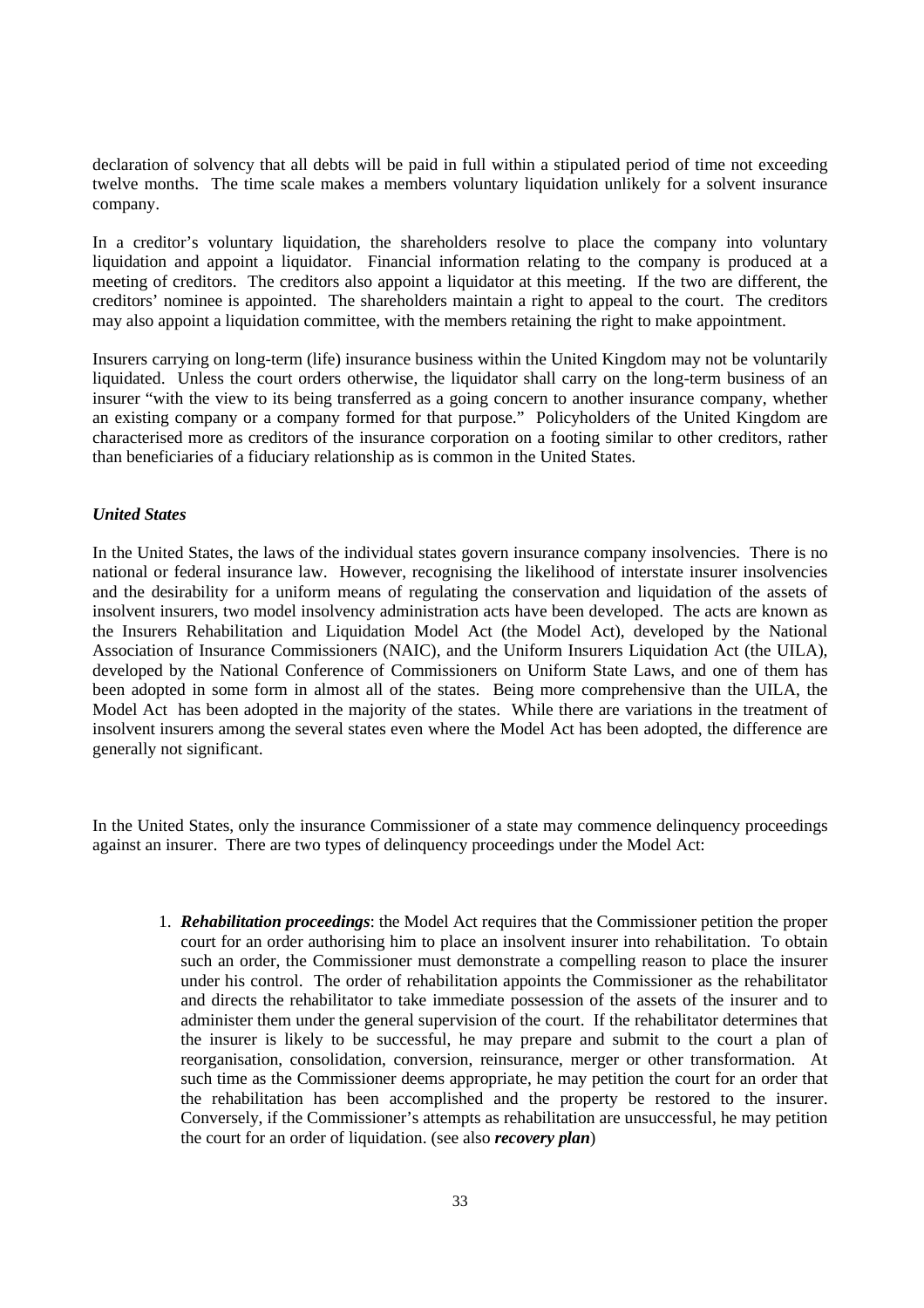2. *Liquidation proceedings*: the grounds for obtaining a liquidation order include all grounds upon which the Commissioner may seek a rehabilitation order; a finding that the insurer is insolvent; or the Commissioner's belief that further transaction of business by the insurer would be hazardous to policyholders, creditors, or the public. An order of liquidation is substantially similar to an order of rehabilitation, except that the date the order is issued fixes the right and liabilities of the insurer and of the insurer's creditors, policyholders, shareholders or members and other interested persons and directs the receiver to give notice of the liquidation to all interested parties, marshal the assets of the insolvent insurer, and ultimately make distributions to creditors in accordance with a prescribed priority of distribution.

#### [see **FINANCIAL (PRUDENTIAL) REGULATION**]

#### **LOCALISATION OF ASSETS**

#### *[See also "OECD Insurance Guidelines" in the Annex and "Policy Issues in Insurance (1996)".]*

Apart form the constraints on the investment choices of insurance companies, it is common for national legislation to place restrictions on the localisation or physical custody of investments. This regulatory concern is not just to ensure proof of ownership, which is particularly important in countries with a tradition for issuing bearer securities, but also with minimising the potential for fraud by company management. This custody role can be undertaken by **insurance company** itself, but it is more usual for the securities, and associated ownership documentation, to be required to be held in trust by an approved bank or trust company.

Most OECD countries require insurers to physically hold assets corresponding to the **technical provisions** within the country. In the EU and EEA markets, this localisation concept is extended to different countries within the area.

In the EU, **localisation of assets** means the existence of assets, whether movable or immovable, within a Member State, but it is not construed as requiring that movable property be deposited or that immovable property be subject to restrictive measures such as the registration of mortgages. Assets representing claims against debtors should be situated in the Member State where they are to be liquidated.

An EU Member State may allow technical provisions to be covered by claims against reinsurers and fix the percentage of the allowance, but it may not specify the location of such claims. Agencies or branches of non-EU undertakings operating within the EU are subject to the requirement that assets totalling at least the amount of the minimum guaranty fund must be located in the country of operation and that an initial deposit of one-quarter of those assets must be made as security. Such non-EU establishments must also possess, in the country of operation, free assets equal to the amount of the guaranty fund, net of intangible items, to cover a solvency margin which is computed with reference to premiums and claims corresponding exclusively to such operations. The portion exceeding minimum free assets may be located in other Member States.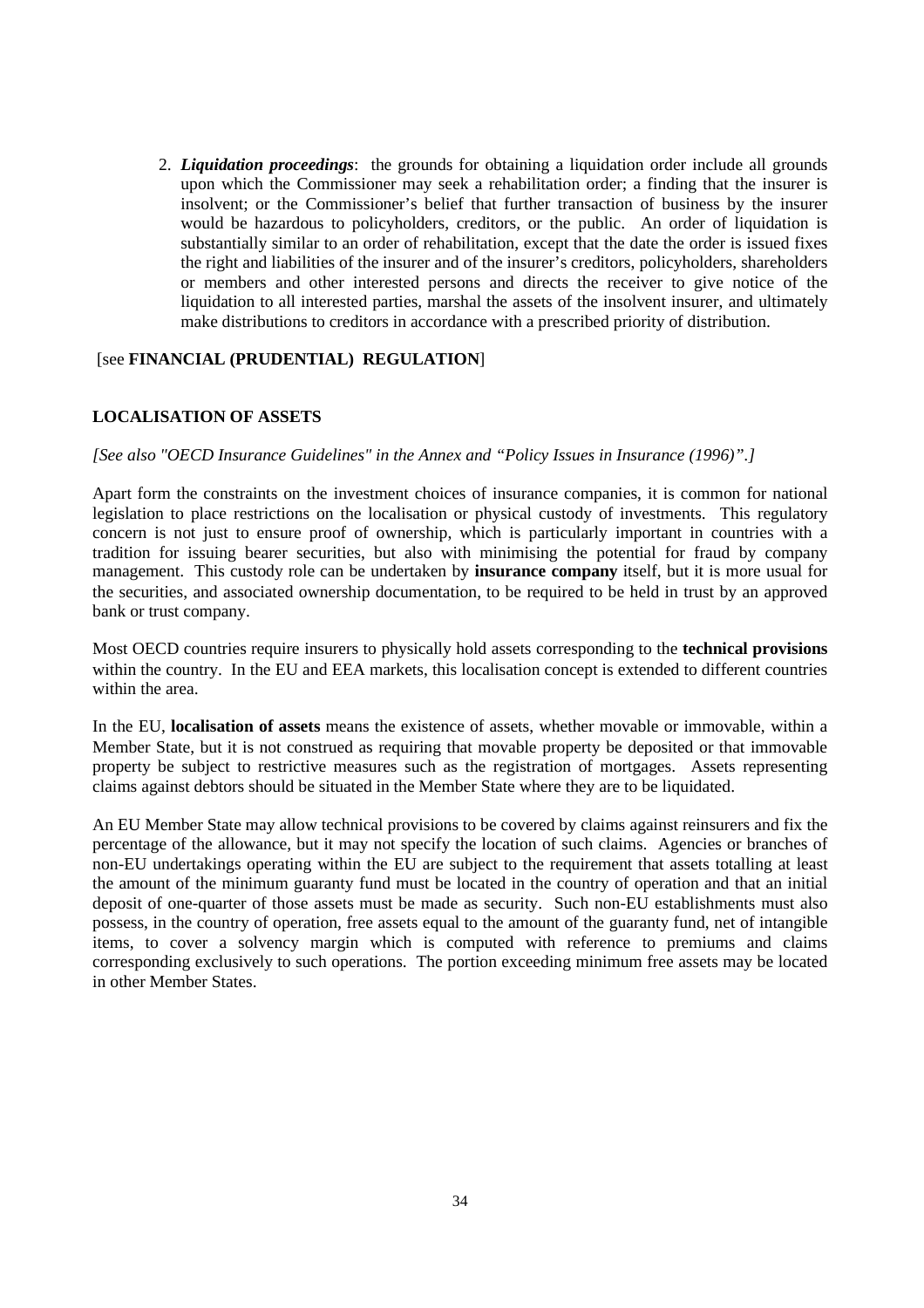Non-EU undertakings that have been authorised in several Members States have their solvency assessed on an overall basis, once all of the Member States to which application was made have given their joint consent. Assessment will be carried out by the competent authorities of the Member State chosen by the undertaking, which must state the reasons for its choice. The advantages of overall assessment are as follows:

- 1. The solvency margin is calculated on the basis of aggregate business in the EU.
- 2. The required guaranty is deposited in one chosen Member State.
- 3. The assets covering the guaranty fund may be deposited in any of the Member States.

#### (see **INVESTMENT REGULATIONS**)

#### **MARKET ACCESS**

*[See also "OECD Insurance Guidelines" in the Annex and "Liberalisation of International Insurance Operations (1999)".]*

A right of **market access** is a fair-trade principle meaning that foreign firms should have a right to enter a country's market. Access can be via **establishment** or **cross-border**, with the mode giving rise to different public policy considerations.

A right of market access is fundamental to the principle of free trade, yet no country permits foreign insurers completely unrestrained market access. This is because of the potential for consumer abuse that exists were no market entry standards imposed.

Free-trade advocates acknowledge the need for protecting consumers from possible harm that could arise from unbridled foreign insurer market access. At the same time, they note that many countries impose entry barriers that are seemingly unrelated to consumer protection concerns.

The extreme in market access denial occurs in countries with monopolist insurers. Other countries may flatly deny access to all foreign insurers or do so somewhat more indirectly through *localisation of ownership* rules that require the majority if not the totality of insurer ownership to be held by nationals of the country. Countries often also have *domestication requirements* under which foreign insurers are permitted to conduct business within a market only via local establishment of a subsidiary. A domestication requirement is often coupled with a requirement for *localisation of insurance*, meaning that certain or all lines of insurance covering property or lives situated within a country or liability related thereto must be placed with locally licensed insurers only. A common variation of the localisation of insurance requirement, often found in developing countries, is a regulation or law that insists that imports (and sometimes exports) must be insured in the local market.

Some countries limit market access through stipulations that foreign insurers may not conduct operations unless their products are unavailable locally or unless their operations are judged by local authorities to result in substantial benefit to the local economy -- a so-called *needs test*.

Finally, market access is limited when governments impose mandatory cessions. *Mandatory cessions* are requirements that national insurers must reinsure certain portions of their direct business with national or regional reinsurers. Their purpose is to increase local retention capacity and to be able to negotiate better **reinsurance** terms internationally with a much larger volume of premiums than would be the case of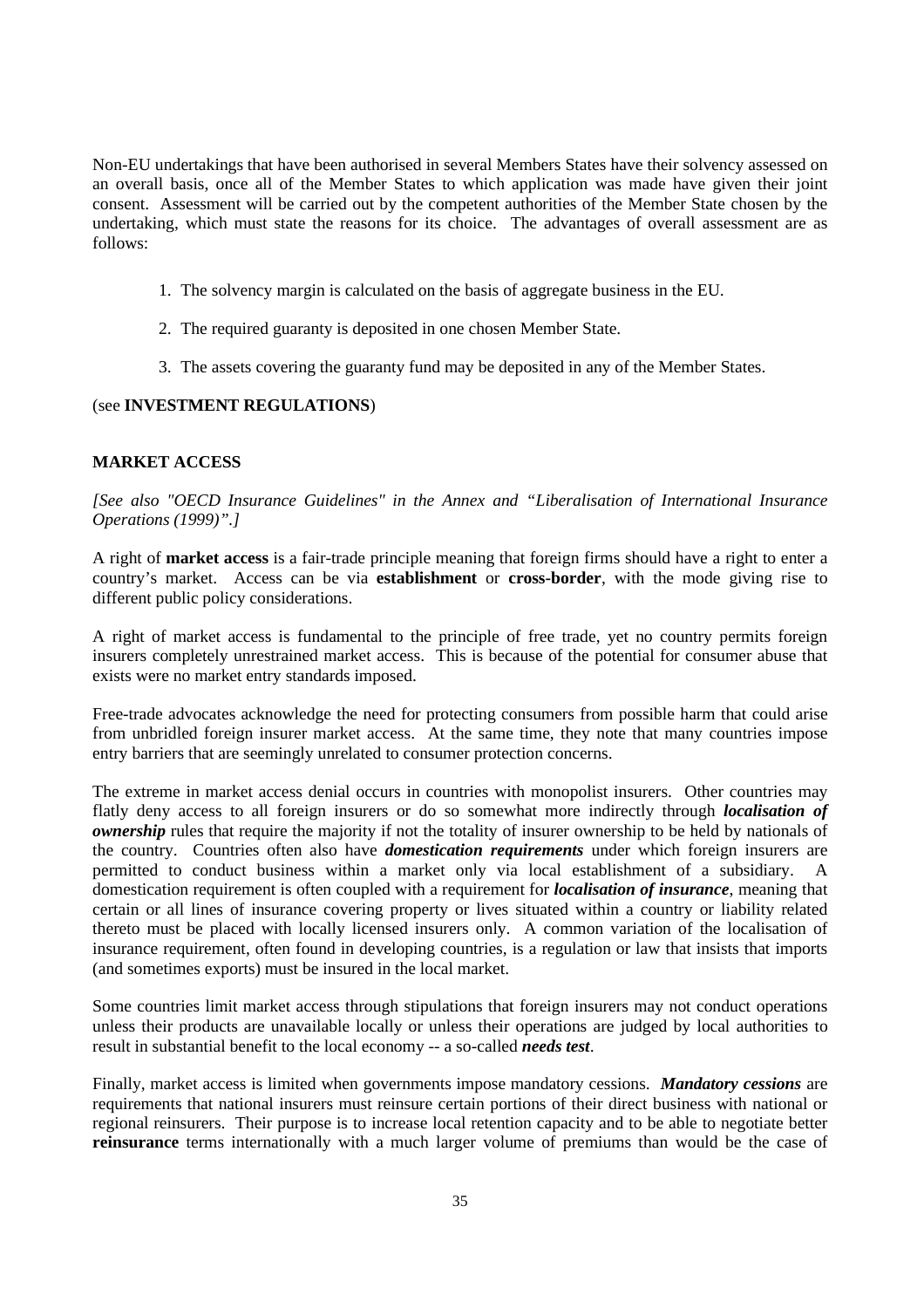individual negotiations by a single local insurer. Their effect is to limit other reinsurers' access to the national reinsurance market.

#### **MATCHING RULES**

#### *[See also "OECD Insurance Guidelines" in the Annex and "Policy Issues in Insurance (1996)".]*

One important area of **investment regulation** is the extent to which there are explicit requirements to match assets (*i.e.* investments) to policyholder liabilities (*i.e.* **technical provisions**). This is because one aspect of risk for an **insurance company** is the mismatch of assets and liabilities. (see **RISKS FACED BY INSURANCE COMPANIES**) There are two main aspects of matching that one might expect to find within national insurance legislation. One relates to the matching of the maturity or duration profiles of investments with those of the policyholder liabilities (*maturity matching*). The other is concerned with the extent to which an insurance company holds investments in the same currencies as its liabilities (*currency matching*).

#### 1. Maturity matching

Since the nature of the liabilities of a **non-life insurance** company and those of a **life insurance** company are quite different, one might expect the investment regulations to reflect these differences, as investments covering technical provisions for non-life insurance can, in principle, differ from those for life insurance. With respect to non-life, where the nature of policyholder liabilities are mainly short-term and claim payments are unpredictable in their size and timing, a suitably matched investment portfolio is one that possesses a high degree of liquidity, *i.e.* low price volatility and good marketability. Life insurance (and annuity) liabilities are different, since they tend to have a much longer maturity and often contain implicit interest rate guarantees. One of the main investment risks for a life insurance company is to ensure that the duration of its investments is broadly in line with those of its liabilities, in order to minimise this inherent interest rate risk. In the main, interest rate risk arises if investments are held too short such that interest rates may fall and remain low when funds require reinvestment. In addition, for life contracts with a significant savings component, there is a competitive, if not a legal, requirement to ensure that the rates of return on investment holdings maintain their value in real terms, *i.e.* keep up with local inflation.

Hence one might expect that within the **regulations** governing life insurance investment, there may well be some requirements to ensure that the duration or maturity profile of investments tend to match to those of technical provisions. Recent works in this respect are promoting the development of assets/liabilities management techniques. At the same time one must recognise that to set down clear rules relating to a complex financial characteristic such as duration, or a general framework such as immunisation, may be so difficult as to discourage any attempt to formalise them within a legislative framework. But any lack of formal rules should not necessarily mean that no regard is paid by a regulatory authority to maturity matching considerations. This might be done on an informal basis as a part of the wider assessment of the solvency of an insurance company. (see **FINANCIAL (PRUDENTIAL) REGULATION**)

2. Currency matching

The second area of matching regulations pertains to currency risk. A prudent policy for an insurance company is to hold investments in those currencies in which it expects future payments to policyholders to arise. If an insurer holds investments in currencies other than those in which the liabilities are likely to be paid in the future, there is the possibility that the currency in which the investments are held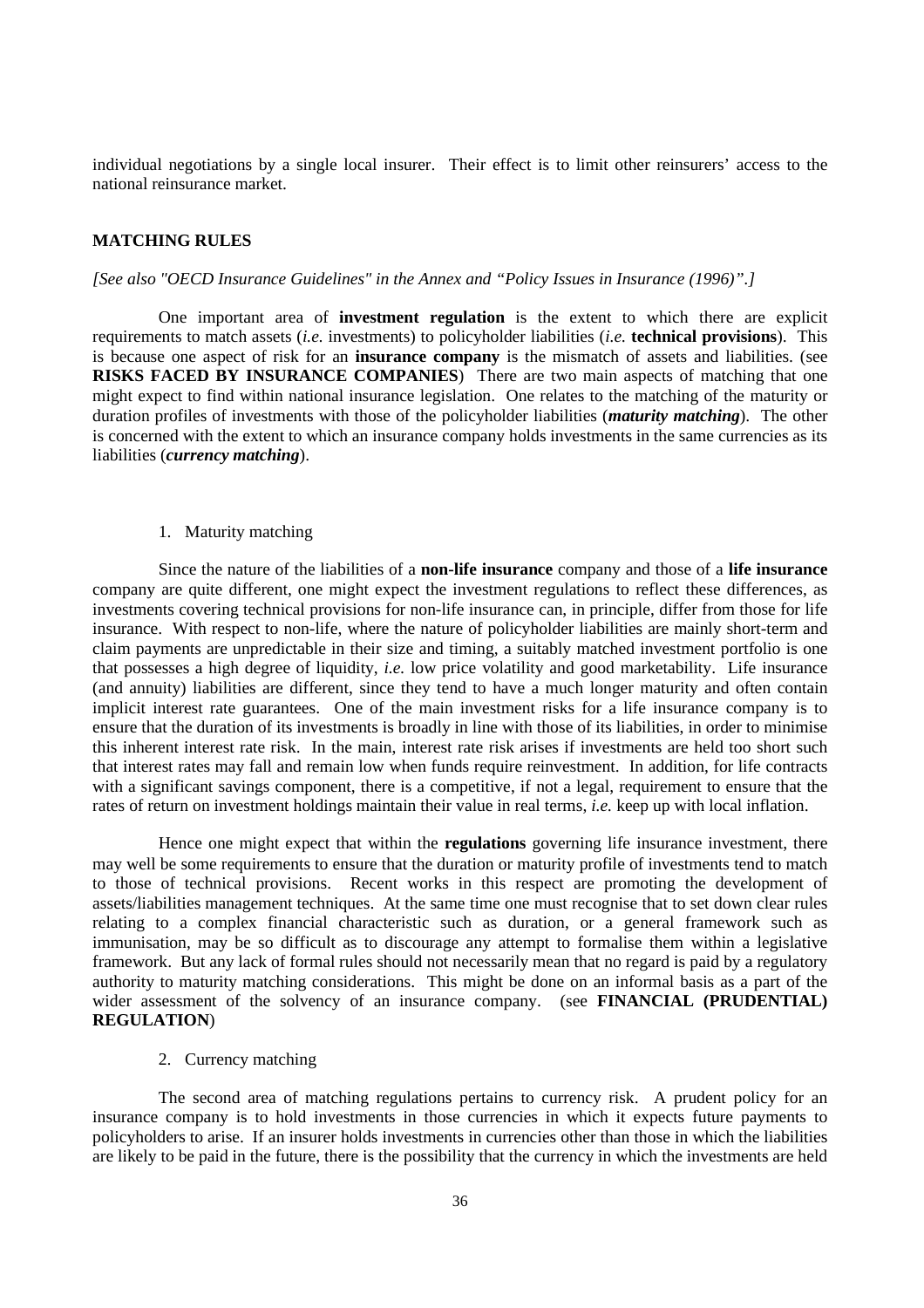might have depreciated by the time claims have to be paid. A large currency loss could clearly jeopardise the financial viability of an insurance company. But it is only at the time that the claims need to be paid that a currency risk to the insurer actually arises. However, since there is uncertainty about the timing of claim payments, particularly in non-life insurance, prudence suggests that investments should be held in a matched currency position over the duration of the run-off period of the liabilities, since payments to policyholders might be needed earlier than anticipated.

There is the issue of whether currency matching rules should relate just to those investments covering technical provisions or should extend to the investment of the capital base. There is a good case for requiring insurance companies to currency match the investments covering their technical provisions, especially in an economic environment of floating exchange rates, but there is less of a case to require the currency matching of the capital base. In practice, insurers would seek to invest some of their capital base in a mix of currencies especially if they are undertaking international business, but not necessarily precisely in those currencies in which their policyholder liabilities are likely to arise. This is because an insurance company will wish to insulate itself against the financial impact on its capital base of a sharp fall in a single currency, including its domestic currency, caused by a major economic or political shock or large natural catastrophe. But the case for a statutory requirement to currency match the funds covering the capital base is not a strong one, particularly as these funds often belong to shareholders.

This issue of currency matching is separate from the investment regulations relating to foreign investment. Restrictions on foreign investment tend to be concerned primarily with default and liquidity risk considerations. However, they can be used to indirectly control any significant degree of currency mismatching. Within the EU, there is a general philosophy that separate regulations for currency matching should exist and not be embodied within more general restrictions on foreign investment, not least because of a wider economic aim of free capital movements.

Within the EU, up to 20 per cent of liabilities in a given currency may be covered by nonmatching assets. EU Member States may waive the matching principles in the following cases:

- 1. If application of the principle would result in the company's head office or a branch office being obliged to hold assets in a currency amounting to not more than 7 per cent of the assets existing in other currencies;
- 2. If liabilities are payable in a non-EU currency:
- − if investments in that currency are regulated;
- − if the currency is subject to transfer restrictions;
- − or not suitable for covering technical provisions.

Moreover, with the introduction of the Euro, there is now even greater investment flexibility for insurers in the Euro-zone countries, whereby 100 % of investments can be held in the Euro or in other Euro-zone national currencies against liabilities denominated in any of those currencies.

# **NATIONAL TREATMENT**

*[See also "OECD Insurance Guidelines" in the Annex and "Liberalisation of International Insurance Operations (1999)".]*

The fair-trade principle of **national treatment** requires governments to enact and administer domestic laws and **regulations** such that foreign products and services are accorded treatment no less favourable than that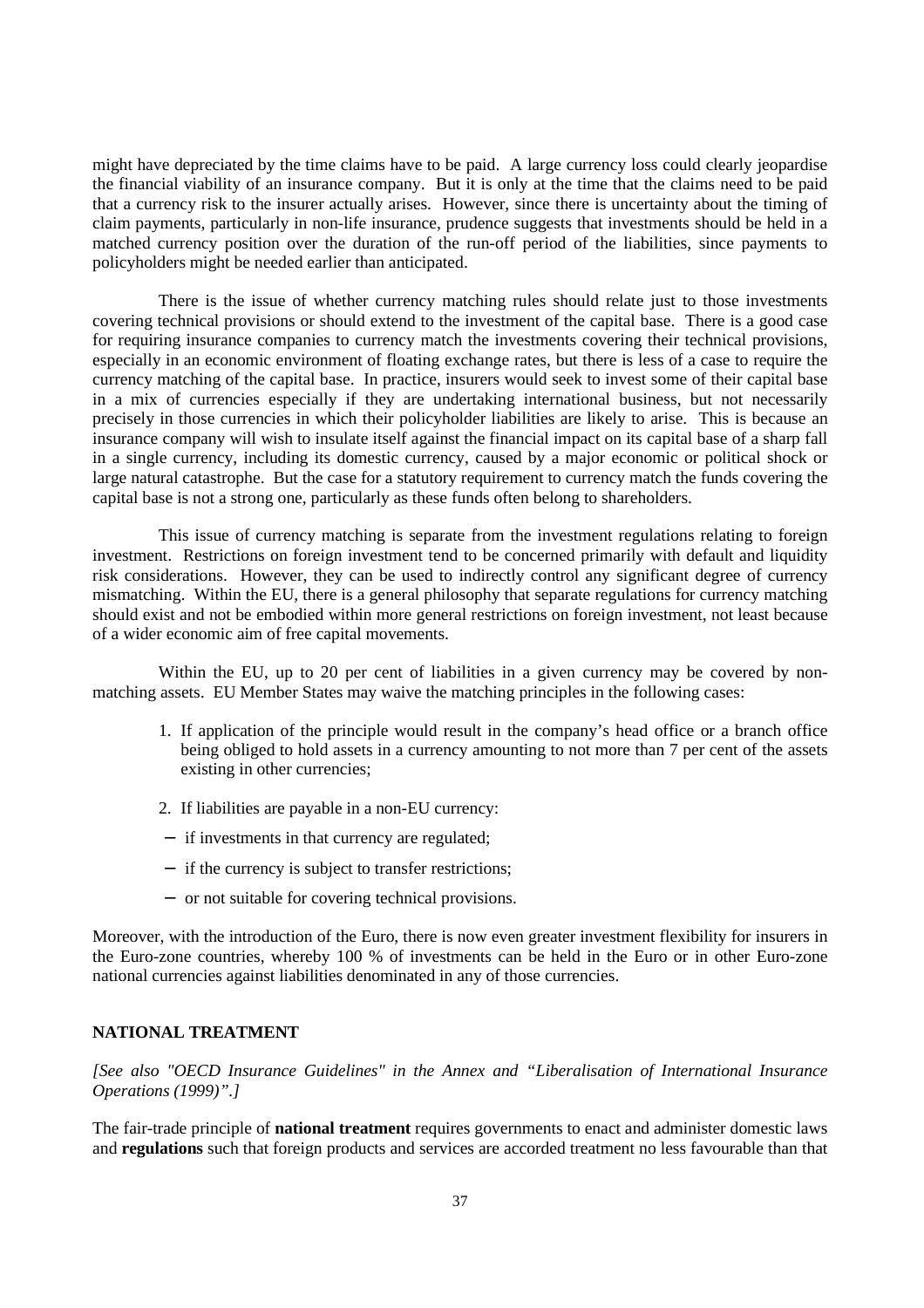which is accorded to domestic producers in similar circumstances. National treatment can be thought of as a type of **non-discrimination** standard applied to domestic operations, after **market access** is secured. It is intended to ensure equality of competitive opportunity for foreign entrants.

National treatment problems exist for foreign insurers in some markets. Thus, some countries have different deposit or capital requirements for foreign insurers than for domestic ones. Many countries assess higher taxes on foreign insurers than on domestic insurers. Some countries deny or restrict foreign insurer membership in local trade associations, thus denying them equivalent access to domestic statistics, research and lobbying.

Denial of equality of competitive opportunity can take on more subtle forms. For example, countries that strictly regulate product prices and forms and that prohibit use of certain distribution techniques (*e.g.*, independent agents, **brokers** or direct response) may not be violating a strict interpretation of the national treatment standard, but their actions constitute hindrances to new entrants. Such strict regulation affords already established firms a competitive advantage over new entrants, whether foreign or domestic.

# **NON-DISCRIMINATION**

*[See also "OECD Insurance Guidelines" in the Annex and "Liberalisation of International Insurance Operations (1999)"]*

**Non-discrimination**, also known as **most-favoured-nation (MFN) treatment**, is a fair-trade principle meaning that no country's firms obtain more favourable market access than any other country's firms. Thus, an MFN trading partner's businesses enjoy the best possible (*i.e.*, the *most* favourable) market access.

In combination with **reciprocity**, non-discrimination can lead to dramatic liberalisation. Suppose country A is willing to lower its tariffs (because of reciprocity) to gain access to country B's market. If a deal can be made, non-discrimination requires that both country A and B lower their tariffs for all of their MFN trading partners, not just with respect to each other. These actions can spark another round of tariff cutting as other parties reciprocate.

If two large economies strike a certain liberalised market access bargain toward each other, the MFN principle requires the same bargain to be extended to small economies as well -- economies that may not enjoy much bargaining clout. By a combination of these principles, a little trade liberalisation can be expanded and increased.

MFN says nothing about whether market access is granted or about the nature of that access. It addresses only the narrow element of whether the host country treats foreigners similarly, which can mean that the country treats all foreigners equally poorly or well and still be consistent with the MFN principle. Thus, a country that prevents all foreign insurers from entering its market would be treating all foreign firms equally.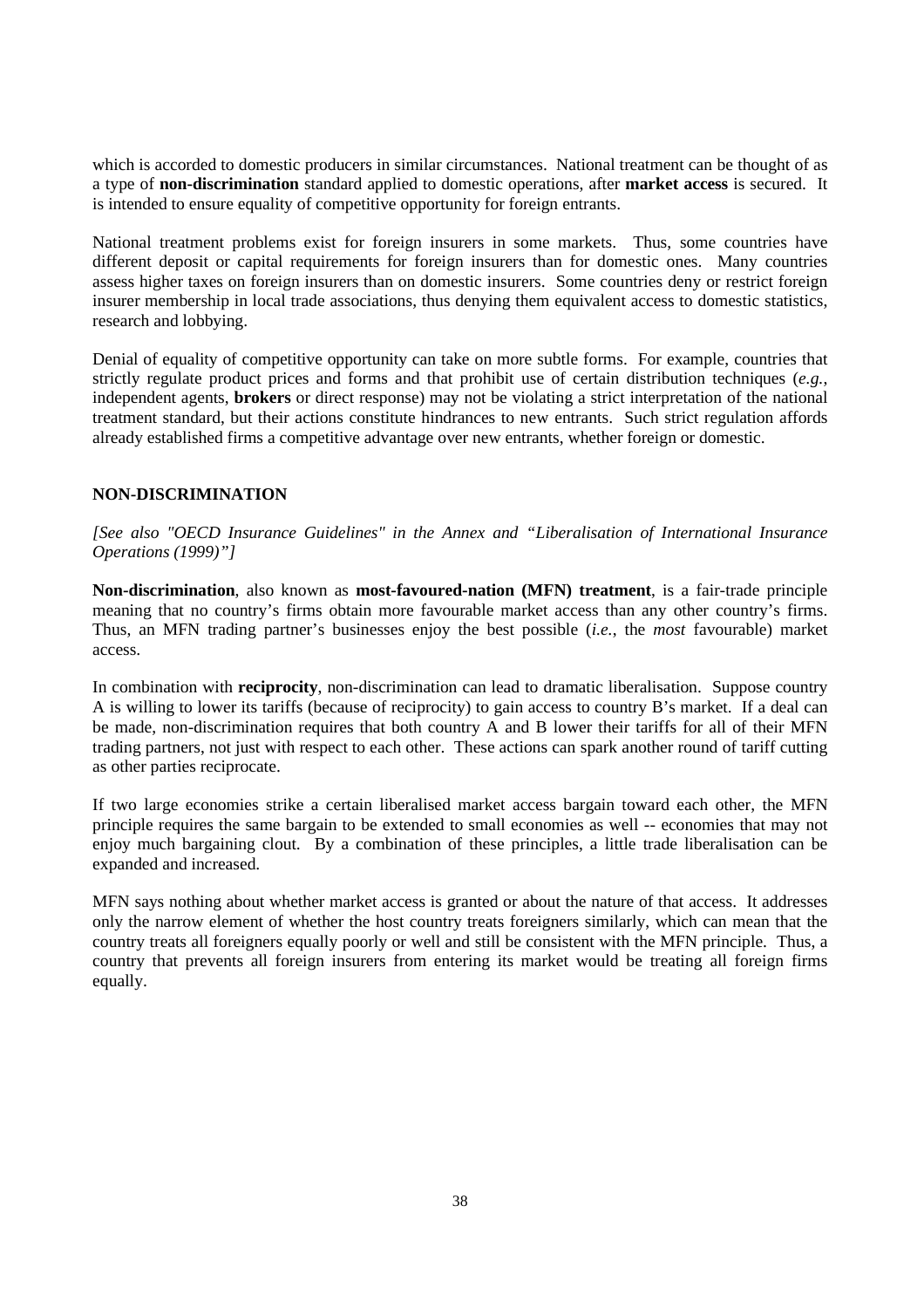#### **NON-LIFE INSURANCE**

**Non-life insurance** is any form of insurance not defined as **life insurance** and includes insurance to cover 1) property losses (*i.e.*, damage to or destruction of homes, automobiles, businesses, aircraft, ships, etc.; 2) liability losses (*i.e.*, payments due to professional negligence, product defects, negligent automobile operation, etc.); and, in some countries, 3) workers' compensation (and health insurance) payments. This branch of insurance is often referred to as **property/casualty insurance**, **property and liability insurance** or **general insurance**.

Non-life insurance purchased by individuals (*e.g.*, homeowners insurance, automobile insurance, etc.) is classified as *personal lines insurance*. Within the EU, such insurances (plus that for small businesses) are generally referred to as insurance for *mass risks*. Non-life insurance purchased by businesses and other organisations (*e.g.*, product liability, business interruption, automobile insurance, etc.) is classified as *commercial lines insurance*. Within the EU, such insurances (except for small businesses) are generally called insurance for *large risks*. In some markets, insurance purchased by commercial organisations, especially manufacturing firms, is termed *industrial insurance*. Marine, aviation and transport (MAT) insurances are considered commercial lines.

Government oversight is more stringent in the personal than in the commercial lines because of greater information asymmetry problems in personal lines; *i.e.*, individual customers are less knowledgeable than commercial customers. **Rate regulation** is more common in the non-life branch than in the life branch and, within the non-life branch, is more common in personal lines than in commercial lines.

#### **OTHER NON-LIFE PROVISIONS**

In addition to the non-life provisions separately dealt with as main terms (\*), the following provisions might be worth mentioning:

- 1. *mathematical provision for annuities*: This provision covers remaining annuity payments at the valuation date. It is used in Belgium, Denmark, France, Germany and the Netherlands.
- 2. *provision for premium refunds*: This provision is set aside at the valuation date to adjust the insurer's commitments as a result of a reduction or elimination of risks. It exists in Germany and also in France, where it includes the provision for suspended risks.
- 3. *provision for risk of non-availability of investment*: This is a provision set aside in France when the aggregate book value of investments other than securities subject to depreciation exceeds the probable realisation value thereof.
- 4. *provision for return premiums*: This is a provision for the probable depreciation of premiums receivable from policyholders at the last day of the accounting year. It exists in Spain, where it is considered a technical provision.
- 5. *provision for risks specific to large aircraft*: This provision is to offset risks inherent to jumbo aircraft.
- 6. *provision to cover pay-outs in the form of a draw*: This provision is specific to companies operating funded schemes with draws for policyholders. It exists only in Spain.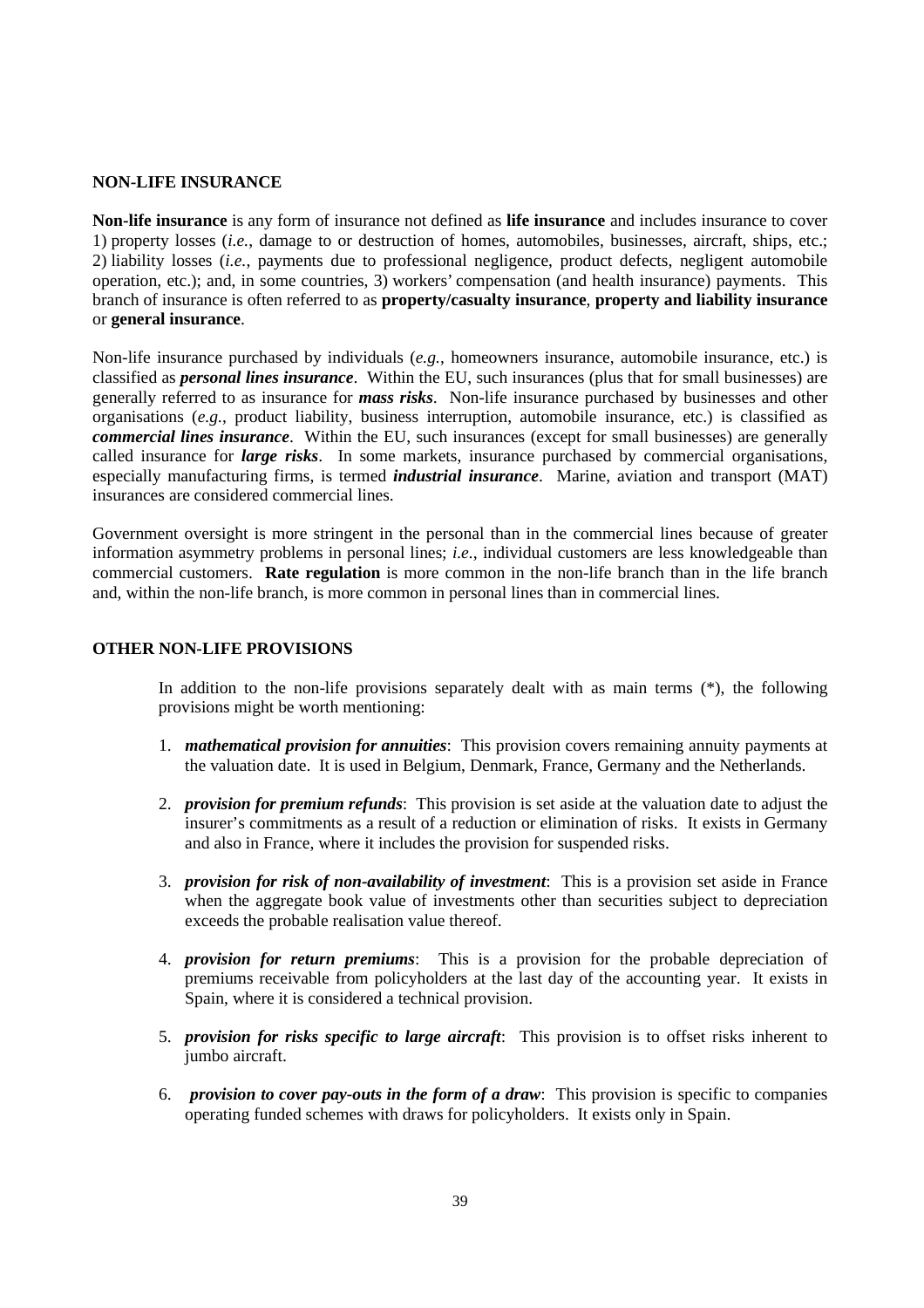# (\* see **PROVISION FOR THE AGEING OF RISKS, PROVISION FOR UNEARNED PREMIUMS, PROVISION FOR UNEXPIRED RISKS AND PROVISION FOR OUTSTANDING CLAIMS**)

#### **POLICYHOLDER PROTECTION FUNDS (INSURANCE GUARANTY FUNDS)**

# **[***See also "OECD Insurance Guidelines" in the Annex, "Insurance Regulation and Supervision in OECD Countries (1999)" and "Insurance Solvency Supervision (1995)".***]**

In most of the OECD Member countries, at least one "fund" or "scheme" exists for the purpose of protecting certain policyholders of **insurance companies** that are either in financial difficulty or insolvent and consequently unable to meet their liabilities. Such funds are normally established under the relevant insurance laws and are usually financed by contributions from participating insurers in proportion to their respective annual **premium** income from the business being protected.

Such funds can be broken down into the following types:

- 1. *Funds for a specific class of insurance*: *i.e.*, funds covering only one specific branch, typically motor vehicle liability insurance. In a few countries, there are funds covering more than two branches combined. Examples of classes other than motor vehicle liability are hunting (or shooting), workers' compensation, etc. These funds are closely related to the relevant **compulsory insurance** and supplement its functions. Almost all OECD countries require a car driver or owner to purchase liability insurance in order to protect victims of motor vehicle accidents by ensuring minimum indemnification for any damage or loss of income. As a rule, funds for compulsory motor vehicle liability insurance step in 1) when the driver responsible cannot be identified or is uninsured and thus unable to pay proper damages to the victim, or 2) when the insurer of the driver responsible is unable to pay the claim due to its financial difficulty or bankruptcy. In this sense, it should be stressed that this type of fund is mainly for the protection of accident victims, regardless of whether any insurance policy is involved or not. Nevertheless, they do provide a negligent driver with financial relief in the event that his insurer is unable to pay the claim. Concerning payment of claims, normally no limitation is imposed, or 100 per cent of a claim is paid, in view of the nature and purpose of the business involved, *i.e.* to protect victims of accidents. Reductions of, or caps on, payments could lead to insufficient compensation of the injured party or his family in the event of death.
- 2. *General funds*: *i.e.*, funds covering either all **life insurance**, **non-life insurance** or both. At this writing, seven countries (Canada, Ireland, Japan, Korea, Poland, the United Kingdom and the United States) have adopted this type of fund. Unlike a fund for a specific class of insurance, general funds are triggered only when an insurer cannot meet claims by policyholders due to financial difficulty or insolvency. Normally, general funds exclude such classes as marine, transportation, aviation, **reinsurance**, etc., wherein the policyholders (ceding insurance companies in the case of reinsurance) involved can be considered to be professional, financially strong, and capable of making proper judgements as to which insurers to use and how to spread risks. It may also be important to note that, for similar reasons, enterprises or individual policyholders with substantial net worth may not obtain compensation from a general fund. This exclusion is not normally applied in respect of compulsory insurance, which is also covered under the fund. General funds normally set certain limits, either by amount or by percentage, on their payments of claims, with the exception of compulsory lines of business. This is mainly because operation of a fund entails costs, which should be borne equitably by claimants who benefit from the fund. Another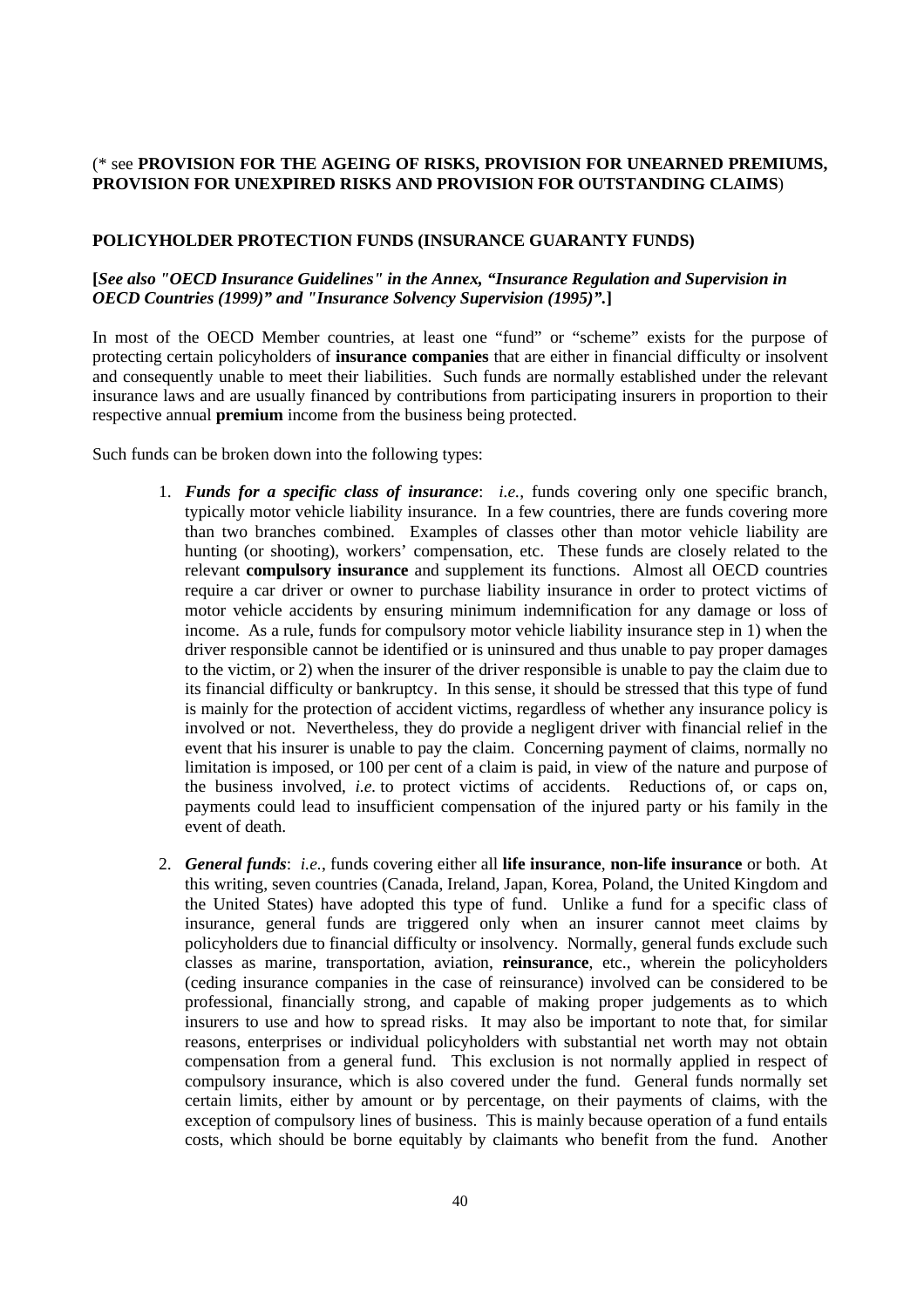factor may be to give consumers an incentive to choose their insurers carefully and not merely succumb to the lure of cheaper rates. There seems to be a growing tendency to consider future introduction of general funds as a result of the recent instances of insolvency and financial difficulties affecting insurers in a number of OECD countries.

It is considered that **policyholder protection funds** should be relied upon as a last resort, after every possible measure has been made by the ailing insurer and/or the government to return the company to a sound commercial and financial footing. A couple of OECD countries have plans to create an "*early intervention arrangement*", which is a scheme to prevent an ailing insurer from becoming insolvent. This kind of scheme involves various arrangements ranging from reinsurance and/or transfer of the insurer's portfolio, to solvency support, *i.e.* injections of cash. It may therefore be regarded as another form of policyholder protection fund in the sense that it will be funded by participating insurers with the ultimate goal of protecting policyholders.

# **PREMIUMS**

*[See also "Insurance Regulation and Supervision in Economies in Transition (1997)".]*

A **premium** can be defined as the selling price of insurance, *i.e.* the compensation paid by the insured party to the insurer in exchange for having the risk covered.

It is made up of the following components:

- 1. the *pure premium* (also called the *net premium*)*,* which corresponds to the average cost of a claim, multiplied by the probability that the event being covered will occur. It also takes account of the duration of cover, the amount insured and interest rates, since there is a timelag between the collection of the premium, which is generally paid in advance, and its use.
- 2. the *loading*, which is added to the pure premium and can be broken down as follows:
- − policy acquisition costs;
- − premium collection costs;
- − claims handling costs;
- − administrative and general **expenses**;
- − return on capital in non-mutual companies.

The sum of the pure premium and the loading for claims handling costs constitutes the *risk premium*, which will be spent *pro rata* throughout the period of cover. The part of this risk premium spent at the close of a financial year is referred to as the *earned risk premium*, while the remaining portion is called the *unearned risk premium*. Depending on the legislation, some administrative expenses may be allocated to this risk premium.

Loading other than for claims handling costs is generally considered to be part of the writing cost, *i.e.* it is deemed to be fully spent or earned as soon as the policy is written or paid.

The sum of the pure premium and the loading constitutes the *office premium.* Once any premium taxes are added, the *total premium* is obtained. In some countries, premium taxes typically are defined to be a part of the loading.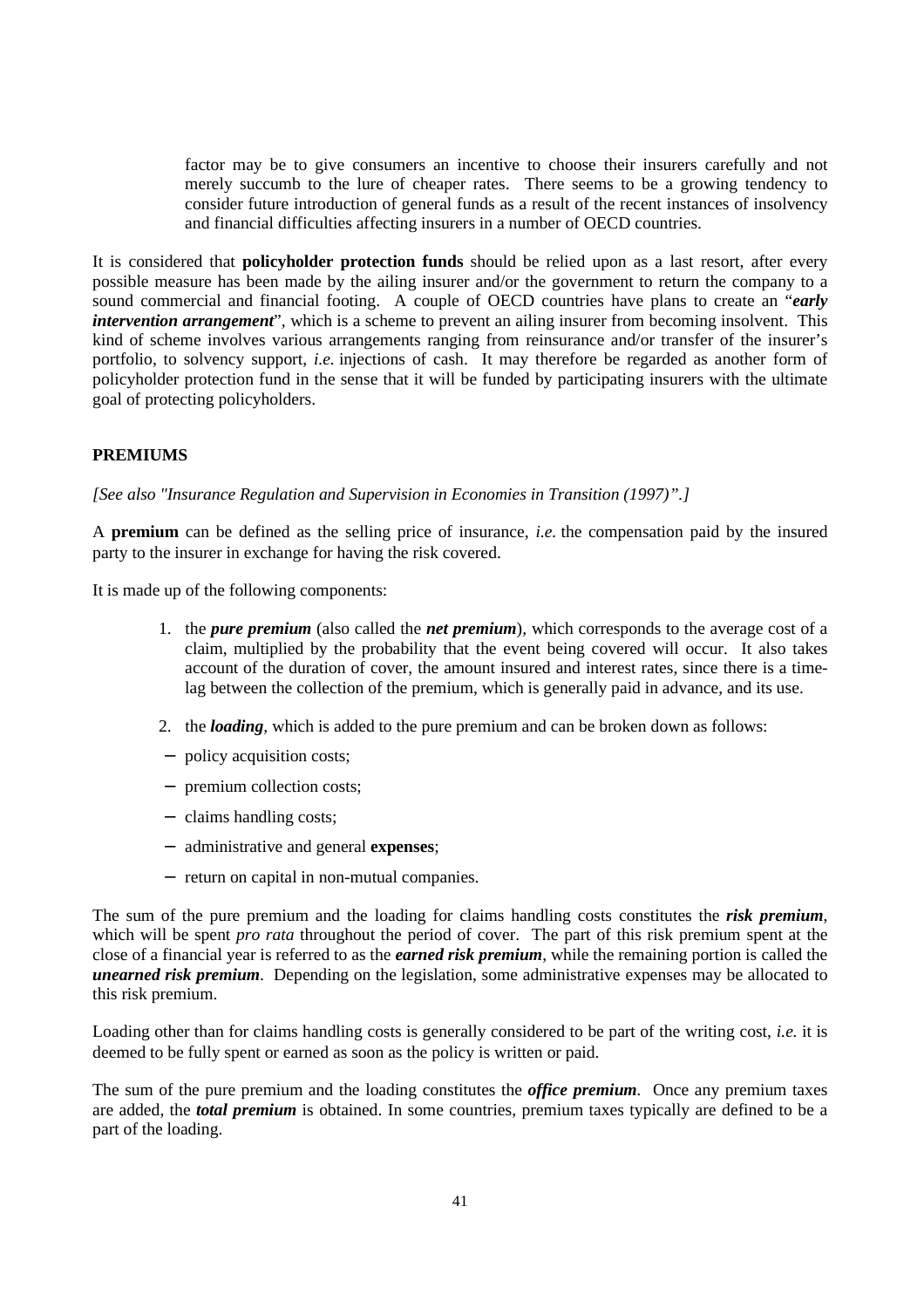In life policies that guarantee the payment of capital, the price component representing the investment portion is known as the *saving premium* .

From a legal standpoint, depending on national legislation, premiums must be paid either at the policyholder's domicile, when collected by the insurer or its representative, or at the office of the insurer, when it is tendered by the policyholder.

As for the timing of payments, premiums may be paid either in advance (incl. *periodic premiums*, see below) or at the "end" of the policy term. In the latter case, a *provisional premium* is paid at the beginning of cover. Once the *final or definite premium* is calculated, based on data, such as earnings, turnover, or inventory, received from the policyholder at the end of the policy period, any difference shall be paid in or, in the event of overpayment, refunded. Normally a minimum premium is agreed. This kind of premium is also called *audit premium* .

A further timing distinction is made between *periodic premiums*, payable at each due date specified in the policy, and *single* (or *lump-sum*) *premiums*. Periodic premiums are paid in *instalment premiums*, these instalments being either monthly, quarterly, or half-yearly as opposed to *annual premiums*.

As for a life company's portfolio management, premiums representing new business are known as *cash premiums* and premiums in respect of policy renewals are called *renewal premiums.* Premiums added when a policy is modified by endorsement before the due date are called *additional premiums*.

From an accounting standpoint, a premium is *written* when it is entered into the accounts at the time of billing by either the **insurance company** or by an agency or other authorised entity. However, in some countries premiums are entered into the accounts only after they are collected. If a customer refuses to pay a premium, it will be entered as a *cancelled premium*, after having been recorded during a waiting period as a *returned premium*. At the end of a period, any premium that is written and unpaid is overdue.

#### **PROVISION FOR THE AGEING OF RISKS**

This **technical provision** in health and invalidity insurance is also referred to as the **ageing provision** or **ageing reserve**. It is set aside to offset the increasing risk to insurers that arises as policyholders get older, whereas the **premiums** charged for long-term policies are flat by age category. Like technical **life insurance provisions**, the ageing reserve is calculated on an actuarial basis using morbidity and invalidity tables and is set aside in the initial years for each age category.

Depending on the applicable legislation, it is deemed to be either a reserve, *i.e.* a part of the surplus, or a technical provision, as in Denmark, Germany, and the Netherlands. In France, although a technical provision, it is not considered a tax-deductible expenditure.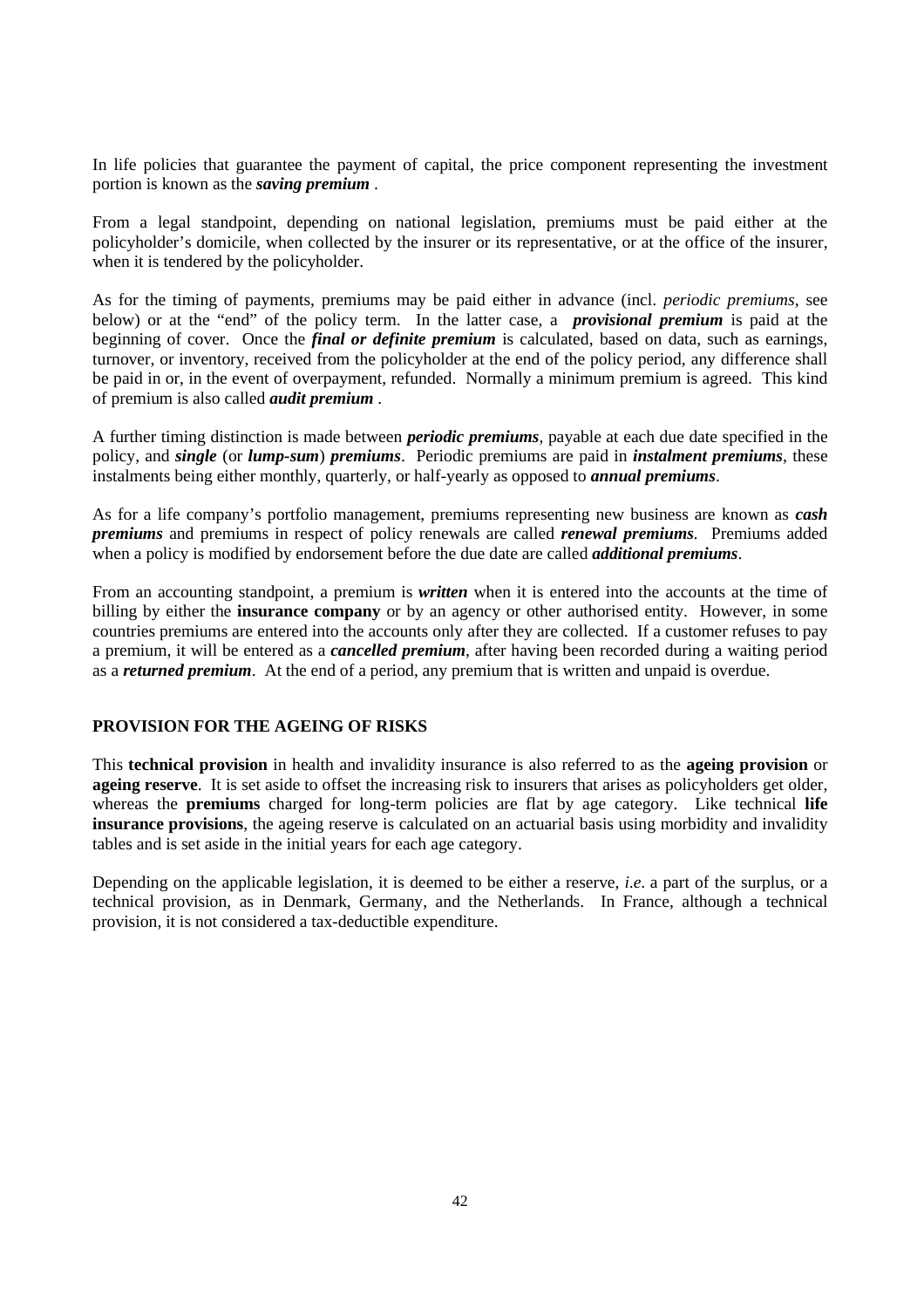# **PROVISION FOR UNEARNED PREMIUMS**

*[See also, "Insurance Regulation and Supervision in Economies in Transition (1997)".]*

This provision is used to defer to the next period or to subsequent periods the proportions of gross **premiums** and risk premiums that are unearned at the close of the financial year.

The percentage of premiums to be carried forward can be computed:

- − *pro rata* for each premium by dividing the number of days of coverage after the close of the financial year by the number of days of coverage granted by the receipt;
- − by combining premiums having the same term (*e.g.* 12, 6 or 3 months, 1 month or any other term), each group being divided by the month in which premiums were written and each premium deemed to have been written in the middle of the month. Accordingly, any 12 month premium written in January will be considered to have been written on 15 January and will therefore provide coverage for 15 days beyond the closing date, *i.e.* 1/24th of the premium in question. A premium written in December of the same year will be deemed to take effect as of 15 December and provide coverage beyond the closing date of 23/24ths of the said premium (called *twenty-fourths method*).
- − Premiums can also be combined on a quarterly, rather than monthly, basis, in which case one refers to the *eighths method* .
- − by applying a flat percentage to all premiums written during the financial year (called *flatrate method*).

Article 57 of Directive 91/674/EEC lays down the principle of separate computations for each contract but allows "the use of statistical methods, and in particular proportional and flat-rate methods, where they may be expected to give approximately the same results as individual calculations. In classes of insurance where the assumption of a temporal correlation between risk experience and premium is not appropriate, calculation methods shall be applied that take account of the differing pattern of risk over time."

It is clear that premiums written in arrears or in adjustment of prior years are not included, and that cancellations are deducted. Depending on local legislation and practice, such provisions may be used to defer portions of either gross premiums or risk premiums, *i.e.* gross premiums less deferred acquisition costs.

There are three possible accounting options:

- − The provision may be shown as a liability, with deferred expenses implicitly deducted.
- − The provision may be shown gross as a liability, and deferred **expenses** as an asset.
- − The provision may be shown gross, and deferred expenses not booked as assets.

In **life insurance**, this provision may be subsumed under the **technical provision**. (see **LIFE INSURANCE PROVISIONS, OTHER NON-LIFE PROVISIONS, PROVISION FOR UNEXPIRED RISKS** and **EARNED PREMIUMS**)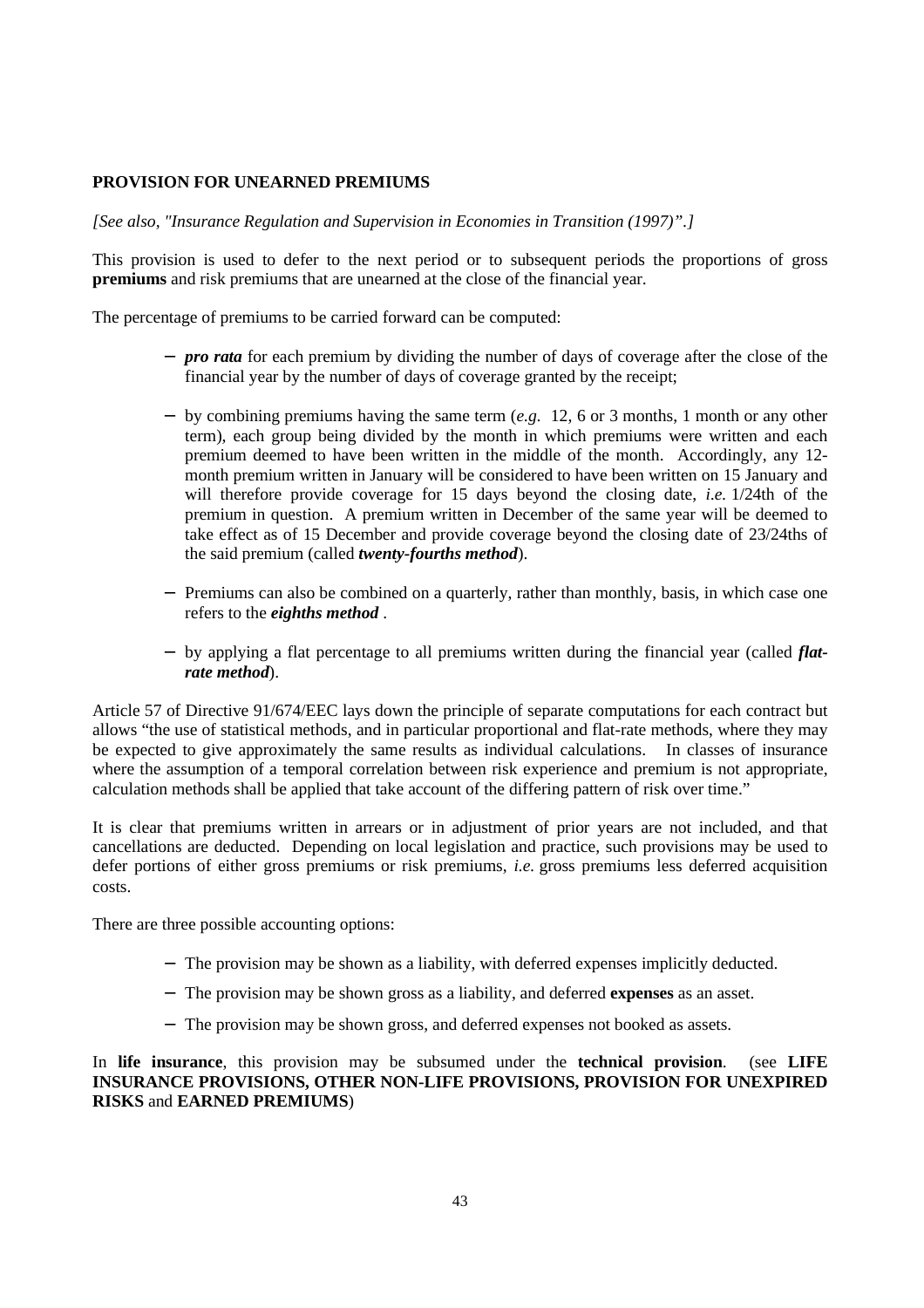# **PROVISION FOR UNEXPIRED RISKS**

*[See also "Insurance Regulation and Supervision in Economies in Transition (1997)".]*

Over the years, and depending on the country, the term has encompassed concepts of variable scope.

In current EEC parlance, it refers to a provision that supplements the **provision for unearned premiums** if accounting or statistical data suggest that the latter may be inadequate to covers risks and **risk management** expenses after the end of the financial year.

Article 26 of Directive 91/674/EEC defines it thus: "the amount set aside in addition to unearned premiums in respect of risks to be borne by the insurance undertaking after the end of the financial year, in order to provide for all claims and **expenses** in connection with insurance contracts in force in excess of the related unearned premiums and any **premiums** receivable on those contracts."

As defined above, the provision is constituted if:

- 1. the provision for unearned premiums was computed using a flat-rate combining method but the average expiry dates within the groupings are significantly later than the median dates: *e.g.* if, in each month of the fourth quarter, a majority of three-month premiums were written in the last week of the month;
- 2. overall, loss experience and risk management expenses exceed the rate used to set premiums;
- 3. loss experience is not constant, and in particular, if losses occur more frequently in the early months of the year than in later months;
- 4. a rate increase has taken effect during the year, and its full impact will not be felt until the higher rates have been applied to each policy in the portfolio involved.

In common usage, and depending on the country and the era, the term has been used to refer to a broader concept -- that of the premiums that have to be allocated to the following year or to subsequent years in order to cover risks to be incurred on contracts in force at the valuation date.

This was the meaning in use in Latin countries before Community Directives were incorporated into their law, whereas the distinction between provisions for unearned premiums and provisions for unexpired risks already existed in the United Kingdom and Germany. In Belgium, provisions for unexpired risks include provisions for suspended risks, which cover partial refunds of premiums when vehicles are immobilised, whereas in France these estimated refunds are shown in a provision for premium refunds. In Luxembourg, there is a separate provision for such refunds, as there is in Germany.

The provision for unexpired risks as a supplement to the provision for unearned premiums -- or deferred premiums -- is calculated by extrapolating loss experience and risk-management expenses, *i.e.* the risk premium needed to cover the probable cost of losses to be incurred on contracts in force at the valuation date. Loss experience (LE) can be derived from the ratio, for the previous insurance period, of the burden of losses to **earned premiums** (EP), adjusted if necessary for seasonal variations. Risk management expenses are estimated from cost accounting figures, or a flat percentage is applied to premiums written.

Strictly, the provision for unearned premiums, net of deferred acquisition costs, plus the provision for unexpired risks has to be equal to: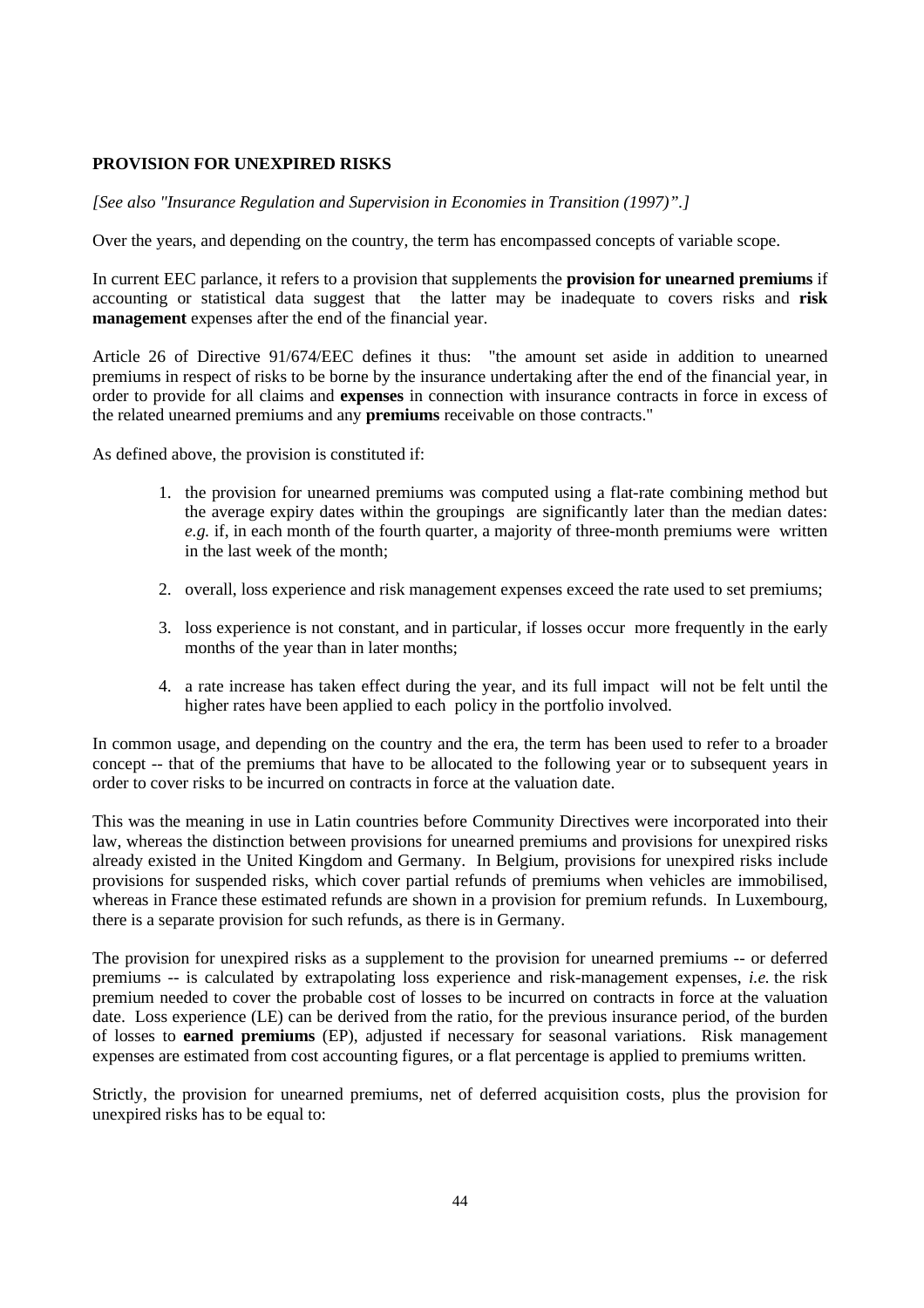Deferred gross premiums x [(LE/EP) + (Risk-management expenses/premiums written net of cancellations)].

Depending on the regulations, the provision covered by reinsurers can either be proportional to the gross provision or be defined by **treaties**. With regard to the balance sheet, the reinsurers' share is booked as an asset in Belgium, Denmark, France, Italy and Luxembourg, Portugal and Spain, while in Germany it is carried as a negative liability. In Ireland, the Netherlands and the United Kingdom, it is implicitly deducted from liabilities; in that case, the notes to financial accounts should disclose the details. In the United States, loss payments recoverable through **reinsurance** are shown as assets. (see **OTHER NON-LIFE PROVISIONS**)

#### **PROVISIONS FOR OUTSTANDING CLAIMS**

*[See also "Insurance Regulation and Supervision in Economies in Transition (1997)".]*

This **technical provision** corresponds to "the total estimated ultimate cost to an insurance undertaking of settling all claims arising from events which have occurred up to the end of the financial year, whether reported or not, less amounts already paid in respect of such claims" (Article 28, Directive 91/674/EEC). It is therefore composed of the following items:

- − certain liabilities: the cost of claims settled administratively and/or legally, *i.e.* the final amount has been determined but payment has not yet been made;
- − evaluated liabilities: the cost of claims reported but not yet settled because the adjustment of the claim has not yet been completed;
- − estimated liabilities: the cost of *claims incurred but not yet reported* to the insurer (very often called *IBNR*), including future claim-settlement **expenses**;

 *less*

- − recoveries from either third parties (*subrogation*) or the insured (*salvage*), if certain or highly probable;
- − where applicable, a deduction to take account of a foreseeable delay in paying claims and thus of income from representative investments.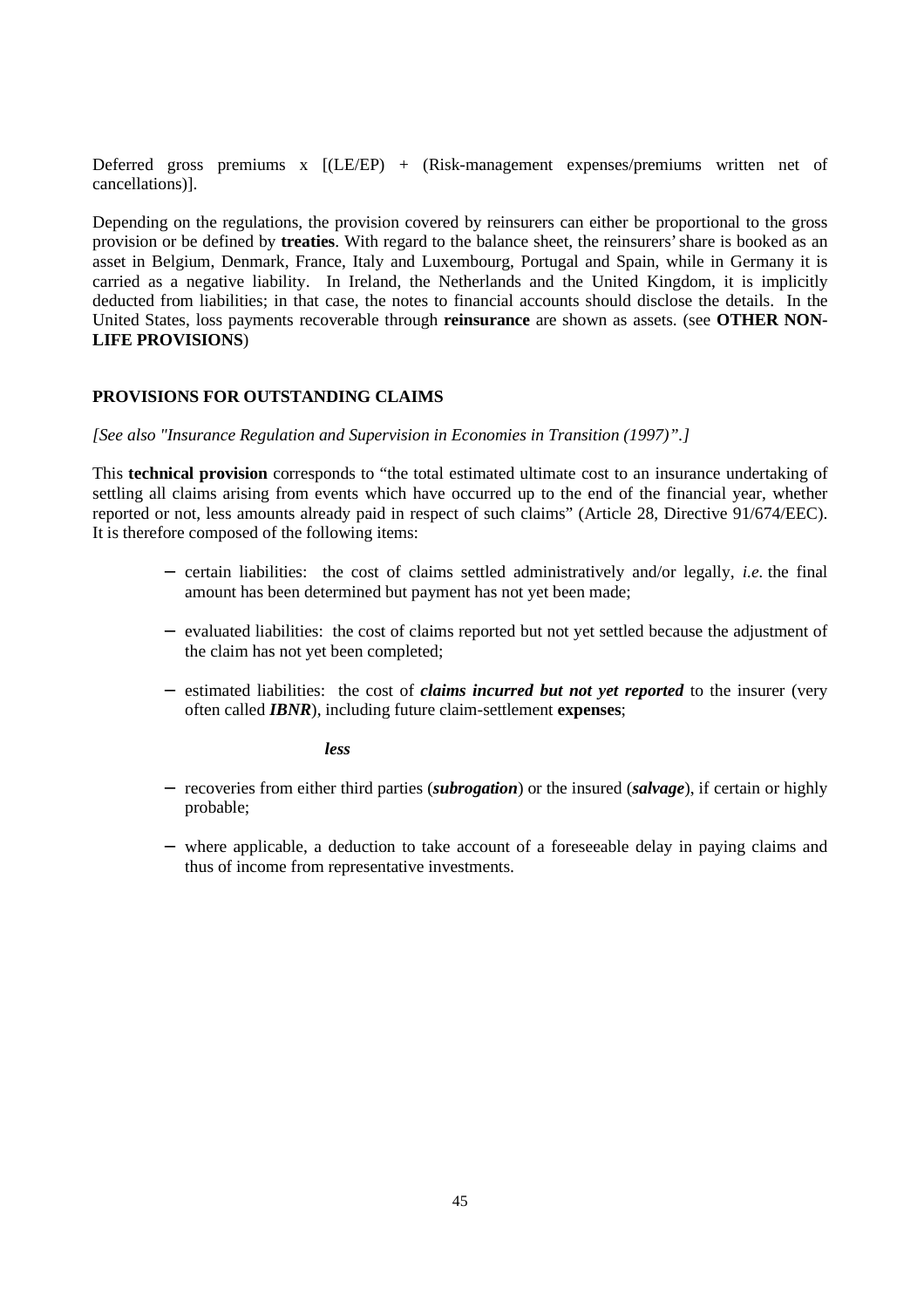Theoretically, reported and unreported claims are assessed separately for each contract, the *case basis method* being the basic method of assessment. Depending on the regulations, a number of other methods may be used in conjunction with it, or in lieu thereof:

- 1. *technical methods*: *a)* based on average costs in recent years, adjusted if necessary for inflation. This method can be applied to risks for which costs vary within a limited range, such as material automobile damage; *b*) based on accumulated payments over the previous three or five accounting periods, depending on the length of time it takes to settle claims. This method requires monetary stability, or at least low inflation, and continuity in the insurer's settlement policy.
- 2. a *flat-rate method*: used on the understanding that rates are adequate for risks. Based on accounting data from an accounting period, a minimal provision is defined, equal to earned risk premiums less payouts in respect of the underwriting year. This method is sometimes referred to as the *premium blocking* or the *period laundering method*. It is generally used in maritime insurance for the last two underwriting years.

IBNR is estimated on the basis of loss experience and, in particular, the claims pattern over several years. Recoveries and subrogation, as well as any salvage, are estimated on a prudent basis: some countries allow recoveries only if received within three months after the end of the financial year.

Future expenses for administering claim settlements are estimated, depending on national rules, using either a flat-rate method, *e.g.* one based on claims provisions, or analytical methods whereby the expenses allocated to the settlements function are estimated from accounting or statistical data.

Article 60 of Directive 91/674/EEC stipulates the rules applicable in the Community: "Statistical methods may be used if they result in an adequate provision having regard to the nature of the risks", although Member States may "make the application of such methods subject to prior approval."

Settlement expenses must be included irrespective of origin, whether internal or external.

Recovered losses may be deducted from the **provision for outstanding claims** or shown on the balance sheet as assets.

The discounting of outstanding claims is generally prohibited, since this practice could, in fact, prompt financially troubled companies to reduce their provisions in order to show a profit and could be allowed only if provisions were calculated on an actuarial basis, as they are in **life insurance**. Under the EU Directive, deductions are allowed if they are explicit, under very strict conditions. (see **OTHER NON-LIFE PROVISIONS**)

#### **RATE REGULATION**

**Rate regulation** strives to ensure that insurance rates are not *excessive, unfairly discriminatory* or *inadequate*. Inadequate competition within a market or lines of insurance can lead to excessive and sometimes inequitable rates. Supervisory officials also sometimes express concern that unrestrained price competition could lead to ruinous rate wars (with attendant inadequate rates) and massive insurer failures. Another rationale offered for rate **regulation** in some markets is the belief that citizens prefer a more orderly, less volatile market that strict rate regulation can provide.

It can be questioned whether rate regulation as a means of protecting against insolvencies is the most effective and efficient means of doing so. A possible exception is said to exist within a small market or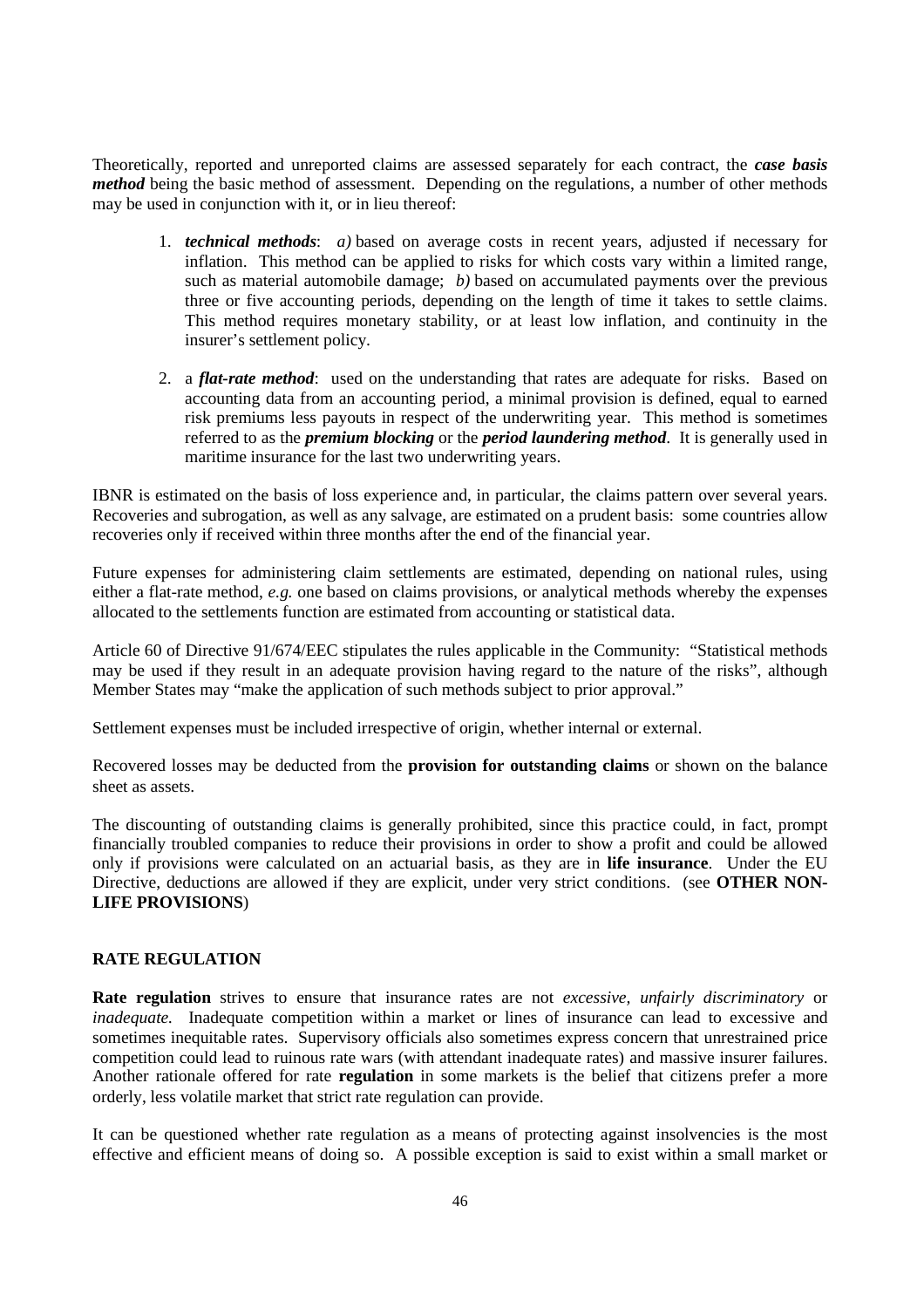with some economies in transition in which concern exists about predatory pricing; *i.e.*, where a large competitor charges insufficient premiums to drive competitors out of the market with the intention later to raise prices. Even here, a liberalised market should largely obviate the possibility of such predatorial pricing, assuming adequate **financial** and **competition regulation** exists.

A variety of rate regulation practices are found internationally. Governments or governmental sanctioned cartels set prices in some markets, especially in some developing countries. In other markets, governments set rate ceilings or rate increase limits. This occurs where policy makers contend that price competition is insufficient to avoid rate excessiveness.

Various forms of *ex ante* (prior approval) and *ex post* (subsequent disapproval) rate regulation exist, although most commercial lines of insurance internationally and nearly all **reinsurance** are free from rate regulation. With a *prior approval* system, insurers cannot use proposed rate schedules until they are officially approved by the regulator. A *file-and-use* system allows insurers to use a proposed rate schedule after filing it with the regulator. The regulator may later disapprove the rates, but failing this, the rates are deemed to be acceptable. Some countries have either no rating laws or permit open competition, although informational rate filings may be required. The EU Framework Directives have created a single insurance market in which *ex ante* rate regulation is largely abandoned, although joint loss data may be used and regulators retain broad rate oversight authority.

Internationally, it is common for different rules to apply to different classes of insurance, with those classes most closely connected to social policy (*e.g.*, compulsory automobile insurance) generally being subjected to greater rate oversight. Perhaps the line experiencing the most intensive rate regulation internationally is automobile liability (motor third-party) insurance.

Direct rate regulation in **life insurance** is the exception world-wide. Through mandated reserve requirements, however, life insurers in some markets often are subject to a type of indirect rate control. In other jurisdictions, the components of life insurance pricing (*e.g.*, mortality rates, interest rates, and **expenses**) may be subject to control, thus potentially precluding meaningful price competition.

#### **RATING ORGANISATIONS**

**Rating organisations** (or **agencies**) are independent firms that rate (grade) insurers based on the organisation's evaluation of the insurers' financial soundness and operations. Rating agencies typically use information provided by the insurer and publicly available financial and other information to derive their assessments. In general, these assessments take into consideration the insurer's asset depreciation and interest rate risks along with an evaluation of pricing adequacy within the general business environment. The most important factor is usually the insurer's capital position relative to these risks. The analysis will involve an examination of whether the insurer's capital is adequate to cover financial obligations under adverse economic and other circumstances.

Rating agencies use considerable discretion in the qualitative and quantitative factors that they use in rating insurers as well as in the methods employed. Particular insurer ratings represent the agency's opinion as to insurer soundness relative to other insurers in the industry. As such, ratings offer no guarantee of soundness, with the agencies having been criticised occasionally for their failure to anticipate some insurers' financial difficulties.

Rating agencies are, however, becoming more important in several countries. They may help to rectify partially the information asymmetry between insurance buyers -- who are often not well informed about insurers' financial condition -- and sellers who know their true financial condition but might have tenancies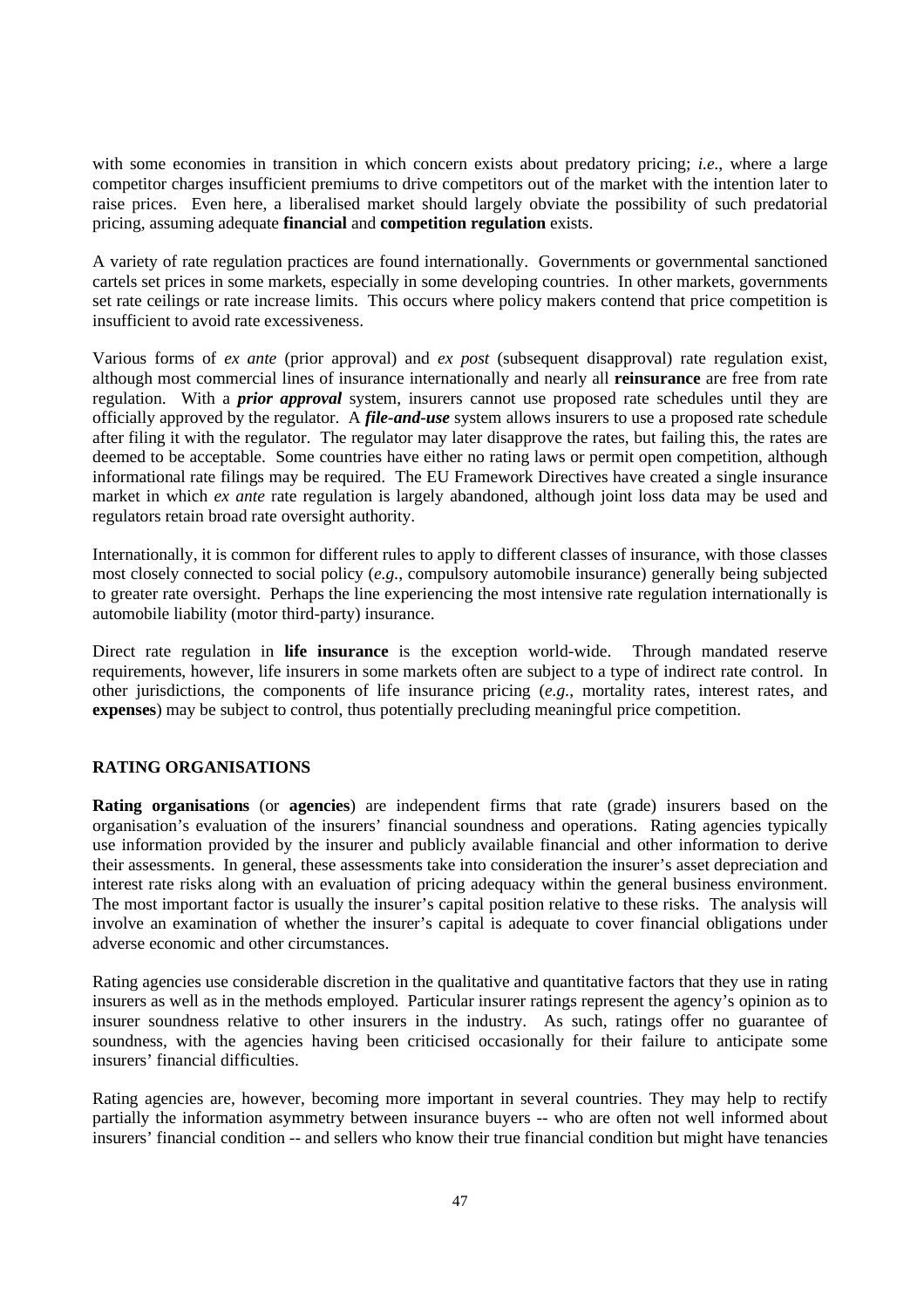to minimise any adverse information. Many observers believe that ever greater competition will mean that rating agencies will become even more important in the future.

# **RECIPROCITY**

The fair-trade concept of **reciprocity** can take on several meanings, each associated with a country responding to another country's actions. As a trade liberalisation and negotiation tool, reciprocity insists that trade concessions by one country should be matched in kind by its trading partners. Thus, if a country lowers its tariffs, reciprocity insists that its trading partners lower their tariffs in response. If the trading countries follow the **non-discrimination** principle, such reductions will apply to all trading partners.

At the international level, this type of reciprocity involves a process of *offer and acceptance* by which each negotiating country offers to eliminate or moderate certain existing trade restrictions. Each country either accepts the other countries' offers as sufficient in view of their own offers, or negotiates for better (meaning more liberal) offers. The objective is to have all countries' offers ultimately accepted, thus resulting in the successful conclusion of the trade round negotiations.

Another application of the reciprocity principle can, however, be trade restricting. So-called *mirror-image reciprocity* holds that trading partners will "mirror" the market access and other conditions followed by each other. An example will illustrate the concept. Assume that country A permits banks to sell insurance but country B does not. Under a **national treatment** standard and without reciprocity, banks from country B doing business in country A would be permitted by country A to sell insurance, and banks from country A doing business in country B would not be allowed by country B to sell insurance there.

Country A might contend that it provides better treatment to foreign banks than other countries (specifically country *B)* provide to its banks. Country A then adopts reciprocity rather than national treatment as its policy toward foreign firms. This means that country A would accord B's banks the same (mirror-image) market access and other treatment as country B extended to A's banks. Thus, country B's banks would be barred from selling insurance in country A because country B prohibits banks from selling insurance. Of course, country A's intent is to encourage country B to change (liberalise) its laws, but the practical effect can be to restrict rather than liberalise trade.

Reciprocity's goal (although not always its effect) is to encourage "good" behaviour by trading partners. **Retaliation**, a type of reciprocity is intended to punish or discourage "bad" behaviour.

#### **REGIONAL TRADING ARRANGEMENTS**

A **regional trading arrangement** is an agreement among governments to liberalise trade and possibly to co-ordinate other trade-related activities. There are four principal types of regional trading arrangements. *A free trade area* is a grouping of countries within which tariffs and non-tariff trade barriers between the members are generally abolished but with no common trade policy toward non-members. The North American Free Trade Area (NAFT*A)* and the European Free Trade Association (EFT*A)* are examples of free trade areas.

A *customs union* is a free trade area that also establishes a common tariff and other trade policies with non-member countries. The Czech and Slovak Republics established a customs union to preserve previous commercial relationships between themselves and with third parties. The Arab Common Market is moving toward a customs union.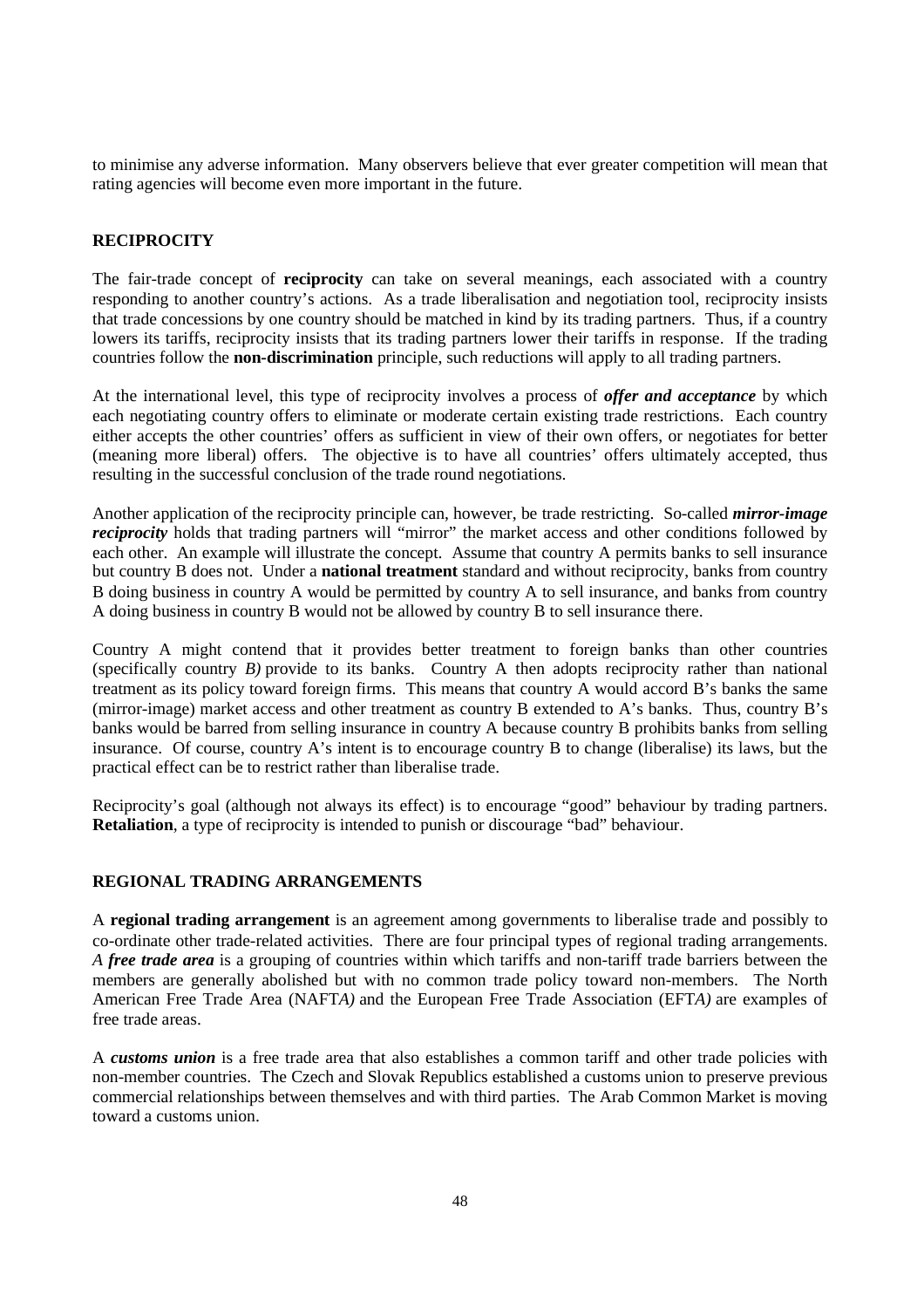A *common market* is a customs union with provisions to liberalise movement of regional production factors (people and capital). The Southern Cone Common Market (MERCOSUR) of Argentina, Brazil, Paraguay and Uruguay is an example of a common market.

An *economic union* is a common market with provisions for the harmonisation of certain economic policies, particularly macroeconomic and regulatory. The EU is an example of an economic union.

Members of regional trading arrangements typically enjoy better **market access** to each other's markets than do non-members and sometimes other preferential trading concessions. Although technically inconsistent with the principle of **non-discrimination**, such arrangements are usually permitted under international trade agreements.

A concern by some observers is that regional trading arrangements could be perceived as a substitute for international trade agreements, so that support for world-wide trade liberalisation negotiations and agreements could wane. A further concern by some is that member countries of regional trading arrangements could conclude that liberalised trade among themselves was sufficient and, therefore, that trade barriers with respect to non-members could be more easily sustained. On the other hand, to the extent that regional trading arrangements can undertake a greater degree of liberalisation than can be negotiated under international auspices, they can promote freer trade internationally.

### **REGULATION**

*[See also "OECD Insurance Guidelines" in the Annex.]*

(*Remark: the item is dealt with here very briefly and in an illustrative manner, as the issues it covers are treated in various other items. The reader is also invited to refer to the publication on "Insurance Regulation and Supervision in OECD Countries (1999.)*

The most common rationale for **regulation** is to protect the public interest. Insurance regulation generally seeks to ensure that *quality, affordable* products are *available* from *reliable* insurers. Government intervention is usually most evident to ensure that insurers are *reliable*. In many, although a decreasing number, of developing countries, an additional goal may be the promotion of the domestic insurance industry and ensuring that the national insurance industry contributes to overall economic development.

If insurers are perceived as insecure, the system could easily break down. Many believe that private insurance cannot flourish without public confidence that it will function as promised and that government's duty is to ensure that this confidence is neither misplaced nor undermined.

Every country has insurance laws and regulations that determine who may sell and underwrite insurance and the circumstances under which they may do so. Minimum reserve, asset quality and quantity, and capital requirements are usually laid down. Special **accounting principles** are often mandated. **Rate regulation** is practised in several countries, along with regulation of policy conditions.

Regulation varies world-wide. Countries that follow the traditional continental European model of regulation have focused more on stability and market order. Countries that follow the Anglo-Saxon model have placed primary reliance on the market to set rates and allocate resources.

Government oversight of insurance markets typically takes place at three levels. *First*, parliament or other legislative body enacts laws to establish the country's broad legal framework for insurance and to prescribe the general standards and scope of responsibilities governing the activities of the administrative agency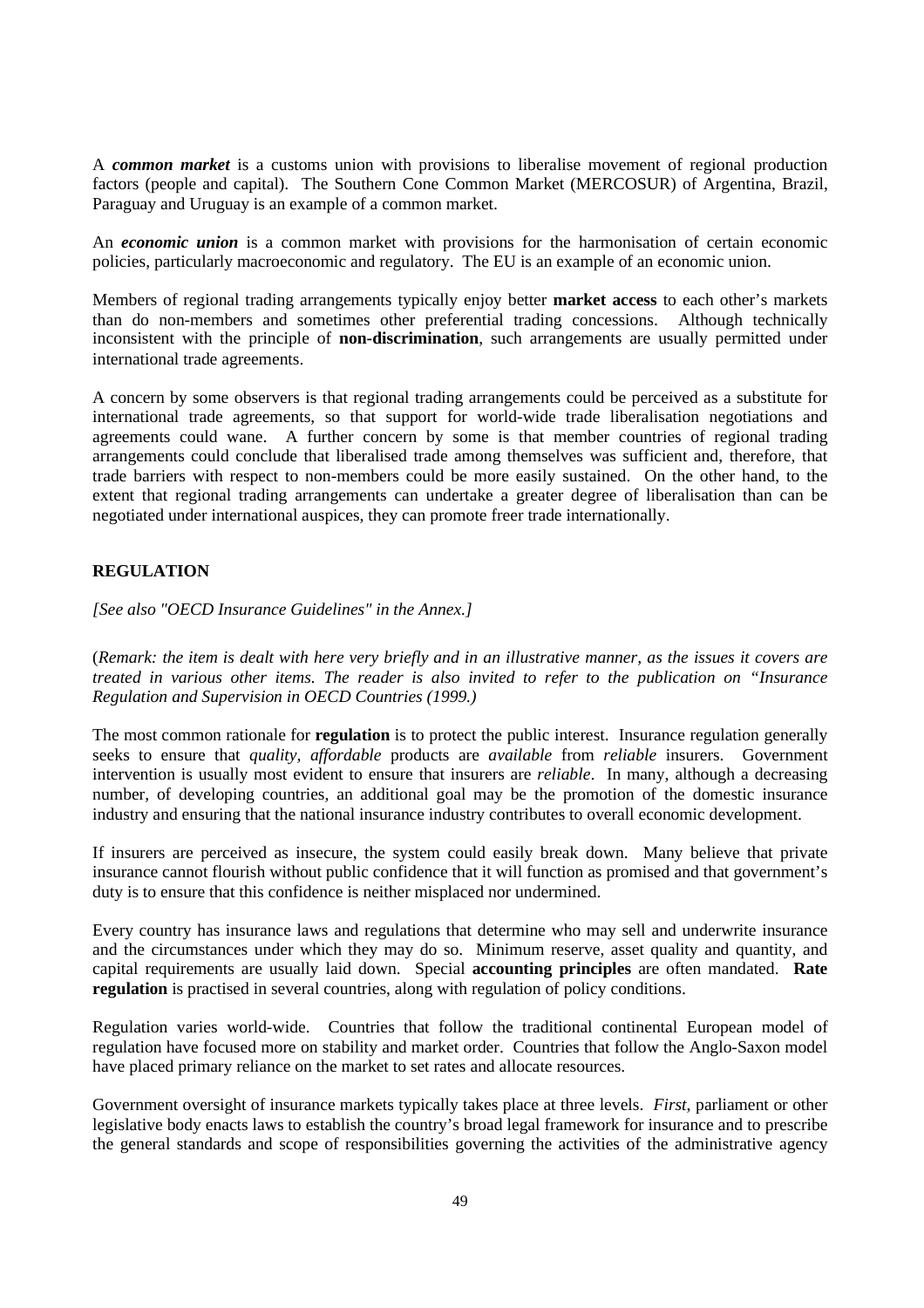charged with enforcement of the insurance laws. These laws address the major components of insurance oversight which may include some or all of the following:

- − formation and licensing of insurers for the various classes of insurance and **reinsurance**
- − the licensing of agents and **brokers**
- − the filing and approval of insurance rates
- − the filing and approval of proposal material and policy forms
- − unauthorised insurance and unfair trade practices
- − insurer financial reporting, examination and other financial requirements
- − rehabilitation and **liquidation** of insurers
- − guaranty funds **(policyholder protection funds)**
- − insurance product and company taxation (see **TAXATION OF INSURANCE PRODUCTS**)

Courts are the *second* mechanisms of government oversight. The judiciary has a threefold role in insurance oversight. It resolves disputes between insurers and policyholders. It enforces civil and sometimes criminal penalties against those who violate insurance laws. Finally, insurers and insurance intermediaries occasionally resort to the courts trying to overturn arbitrary or unconstitutional statutes and administrative regulation or orders promulgated by the insurance supervisor.

The *third* area of government oversight falls under the state's executive branch. Because of the many complexities in insurance, policy makers ordinarily delegate discretionary authority to administrative officials to supervise the insurance business. (see **SUPERVISION**) The department or agency charged by the legislature with enforcement of the nation's insurance laws will have broad administrative, quasilegislative and quasi-judicial powers.

The EU regulatory situation is unique. One of the principal means of establishing minimum regulatory harmonisation among the 15 EU member countries is through directives. A *directive* is an order issued by the EU's Council of Ministers that requires member countries to enact new national laws or alter existing laws to come into compliance with the directive's provisions. Directives are meant to establish minimum harmonisation of essential regulation throughout the EU. They are the principal means by which the EU is creating its single market.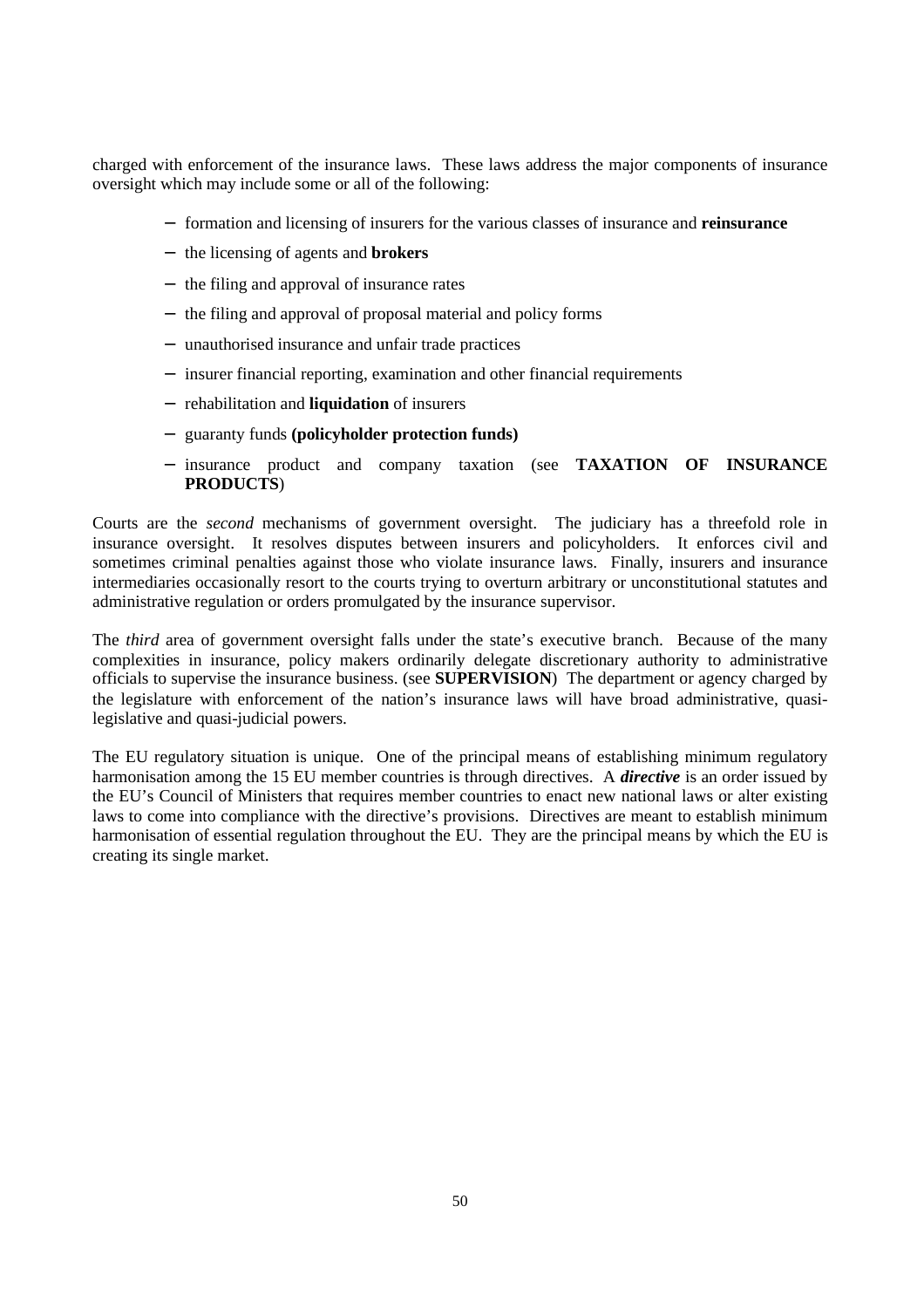#### **REINSURANCE**

*[See also "OECD Insurance Guidelines" in the Annex and "Insurance Regulation and Supervision in Economies in Transition (1997).]*

Insurance purchased by insurers to hedge their own insurance portfolios is classed as **reinsurance**. Reinsurance is sold by *professional reinsurers*, which deal in reinsurance only, and by some direct writing companies through their reinsurance departments.

Almost all insurers world-wide purchase reinsurance. Reinsurers themselves purchase reinsurance (*i.e.*, they *retrocede* business to other reinsurers.) Dozens of insurers and reinsurers world-wide would typically participate on insurance policies with high limits.

The amount of insurance an insurer keeps for itself is called the *retention* and the amount of the insurance ceded to the reinsurer is known as the *cession*. In return for assuming risk, the reinsurer receives a reinsurance premium and agrees to indemnify the ceding company for claims falling within the terms of the reinsurance agreement. (see **REINSURANCE TREATIES**)

Reinsurance is used for several reasons. First, by limiting the primary company's liability, reinsurance allows insurers to write more business and for higher limits. Without reinsurance or some other mechanism for transferring liability, many companies would be restricted in the amount of coverage they could safely retain.

Reinsurance can help stabilise profits for direct writing companies. By limiting the maximum size of losses for which the direct writing company is responsible, great fluctuations in profits are minimised.

Reinsurance also provides considerable protection to the ceding company against catastrophic losses caused by natural disasters such as earthquakes and hurricanes and by human-made disasters such as oil pollution. Without reinsurance, the impact of such catastrophic losses might be greater than the primary company could absorb.

Reinsurance can offer a form of financing for primary companies. With certain types of reinsurance, the insurer receives a *ceding commission* from the reinsurer to cover acquisition **expenses**. This commission offsets some of the direct writing company's expenses, thus minimising the cash flow drain associated with writing new business.

Finally, reinsurers often provide advice and assistance to primary insurers on underwriting procedures and in claims handling. This assistance can be of particularly great value to a new insurer or to one that is entering a new line of business.

Research has confirmed that the likelihood of reinsurance usage increases: 1) the smaller the **insurance company**, 2) the larger the maximum possible claim under policies, and 3) the higher the covariance of policy payoffs with the existing set of company policies.

Reinsurance typically involves exposures with large and highly variable loss potential. As such, great underwriting and pricing expertise are required. Reinsurance tends to be highly specialised and is probably the most international insurance business.

The insured often is unaware that the insurer has reinsured the policy. This fact ordinarily poses no difficulties as the insured's legal relationship is with the direct writing company, not the reinsurer. The direct writing company remains obligated to pay legitimate claims under the reinsured policy, even if the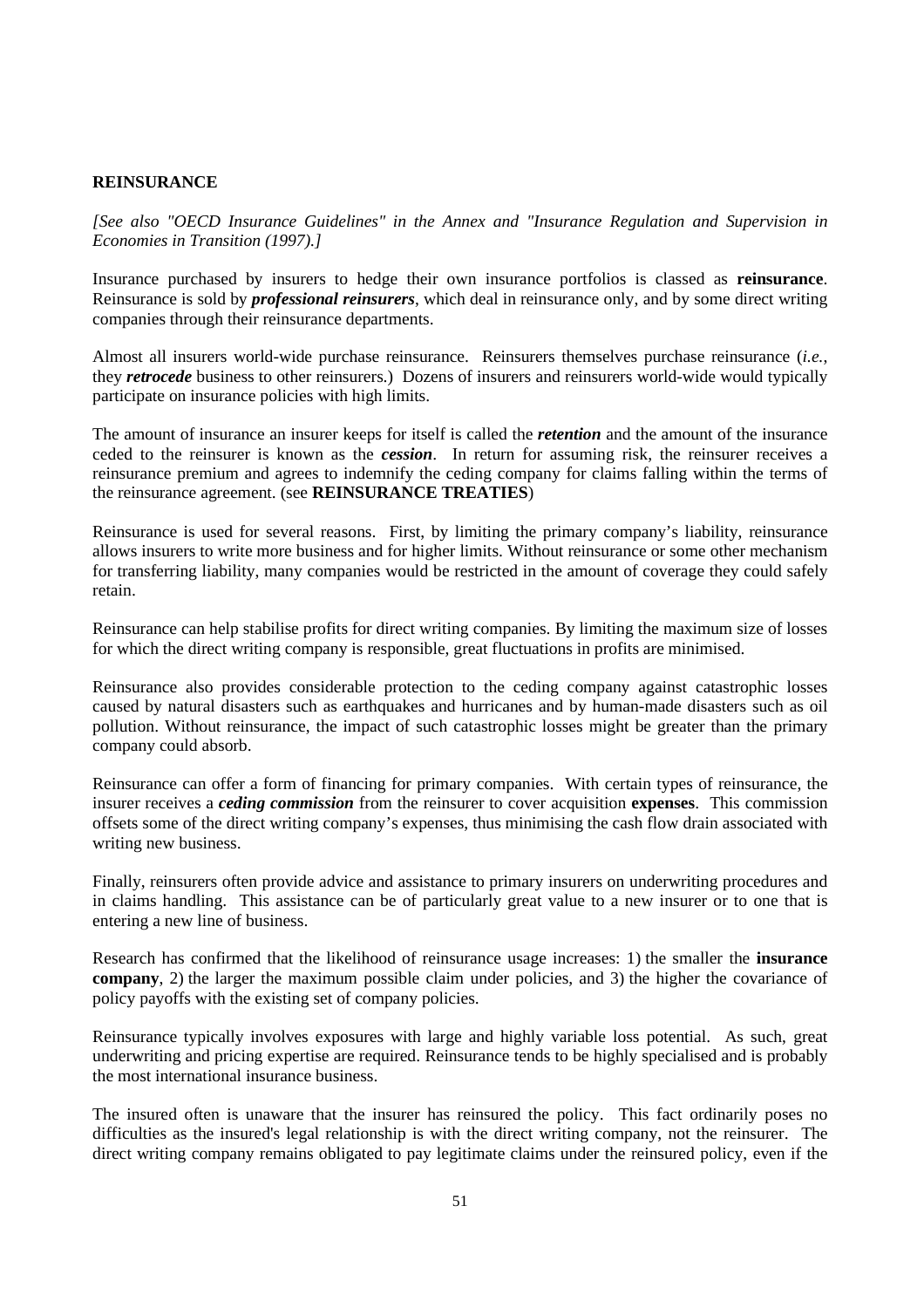reinsurer is unable to do so. Some reinsurer failures, however, have resulted in the failure of direct writing insurers.

As the direct writing company ordinarily is a knowledgeable buyer and the reinsurer is a knowledgeable seller, government intervention into the transaction has historically been non-existent or kept to a minimum. During the past few years, however, the issue of reinsurance security has been of great concern to many insurance regulators because of its importance to primary insurers' financial stability.

OECD adopted in March 1998 "The Recommendation of the Council on Assessment of Reinsurance Companies" to promote the assessment by insurance companies of their reinsurers' solvency. The Recommendation provides a list of technical criteria to help insurance companies in assessing reinsurers financial situation, especially in the absence or lack of reliable information in this respect.

# **REINSURANCE TREATIES**

*[See also "Insurance Regulation and Supervision in Economies in Transition (1997)".]*

A **treaty** or a **reinsurance treaty** is a contract between a direct **insurance company** (called *cedant*) and a reinsurer, whereby the reinsurer undertakes to assume (or reinsure)—and normally the cedant undertakes to cede—all risks falling into the categories agreed in advance between the two parties. Treaties can be divided into two types:

- 1. *proportional treaties*, whereby both parties share the risk proportionally with regard to **premiums** and losses;
- 2. *non-proportional treaties*, whereby the reinsurer agrees to pay some or all of the excess over an agreed amount in respect of a loss incurred by the cedant. Premiums are calculated independently.

One special type of treaty is the *facultative-obligatory treaty*, whereby the cedant is under no obligation to cede risks, but the reinsurer must accept whatever risks the cedant chooses to cede. This is also called an *open-cover*.

On the other hand, *facultative reinsurance* may be used for very large risks which treaties cannot absorb, and unique risks for which it is difficult to establish a reinsurance treaty. Under facultative reinsurance, a risk is individually offered by the cedant and accepted by reinsurers only when it meets their underwriting criteria.

When two companies exchange **reinsurance**, whether treaties or facultative business, to enhance the spreading of risks, the resultant transaction is called a *reciprocal exchange*.

Proportional treaties can be further broken down into:

- a) *quota-share treaties*, whereby the insurer cedes a given percentage of the relevant premiums to the reinsurer, who in return accepts the same percentage of the corresponding claims;
- b) *surplus (line) treaties*, whereby the cedant, based on the prescribed *table of limits* , must retain a portion of the risk (this retention is called a *line*) and may cede a given number of lines , a stipulated percentage of which the reinsurer is required to accept. Premiums and the corresponding losses are allocated proportionally between the cedant and the reinsurers. This type of treaty is also referred to as an *excess of line treaty* .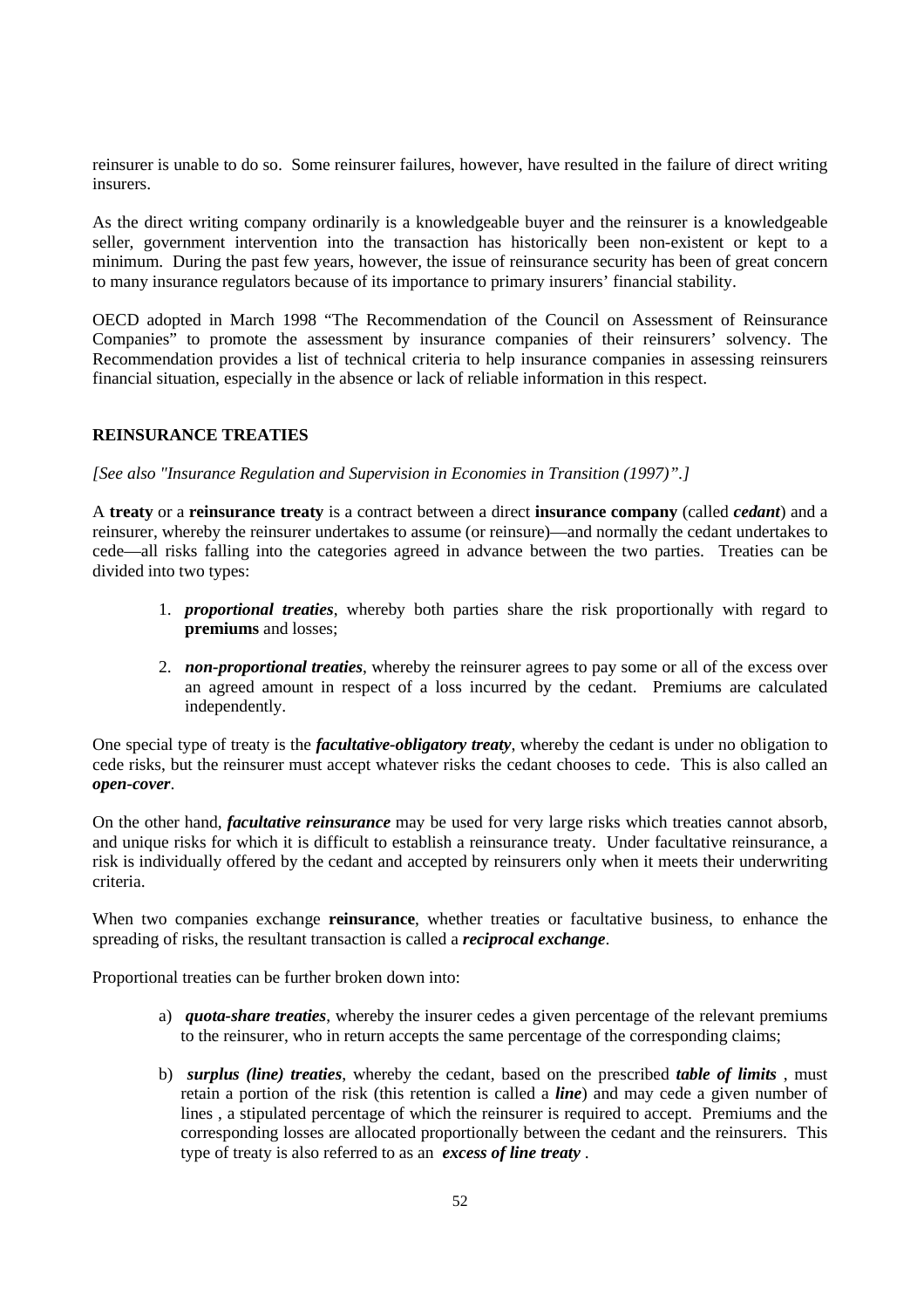Non-proportional treaties are generally divided into:

a) *excess of loss treaties*, whereby the cover applies only to the portion of a claim above a specific amount, known as the **priority** or **excess point** . The ceding insurer pays a lump-sum premium, occasionally with a premium adjustment clause, normally calculated on the basis of a *burning cost*, which is a method of premium calculation taking into consideration the amount of recovery in the past (*e.g.* over the past five years) under the cover. This treaty is also called *X/L* for short.

On the one hand, this kind of treaty can be used as a *working cover* or *per risk cover* , whereby the limit and excess point apply to individual claims, typically in automobile and fire insurance. In some cases, an annual aggregate limit is established to cap the reinsurer's liability. On the other hand, it can also be used as a *catastrophe cover*, whereby the limit and excess point apply to aggregate claims under separate branches such as fire, automobile, and personal accidents, arising out of any one catastrophic event (*e.g.* earthquakes, hurricanes, floods, airplane crash etc.).

*b) stop-loss treaties* (or *excess of loss ratio treaties*), whereby the limit and excess point are set in terms of a specified loss ratio (*i.e.* the amount of annual aggregate losses divided by the amount of annual premiums) for the business covered. It is not unusual to cap recovery from the reinsurers by the amount of losses. The purpose of this type of treaty is to spread the total loss experience due to cyclical risks such as hail, credit, natural disasters etc. over a period of at least five years. The ceding insurer pays a lump-sum premium calculated by a similar method as in excess of loss treaties.

#### **RETALIATION**

**Retaliation** occurs when a jurisdiction in some way restricts access to its market in response to a trading partner's restricting access or failure to lower existing trade barriers to its market. The threat of retaliation can lead to liberalisation. Thus, if one country believes another is engaging in practices that restrict trade unduly, it might threaten to retaliate if the offending country fails to loosen the restrictions. The threat of retaliation, especially if made by a major trading partner, can cause the country to undertake liberalising actions.

Retaliation, however, can be a risky trade weapon. If one country increases protection against imports, its trading partners may do similarly. The effect can result in trade wars of the type that contributed to the 1930s Great Depression.

#### **RISK MANAGEMENT**

**Risk management** is the set of procedures used to identify, evaluate and deal with risks. These procedures usually include the *risk management process* which involves 1) identification and evaluation of the possible outcomes associated with events or activities, 2) exploration of the techniques to deal constructively with these risks, and 3) implementation and periodic review of a logical plan of action. Most large businesses and governments have departments dedicated to risk management.

Risk management historically has been concerned mainly with situations whose outcomes involve losses, without the possibility of gain. As such, it was often closely identified with insurance, one of the means of financing losses. However, this view of risk management is changing as corporate executives and government officials realise that a fragmented approach to the management of risk is less effective and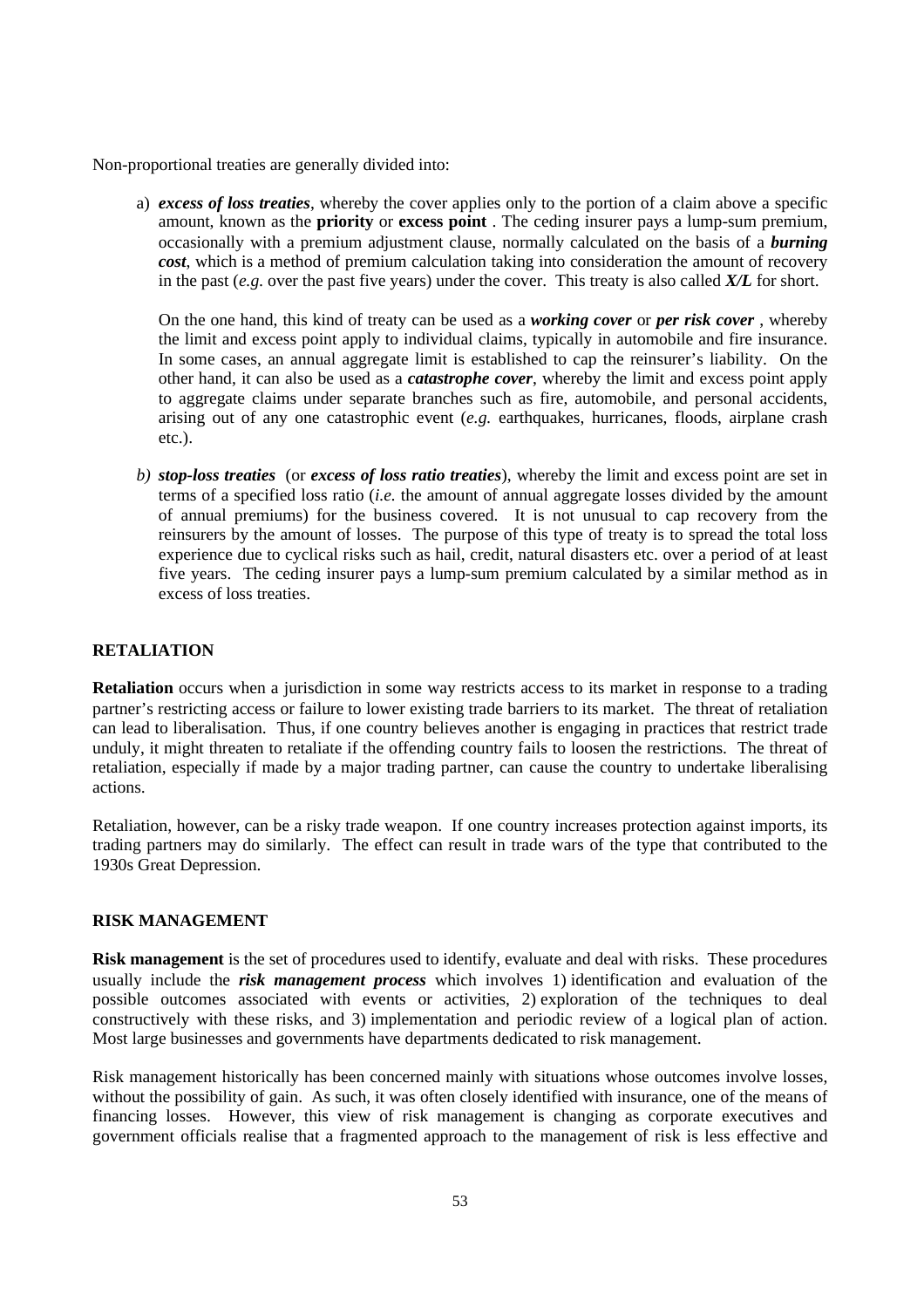efficient than an integrated approach which involves all the risks to which an organisation is exposed. Such a holistic approach includes situations where a range of outcomes exists, from a gain to a loss.

Thus, risk management may be concerned with the efficient and effective management of any or all of the following types of risks:

- − *Business risk* (related to market developments)
- − *Credit risk* (*e.g.*, chance of creditor default)
- − *Exchange rate risk* (*e.g.*, loss or gain from transactions in different currencies)
- − *Hazard risk* (*e.g.*, loss from fire, windstorm, etc.)
- − *Inflation risk* (*e.g.*, loss or gain in assets or income from inflation)
- − *Interest rate risk* (*e.g.*, loss or gain in value from a fixed-rate bond)
- − *Liquidity risk* (*e.g.*, chance of illiquidity because of non-marketability of assets)
- − *Political risk* (*e.g.*, nationalisation)

Many of these risks are dealt with effectively through organisational monitoring. Some (*e.g.*, exchange rate risk and inflation risk) might be amenable to hedging in the capital market. Others can be financed through commercial insurance or export/import insurance normally operated by the government (*e.g.*, hazard risk and political risk). Many large corporations use captive insurers and other self-funding techniques. (see **RISKS FACED BY INSURANCE COMPANIES**)

## **RISKS FACED BY INSURANCE COMPANIES**

The risks **insurance companies** face can be broken down into four broad categories:

- − underwriting risks;
- − reinsurance risks;
- − investment risks;
- − exogenous risks.
- 1. The two greatest *underwriting risks* are "inadequate rating" and the risk of "underestimating future commitments", each of which can have an impact on the other. If they are to charge adequate **premiums**, insurers must, based on their own experience or industry or national statistics, determine their technical costs, calculate the loading for administrative **expenses** and estimate the financial returns generated through the inversion of the production cycle. The resulting market price should be in a range that is competitive, but that complies with regulatory requirements.

The main causes of inadequate rating are as follows:

− unreliable statistics;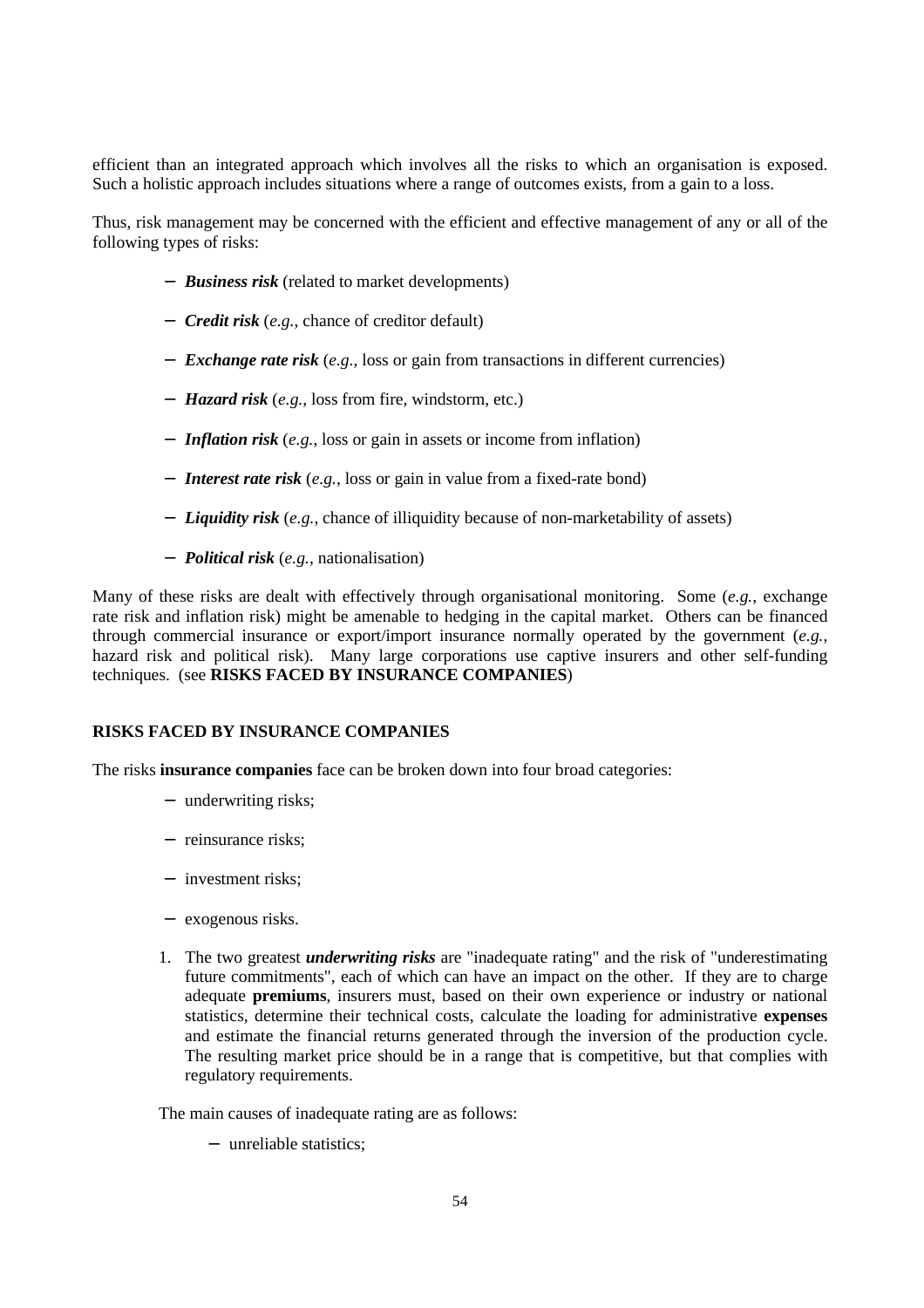- − a discrepancy between estimates and outcomes because the portfolio is too small, major losses incurred are disproportionate to the size of the portfolio and the amount of **reinsurance**, or there is an unexpected variation in the frequency of claims;
- − unfavourable discrepancies in mortality or morbidity rates because of the use of outdated tables.

Underestimates of commitments are generally due to the following:

- − the use of historical rates that are too low, to calculate the following provisions:
	- − **provisions for unearned premiums**: the deferred premiums are insufficient to cover claims;
	- − **mathematical provisions**: the same results as above;
	- − provisions for claims incurred but not reported: the commitments are based on inadequate risk premiums.
- − miscalculation of policy costs by underwriters, including loading for administrative expenses;
- − a voluntary reduction of commitments: losses are carried forward to following years in order to enhance the current year's accounts;

These causes can be made worse by an unbalanced portfolio in which long-term classes or classes being liquidated predominate, while management expenses continue to rise.

- 2. The *reinsurance risks* that companies face are as follows:
	- − difficulties in finding reinsurance because of: chronic gross technical deficits that reinsurers cannot cover at a cost that the ceding insurer can afford;
	- − the low premium basis of the risks being ceded, which rules out spreading losses over a number of years;
	- − the possibility that the reinsurer will gain control of the ceding insurer because of the large proportion of business ceded;
	- − insolvency of the reinsurer because of insufficient deposits or collateral.
- 3. *Investment, credit or financial risks* stem from the large size of the assets managed by the insurer on behalf of policyholders or beneficiaries, which are subject to requirements as to profitability, safety, availability and matching and must be equivalent to the insurer's technical commitments.
	- − The main risks are as follows:
		- − the *risk of a slump* in a market or a part of a market, such as the recent property crisis in the United Kingdom, which reduced insurers' cover of their commitments;
		- − *interest rate risk*: faced with stiff competition, insurance companies offer increasingly attractive products, although they may not be able in the future to find assets with yields sufficient to cover the corresponding liabilities;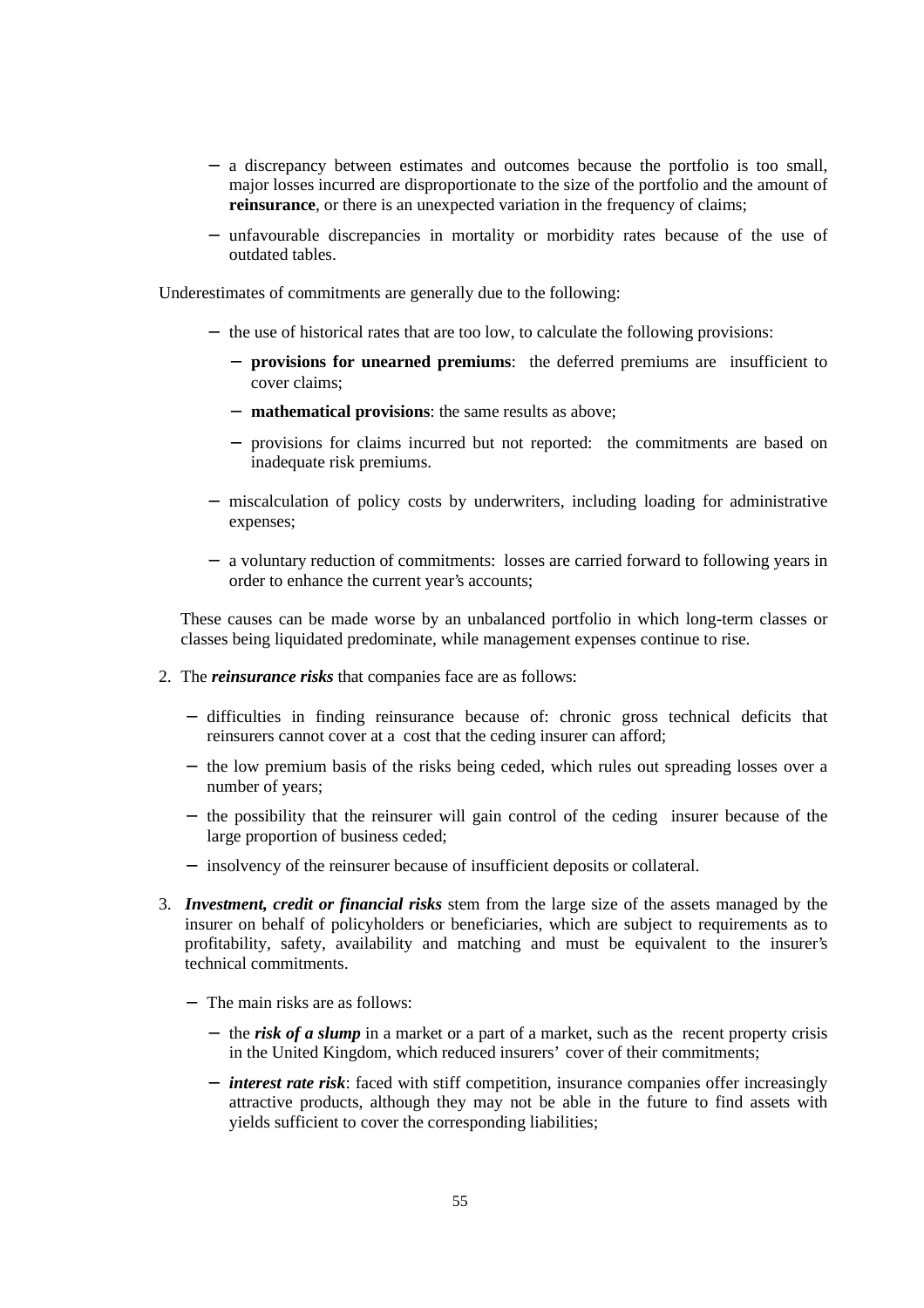- − *credit risk*: cover in the form of loans and other receivables can depreciate because of the borrower's insolvency;
- − *risks linked to strategic choices*: a policy of expansion through outside growth can lead a company to buy shares that are overvalued in relation to their growth potential;
- − *liquidity risk*: if a major loss occurs or policies are surrendered on a massive scale because increasingly attractive products are being marketed, an insurer may have to realise assets on unfavourable terms;
- − *risks related to off-balance sheet liabilities*, *i.e.* endorsements, suretyship or guarantees given to third parties, especially commitments made to subsidiaries;
- − *risks specific to conglomerates*: when a group includes an insurer, a reinsurer and/or a bank, there is a danger that credit will be transferred or that equity capital will be used twice over within the conglomerate; a captive reinsurer can be used by the insurer to ease its solvency margin requirement, while the bank's net assets can be used both to meet the insurer's solvency margin and its own Cooke ratio (see **FINANCIAL SERVICES CONGLOMERATES**);
- − the *exchange rate risk*: If an insurer holds investments in currencies other than those in which the liabilities are likely to be paid in the future, there is the possibility that the currency in which the investments are held might have depreciated by the time claims have to be paid.
- 4. *Exogenous risks* refer to the following aspects of a company's environment:
	- − economic and financial environment: risks linked to a change in the inflation path, *i.e.* a given trend has been used to forecast future needs for **technical provisions** and the solvency margin; the risk of a take-over or merger; risks linked to a crisis in other sectors; an increase in the number of fraudulent claims;
	- − technological environment: technological changes and the company's ability to respond rapidly to them;
	- − legal environment: the trend towards higher awards by courts, especially in motor vehicle liability cases. (see **RISK MANAGEMENT**).

#### **SOLVENCY RULES**

#### **[***See also "OECD Insurance Guidelines" in the Annex, "Policy Issues in Insurance (1996)" and "Insurance Solvency Supervision (1995)".***]**

(*Remark: the item is dealt with here very briefly and in an illustrative manner, as the issues it covers are treated in various other items. The reader is also invited to refer to the publication on "Insurance Regulation and Supervision in OECD Countries (1999.)*

There are two aspects to insurer solvency:

- − the adequacy of **technical provisions**, as assessed through the *solvency margin*;
- − the capacity to cover all other, non-technical, risks, as assessed in terms of *risk-based capital (RBC)*.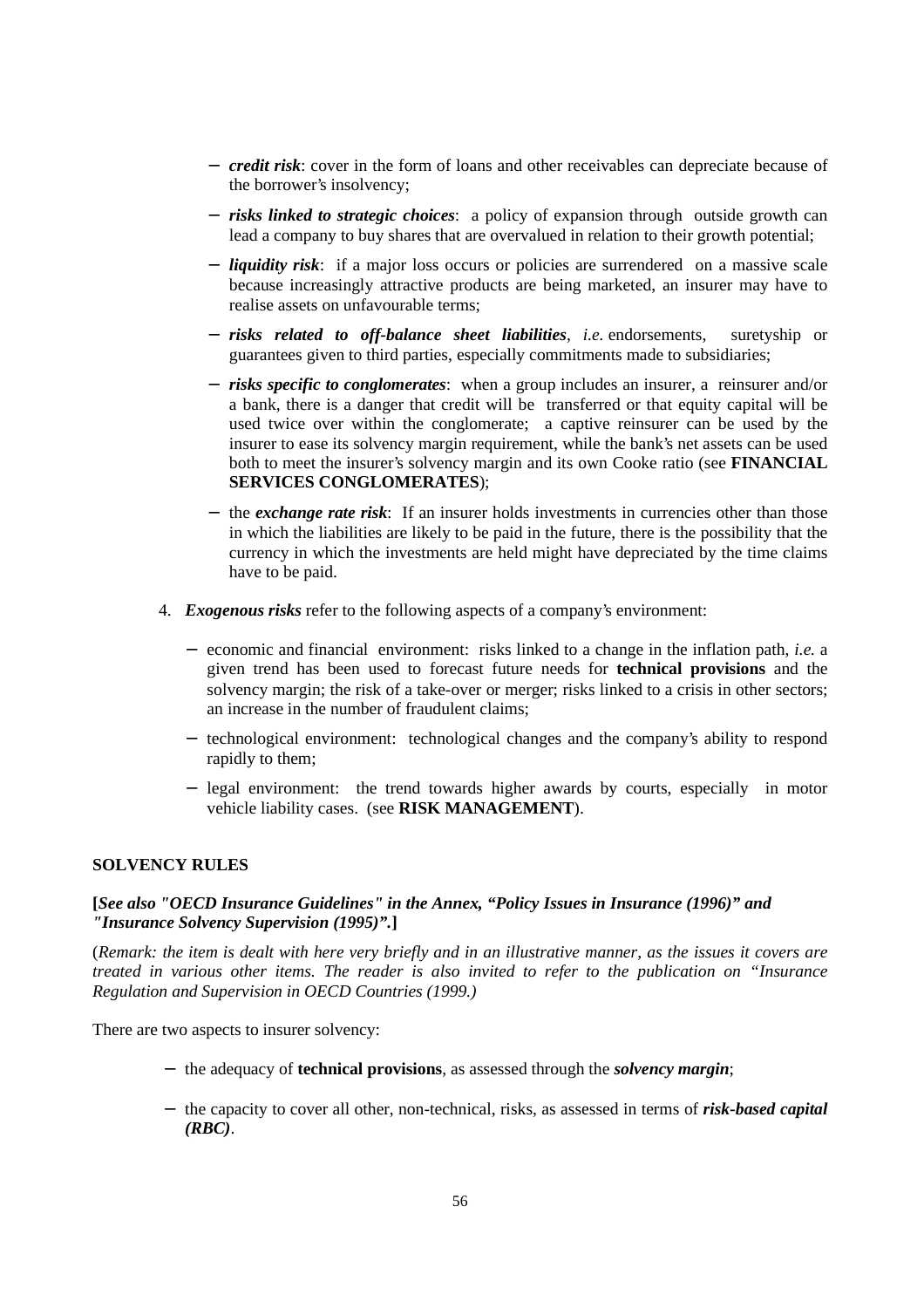A company's solvency margin, under EU rules, is roughly equal to its assets net of liabilities, *i.e.* to the total of paid-up capital and reserves after the allocation of profit. To this accounting value of the enterprise a number of adjustments are made, including the amount by which the estimated market value of investments on the last day of the year exceeds book value. This margin must not be less than the statutory requirement:

- 1. **non-life insurance:** There are two possible methods. The one yielding the greater amount is adopted:
	- − Based on gross written **premiums**, for direct and assumed business: After application of a "coefficient taking into account the relief brought by ceded **reinsurance**", the required margin is 18 per cent for the first ECU 7 million and 16 per cent thereafter.
	- − Based on average gross claims incurred over the past three years: After the same ceded reinsurance coefficient is applied, the required margin is 26 per cent for the first ECU 10 million and 23 per cent thereafter.
- 2. **life insurance**: The method generally adopted is to require 4 per cent on **mathematical provisions** and 0.3 per cent on capital at risk.

The relief coefficient for ceded reinsurance is the ratio of net loss incurred to gross loss incurred during the financial year; this coefficient cannot be less than 0.50 in non-life or less than 0.85 in life.

The concept of risk-based capital, which was first introduced in United States in 1992, assesses risks in terms of the quality of a company's assets and liabilities. It is inspired by the *Cooke ratio*, which is applicable to banks: each category of asset is assigned a risk factor whose weighting increases with the degree of inherent risk.

For life and health insurance, the applicable risk categories are: risk with respect to assets, risk of adverse insurance experience with respect to liabilities and obligations, interest rate risk and all other business risks.

In property and casualty insurance, a distinction is made between the following risks:

- − R1: investments in securities and real estate.
- − R2: investments in subsidiaries and other affiliates.

 For these two categories, the regulatory authorities weight the risk factors, which vary with the volatility of an investment's market value as well as with its marketability. In addition, the ten largest investments have double weighting. Conversely, an adjustment is made to allow for the degree of diversification of the investment portfolio.

- − R3: receivables, consisting primarily of recoverable reinsurance; All such receivables have a risk factor of 10 per cent, with no distinction for a company's quality or nationality. Examples of other items included in this category are interest and dividends receivable.
- − R4: provisions for loss and loss adjustment **expenses**, taking the following elements into account:
	- − the extent to which provisions might be exceeded in a worst-case scenario;
	- − the provision's worst development year for the past ten years;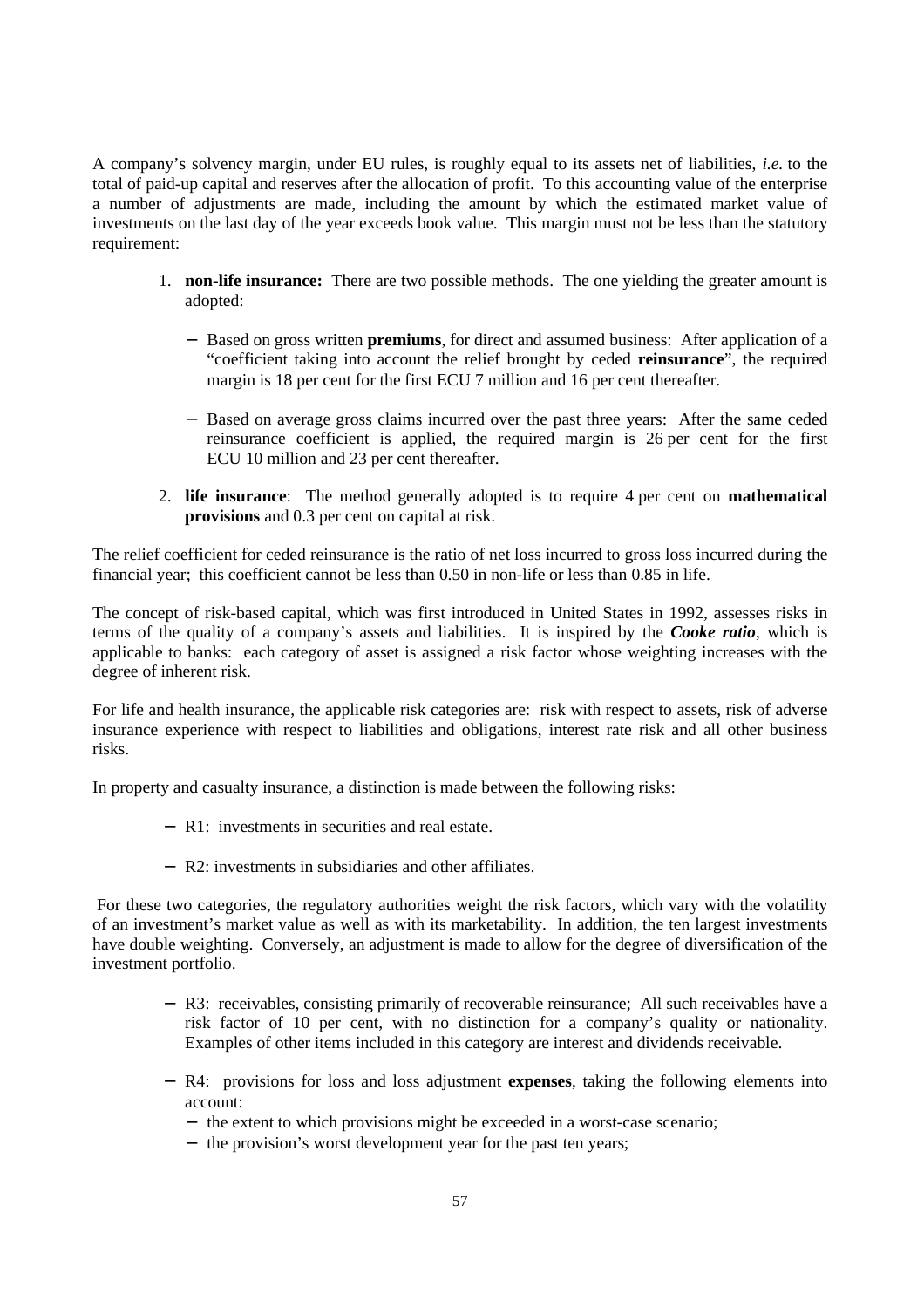- − the possibility of upward or downward adjustment for concentration or diversification of risks, a multi-line insurer having a lower risk factor than a single-line company;
- − growth in written premiums, with a risk factor applying if average annual growth has exceeded 10 per cent over the preceding three years.
- − R5: written premium risk, reflecting the possibility that premiums written during the following year may be insufficient to pay future claims, the insurer's diversification or concentration, and whether or not average annual growth has exceeded 10 per cent over the preceding three years;
- − R0: off balance sheet risk: examples of risks not appearing on the balance sheet include parent-company guarantees to meet the commitments of subsidiaries.

To calculate risk-based capital, it will be necessary to aggregate the above items, but an adjustment is made to take account of the fact that it is virtually impossible that all of these risks would actually occur simultaneously. They might even compensate each other. The effect of the adjustment is to reduce the amount of required capital by approximately 40 per cent.

Risk-based capital will be given by the following formula:

$$
C = \sqrt{(R0) + (R1)^2 + (R2)^2 + (R3)^2 + (R4)^2 + (R5)^2}
$$

This does not really constitute a minimum solvency margin, since regulators intervene before capital is reduced to this level. [see **FINANCIAL (PRUDENTIAL) REGULATION** and **RISKS FACED BY INSURANCE COMPANIES**]

#### **SPREAD AND DIVERSIFICATION OF INVESTMENTS**

#### *[See also "OECD Insurance Guidelines" in the Annex and "Policy Issues in Insurance (1996)".]*

The investments that cover an insurer's technical commitments towards policyholders and beneficiaries are subject to certain rules regarding safety, rate of return and liquidity. One of these is the rule that investments must be spread and diversified between various assets.

Firstly, it is common to find within the insurance legislation lists of approved classes of financial assets that can be held. These approved investments (called *admissible investments*) are those which are considered to have acceptable levels of default and liquidity risk. Some countries have more restrictive lists of approved investments than others. There has been a general trend in recent years in most OECD countries for regulations to be liberalised, with more classes of financial assets to be permitted.

Secondly, there are maximum percentages of total investments that can be held in a given class of investment. These maximum limits are on the classes of investment which are deemed to have higher levels of default or liquidity risk. Hence, it is common to find maxima on unquoted securities, on low quality corporate bonds and on certain classes of foreign investments. In a few countries, there are minima on classes of investment possessing low risk, usually government securities or high quality bonds; however, there has been a general move away in recent years from these minima. Currently, no OECD countries adopt this minimum limit. EU Member States are, in fact, not permitted to require insurers to invest in particular categories of assets. Maximum percentages on classes of investment have a double purpose in risk reduction: (a) they seek to restrict holdings in classes of investment which are deemed to be risky; and (b) they are set to ensure adequate diversification of the investment portfolio as a whole.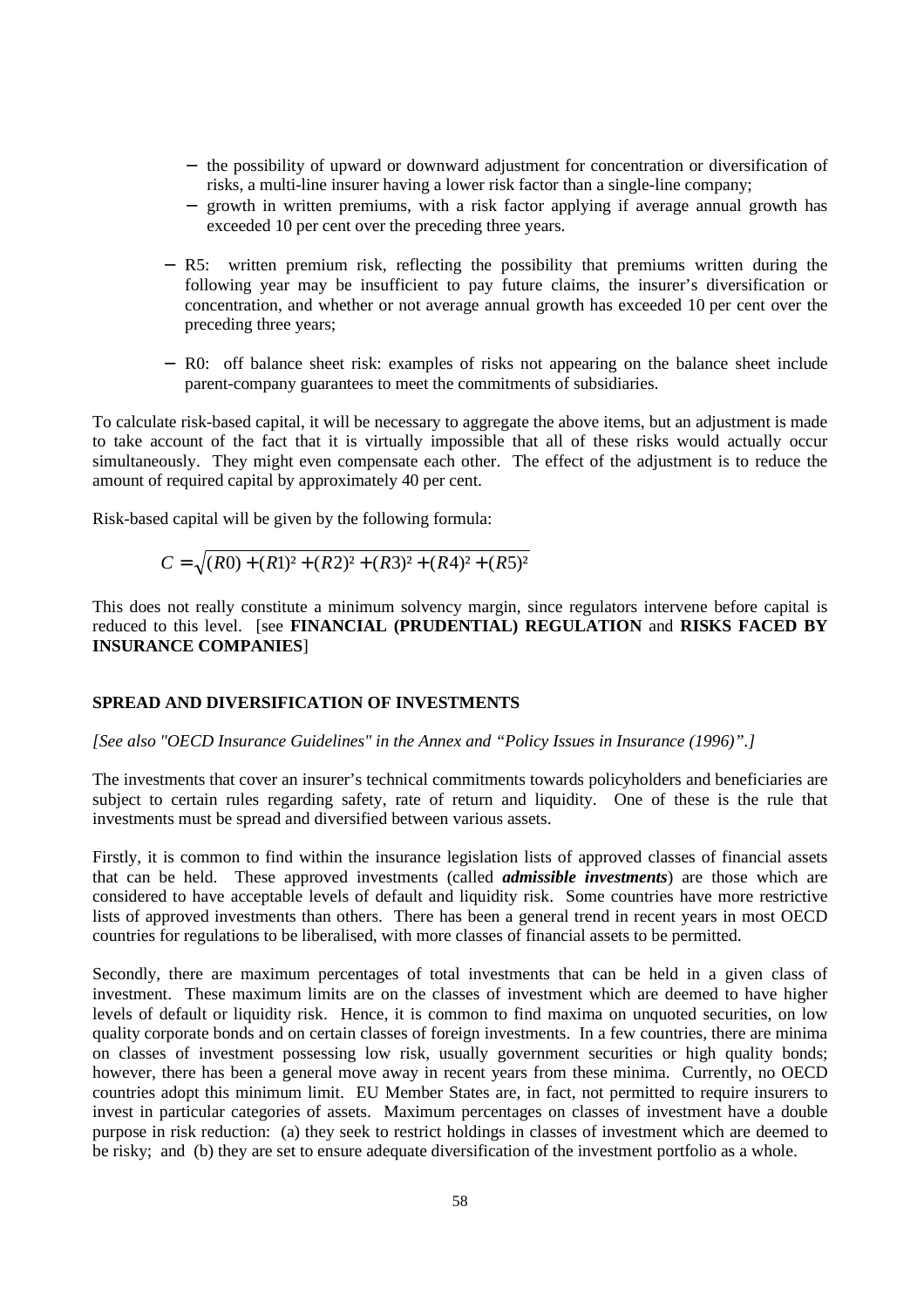Thirdly, there are **investment regulations** which place a maximum limit on the proportion of total investments that can be held in a single investment. These maxima usually apply to investments in the securities of one company or in one piece of real estate. The purpose of these maxima are again to ensure adequate portfolio diversification.

For example, in the EU, the Member State of origin has to set a maximum percentage for investments in relation to total gross **technical provisions**, which have to correspond, at the highest, to the following figures:

- − any one piece of land or building, or a number of pieces of land and buildings close enough to each other to be considered as being effectively one investment: 10 per cent;
- − money market or financial instruments from the same undertaking, and loans granted to a single borrower other than those to a State, regional or local authority or an international organisation to which at least one Member State belongs: 5 per cent (this limit may be raised to 10 per cent if an undertaking does not invest more than 40 per cent of its gross technical provisions in the loans or securities of issuing bodies and borrowers in each of which it has invested more than 5 per cent of its assets);
- − unsecured loans other than those granted to credit institutions and **insurance companies**, and to investment companies established in a Member State, up to a limit of 1 per cent for any one unsecured loan: 5 per cent;
- − cash in hand: 3 per cent;
- − shares, similar securities and bonds not traded on a regulated market: 10 per cent.

These provisions may be waived at the insurer's request in exceptional circumstances for a temporary period or under a properly reasoned decision.

#### **SUPERVISION**

# **[***See also "OECD Insurance Guidelines" in the Annex.***]**

(*Remark: the item is dealt with here very briefly and generally, as the issues it covers are treated in various other items. The reader is also invited to refer to the publication on "Insurance Regulation and Supervision in OECD Countries (1999)". The text below is thus illustrative only.)*

Insurance **supervision** is part of the executive power and it usually comes within the competence of the finance or economics minister, or the minister of justice in one country. In majority of the countries, supervision is carried out by a special institution called the insurance supervisory authority. It may be either a special department in the competent ministry or a separate subordinate authority of the ministry or even both. The responsibility of the supervisory authority differs in the individual countries. Generally, the supervisory authority carries out on-going supervision of the **insurance companies** while certain basic decisions are frequently left to the minister. (See **REGULATION**)

In all Member countries, the insurance companies carrying on direct insurance are subject to supervision. It extends to, as a rule, to all classes of insurance. If apart from direct insurance the insurance companies also carry on **reinsurance**, the latter will also be supervised. Companies specialised in reinsurance, so called *professional reinsurance companies,* are equally supervised in several Member countries. Some Member countries only control the accounts of such companies and others do not control them at all.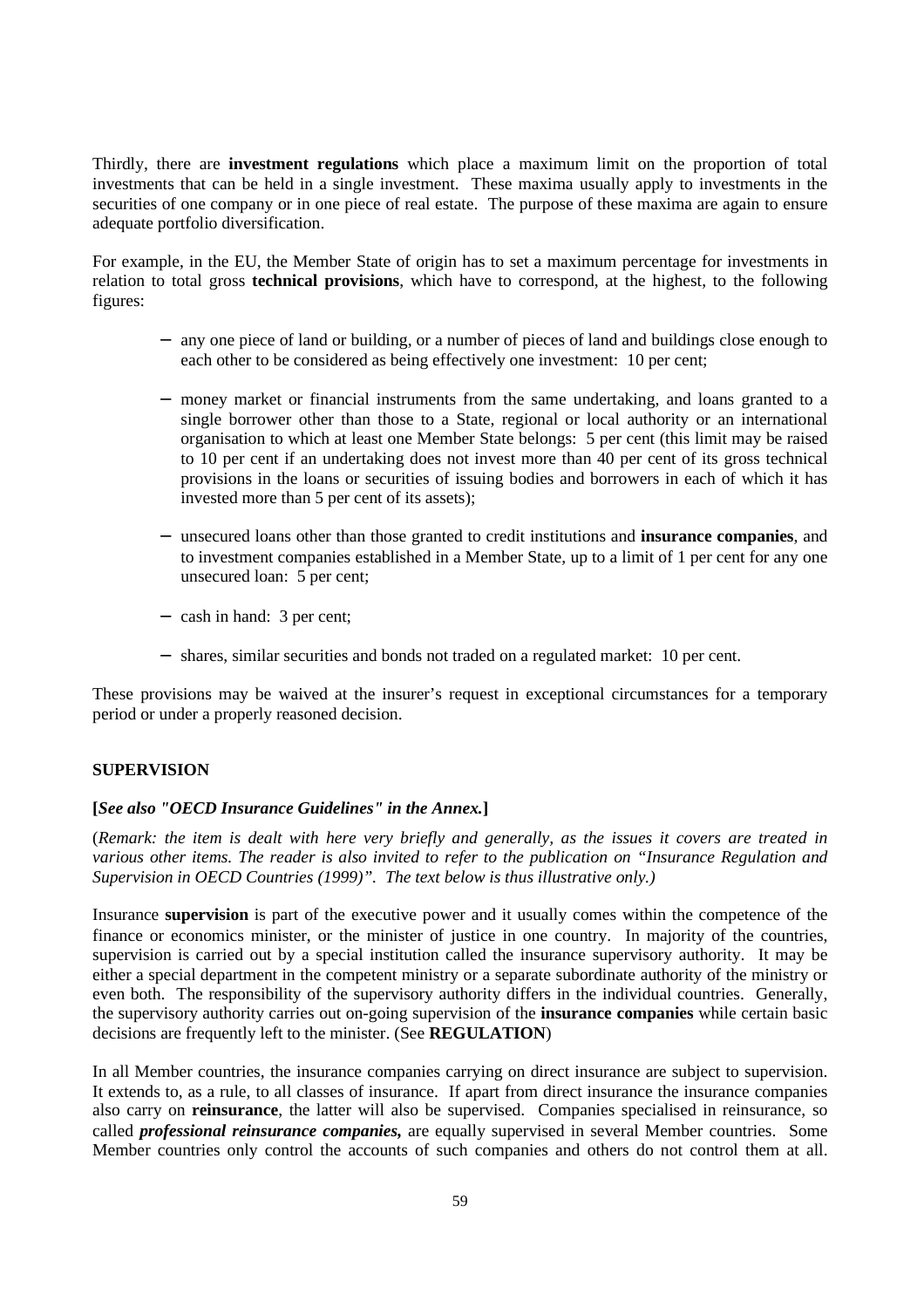Foreign insurance companies are subject to supervision in all Member countries if they operate in the country through a branch which carries on direct insurance business. (See **CROSS-BORDER INSURANCE TRADE**)

Individuals or companies acting as intermediaries for insurance policies are also subject to supervision in a growing number of countries.

As highlighted in the OECD Insurance Guidelines (see Annex), the duties of supervisory authorities generally focus on the following areas:

- supervision with respect to legal obligations: compliance with existing legal provisions, by-laws of the company, general terms and conditions of insurance policies;
- financial supervisions: own funds, **technical provisions**, assets, monitoring of business activities;
- audit of interim and annual financial statements:
- actuarial supervision: tariffs, technical or **mathematical provisions**;
- management supervision: fit and proper requirements of company officers, reputation of strategic shareholders;
- economic supervision ; conditions prevailing in the marketplace, statistics.

The supervisory function generally proceeds through three main axes: licensing (before insurance operations), supervision of insurance operations and treatment of difficulties: recovery measures and/or suspension and termination of the operations.

- 1. Licensing: Insurance companies which wish to take up direct insurance business must obtain a special licence in all Member countries. Reinsurance companies must obtain a licence only in some Member countries. The licence is granted by way of an administrative act. In some Member countries it comes within the competence of the relevant minister and in others of the supervisory authority. In all Member countries an insurance company has to meet certain requirements before it is granted a licence. These are legal, financial, accounting, and technical requirements. Most Member countries and all EU Member states demand that the bases of operations be included by the insurance companies in a **business plan**, which has to be submitted to the competent authority which grants the licence. Insurance companies wishing to obtain a licence for a branch or agency in a country other than the country where they have their head office also have to meet similar requirements. (see **AUTHORISATION**)
- 2. Supervision of operations: In all Member countries, the insurance companies are subject to on-going supervision after they have been authorised to take up business. The conditions under which the licence has been granted must also be observed in future. They also have to be adapted to future business developments. The activity of insurance supervision may be quite comprehensive. It is manifold and its control extends to the legal, financial, accounting, technical, and economic aspects of insurance operations. In some Member countries the supervisory authority supervises the overall operations of an insurance company and thus exercises control mainly to financial and accounting aspects. Insurance supervision is carried out in two different ways in all Member countries: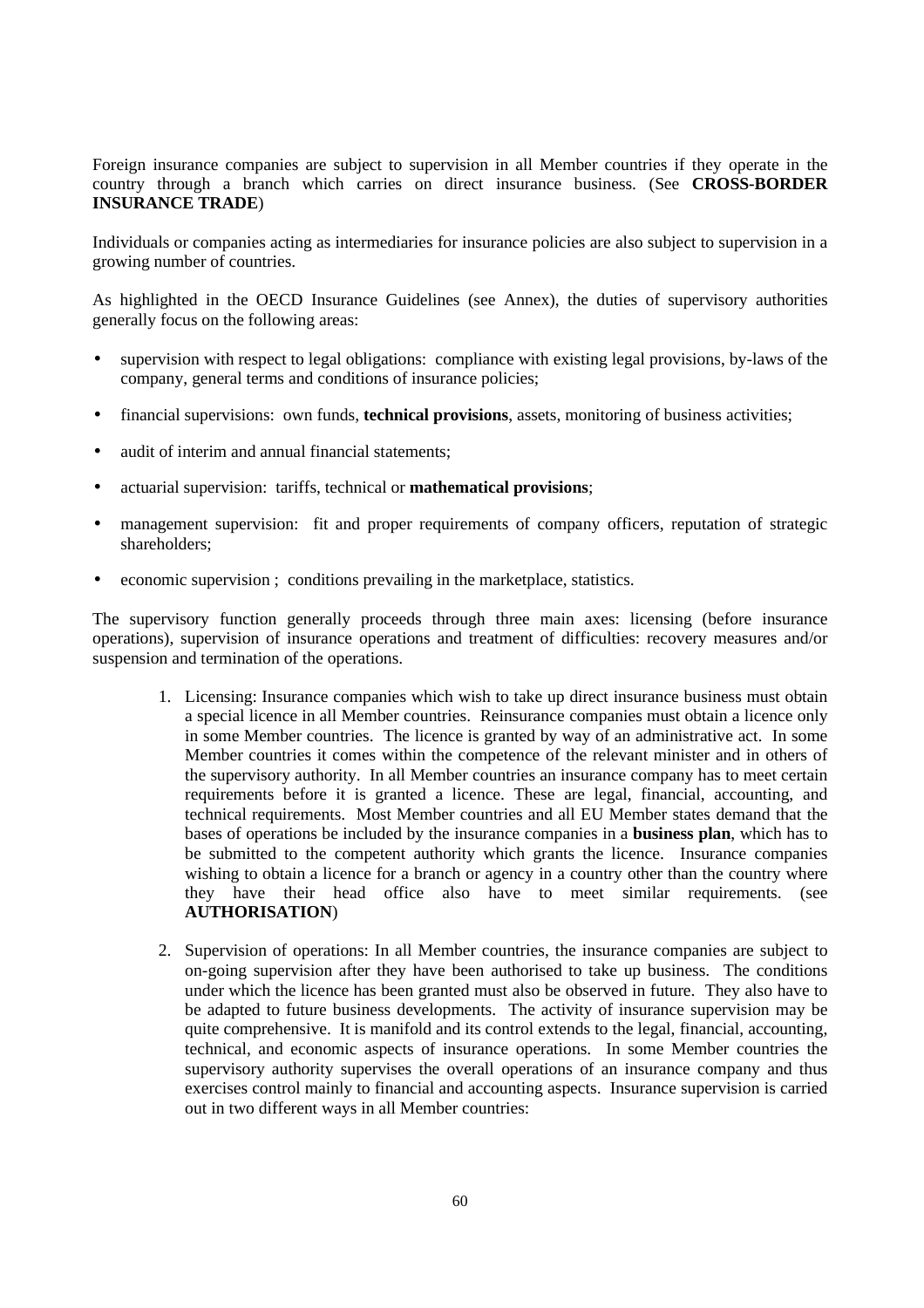- The supervisory authority supervises the business activities of the insurance company on the basis of the documents to be submitted and other documents available to it (*on-going supervision*). On-going supervision involves legal control, financial control on capital requirement (solvency), technical provisions, investments, control of accounts, technical control (tariffs), and economic control [see **FINANCIAL (PRUDENTIAL) SUPERVISION**];
- The supervisory authority, in addition to on-going supervision, may inspect the operations of the insurance company at its offices and checks all the documents which are thought to be of importance (*on-site inspection*). This enables the supervisory authority to make sure that the documents submitted reflect the actual situation, on the one hand, and to obtain additional information about the business practices of the insurance company, on the other hand. Object and scope of the inspection, selection of the inspectors as well as motive and frequency of the inspections vary across individual countries.
- 3. Treatment of the difficulties: the supervisory body will take recovery measures (see *recovery plan*) or will even possibly request the suspension or termination of the operations. (see **SUSPENSION AND TERMINATION**)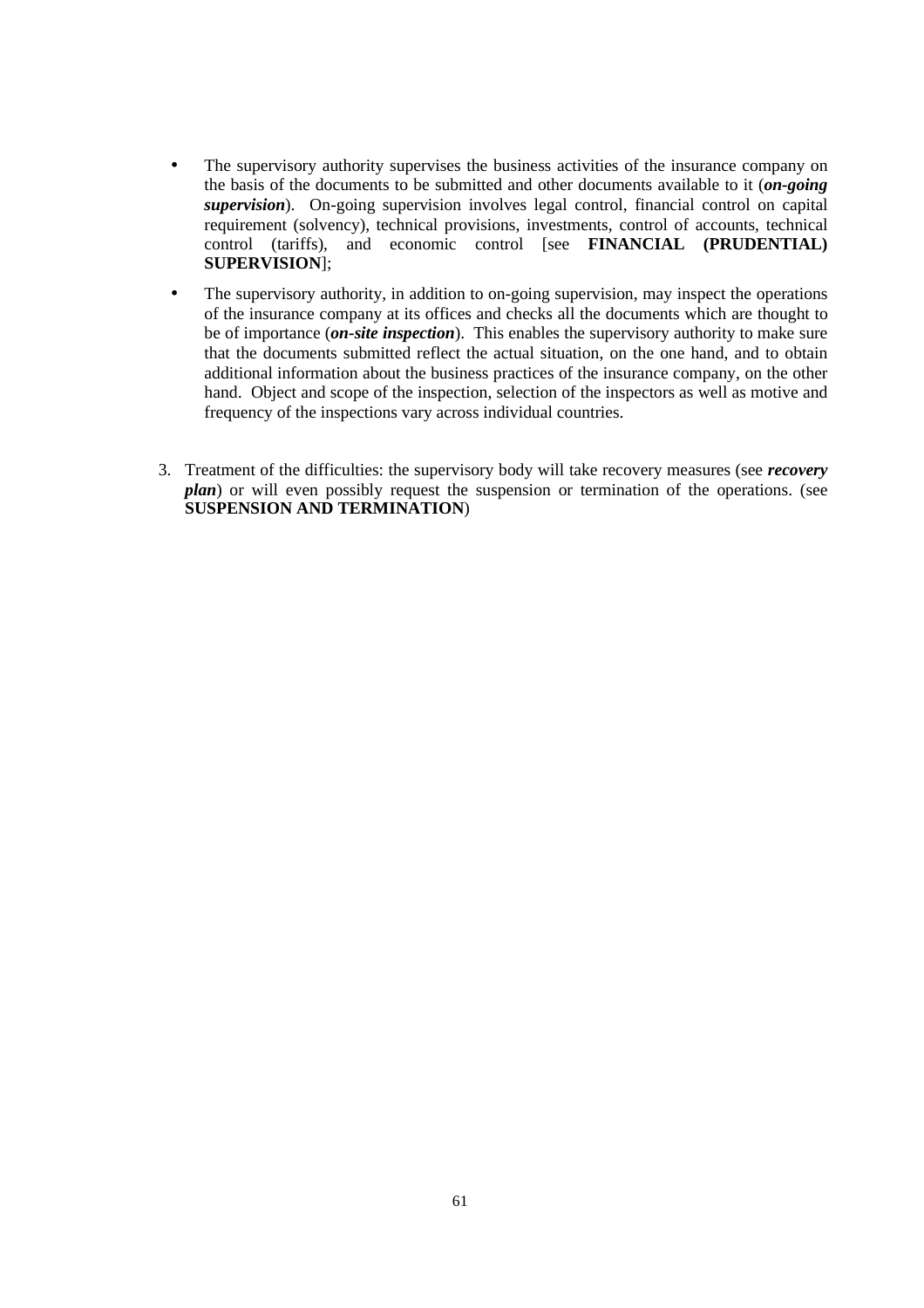#### **SUSPENSION AND TERMINATION**

#### **[***See also "Policy Issues in Insurance (1996)" and "Insurance Solvency Supervision (1995)".***]**

Suspension or termination of business operations may affect all or only part of the classes of insurance for which the **insurance company** was granted licence. The suspension or termination of business operations may be voluntary, *i.e.* by a decision taken by the insurance company, or compulsory by order of the supervisory authority.

- − *Voluntary suspension*: In most OECD Member countries, the insurance companies may suspend business in one or several classes of insurance without giving any reasons for this. Most countries require that the insurance company inform the supervisory authority about the suspension. The suspension does not necessarily result in the withdrawal of the licence to do business in the relevant class. In many Member countries, however, there are provisions stipulating the maximum period of time of such a suspension. If the relevant class is not resumed within the period, the licence expires or is withdrawn.
- *Voluntary termination*: In most Member countries, the insurance companies may terminate business operations in all or certain classes of insurance for different reasons. The supervisory authority has to be informed accordingly. In most Member countries, termination of business operations results in the expiry or withdrawal of the licence for the relevant class of insurance or total insurance business. The existing insurance policies have to be wound up or transferred to another insurer.
- − *Compulsory suspension*: Not in all Member countries is the supervisory authority entitled to order a compulsory suspension of the business operations of an insurer in individual classes of insurance or of its entire insurance business. Where there is such a possibility, this measure serves, as a rule, to make the insure remedy any abuses and to prevent any negative effects for the insured. If the insurer meets its obligations, the suspension order is cancelled. Otherwise, the next step, as a rule, would be to withdraw the licence and thus to terminate business operations.
- *Compulsory termination*: In most Member countries, the licence to do insurance business may, under certain conditions, be withdrawn for the entire business or a certain class of insurance. The insurance company then has to terminate business operations. Accordingly, it is no longer permitted to write new business or to extend or renew any existing contracts. After compulsory termination of all business operations, the existing portfolio has to be wound up. It may, however, also be transferred to another insurer. If only the licence for a particular class of insurance is withdrawn, the insurer continues its other activities. Only in the class for which the licence has been withdrawn are the insurance contracts wound up or transferred to another company.
- **Liquidation**: Liquidation means the winding up of the entire company business. It is carried out if the insurance company definitely discontinues its business operations. It may be carried out on a voluntary or compulsory basis. Liquidation is terminated when the insurance company has met all claims. In most Member countries, it is terminated earlier if the existing means are not sufficient to satisfy all creditors' claims. In this case the insurer is insolvent and thus requires to be wound up. (see also special item on this issue.)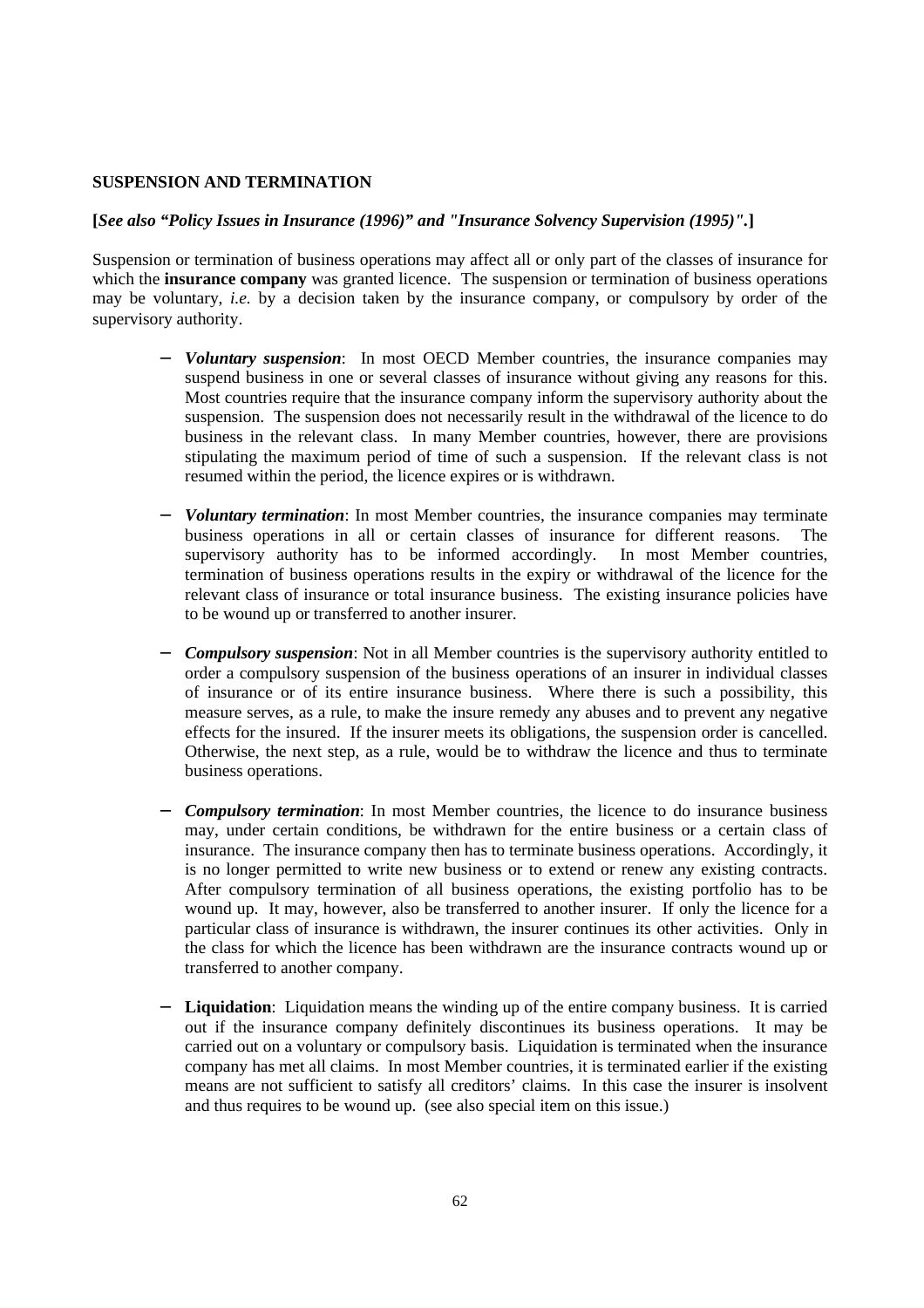# **TAXATION OF INSURANCE PRODUCTS**

# **[***See also "Policy Issues in Insurance (1996)".***]**

The main purpose of taxation is, in general, to raise revenue for the state, but it also facilitates the attainment of economic and social goals. Under this item, taxation of **life insurance** products is discussed for illustration and in view of their nature as very important financial instruments.

# 1. Life insurance products taxation

The extent and nature of tax concessions vary from being relatively minor and designed to simplify tax administration to being substantial and designed to encourage life insurance purchase or maintenance. This exploration of the tax treatment of life products is structured around life product cash flow components: **premiums**, living benefits and death benefits.

− Premiums

Several OECD countries provide tax relief on premiums paid for qualifying life insurance policies under the income taxation. Such tax concession is intended to encourage the purchase of life insurance. In general, where granted, tax concessions apply to policies whose exclusive or predominant purpose is to provide living benefits, such as endowments and annuities. Concessions are less commonly extended to policies whose purposes are exclusively or predominantly to provide death benefits. Also, tax concessions are frequently denied when consumers purchase otherwise qualifying policies from unlicensed or foreign insurers. As regards the tax treatment of premiums paid by employers on employee life insurance products, the general rule in the OECD countries seem to be that employer contributions for qualified employee benefit plans are tax deductibles by the employer and often not taxable to the employee, although this treatment varies by country.

− Living benefits

In most OECD countries, payments by life insurers for so-called living benefits exceed payouts resulting from insured deaths. Living benefit payouts or accruals may be classified broadly into three categories.

The first category comprises dividends (bonuses) under participating (with benefits) contracts. The general rule in OECD countries is that dividends paid do not cause current taxable income. Countries follow this practice because of the complexity entailed in any attempt to identify the excess investment income component within dividends.

The second category relates to policy cash values and maturity (capital sum) amounts. OECD countries generally do not directly tax interest credited on policy cash values - the so-called *inside interest build up*. One reason for this favourable treatment relates again to the complexity in trying to do otherwise.

The third category constitutes payouts under annuity contracts. The inside interest build up of annuities during their accumulation period usually receives the same tax treatment as other life insurance products. In most OECD countries, various mechanisms are prescribed in which the excess of payments received over premiums paid is taxed, usually on some type of prorata basis over the annuity payout period.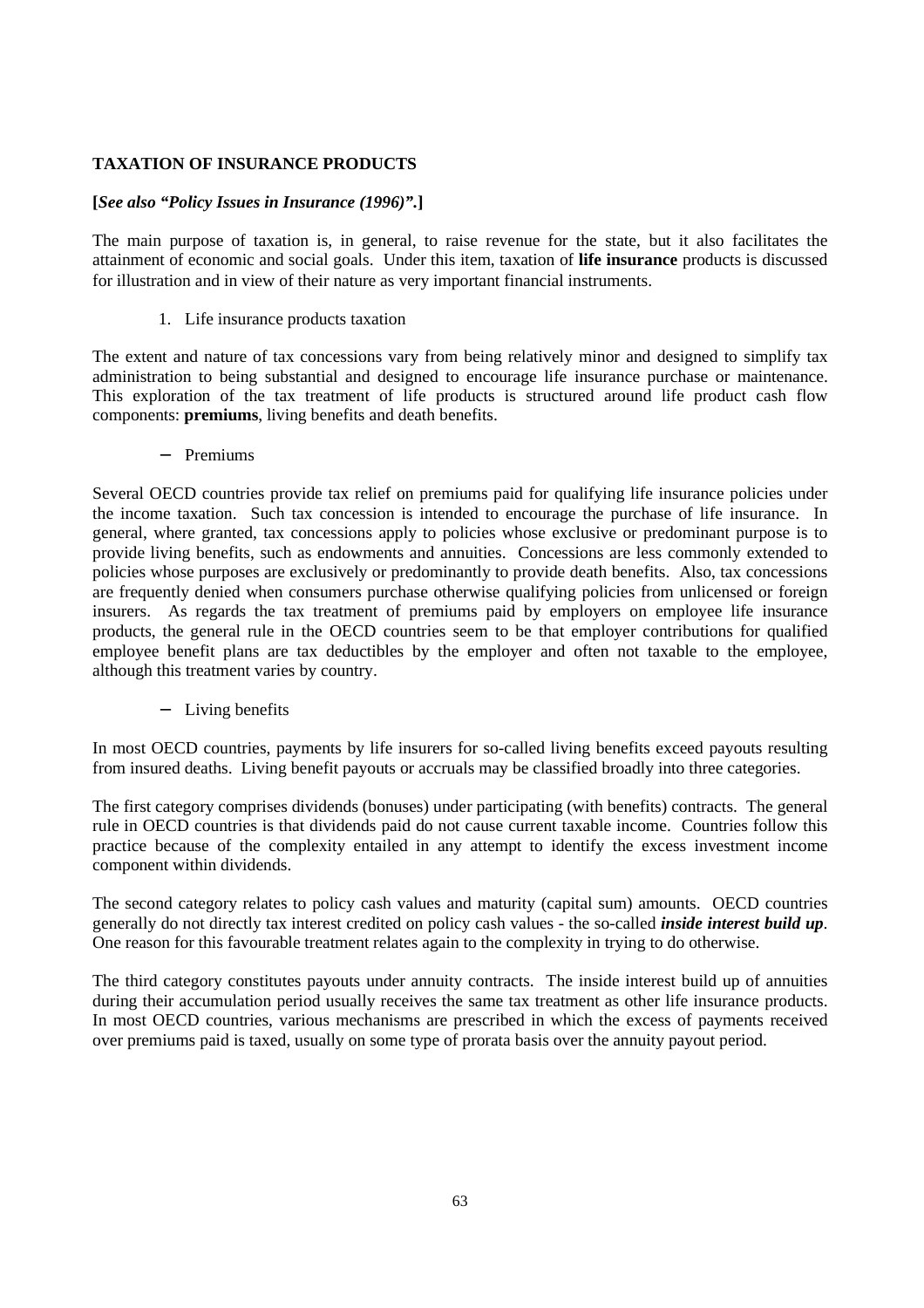# − Death proceeds

Most OECD countries exempt death proceeds paid under qualifying life insurance policies from income taxation. A cash value policy's death proceeds can be viewed as comprised partly of the cash value. As noted above, the interest component of the cash value typically would not have been taxed during the insured's lifetime. As it is not taxed on death, it thereby can escape income taxation altogether. Governments commonly levy estate duties (taxes), measured on the value of property that a decedent owed, controlled or transferred. Life insurance death proceeds are subject to estate duties in most OECD countries. In most of these instances, however, provision is made for special circumstances that can lead to the proceeds being excluded, in whole or in part, from assessment.

2. Life insurance company taxation

The tax treatment at the corporate (supplier) level should not be ignored as it can affect product value. Life insurer taxation typically is of two types: premium taxation and net income taxation.

− Premium taxation

Several OECD countries levy taxes on insurers' premium revenues. Premium taxes are the most common, but some countries levy stamp duties and other assessments. The insurer is responsible for tax payment in the great majority of countries, although the insured may be responsible when business is placed with an unlicensed insurer. Even with the insurer responsible for payment, such taxation is closely related to policyholder taxation. Under the typical premium tax structure, the tax base is the simple total of the insurer's premium revenue (excluding assumed reinsurance premiums), with certain alterations. Most jurisdictions permit a deduction from the tax base for dividends paid to policyholders. Most countries do not levy premium taxes on annuity considerations paid to insurers. Even those states that tax annuity considerations typically exempt contributions to qualified retirement annuity plans or tax them at a lower rate.

− Income taxation

Life insurers typically are taxed on some variation of net income in OECD countries, in much the same way as other companies are taxed. Determining life insurance profit is a challenge. The challenge arises from the difference in timing between premium payments and claim payments. The typical tax base for purposes of calculating taxable income is the sum of investment and premium income. The yearly increase in policy reserves, acquisition and administrative expenses, policy dividends paid, and premiums paid on ceded reinsurance may be deducted from this sum. Other deductions may be permitted and special rules may exist for loss carryovers and (domestic and foreign) branch income.

# **TECHNICAL PROVISIONS (RESERVES)**

*[See also "Insurance Regulation and Supervision in Economies in Transition (1997)" and "Insurance Solvency Supervision (1995)".]*

According to EU terminology, **technical provisions** refer to an insurer's liabilities under the contracts it has written.

Under EU directives, a liability may also be booked as either a technical provision or a contingency reserve: for example, if the term *equalisation* is understood to mean a legal or an administrative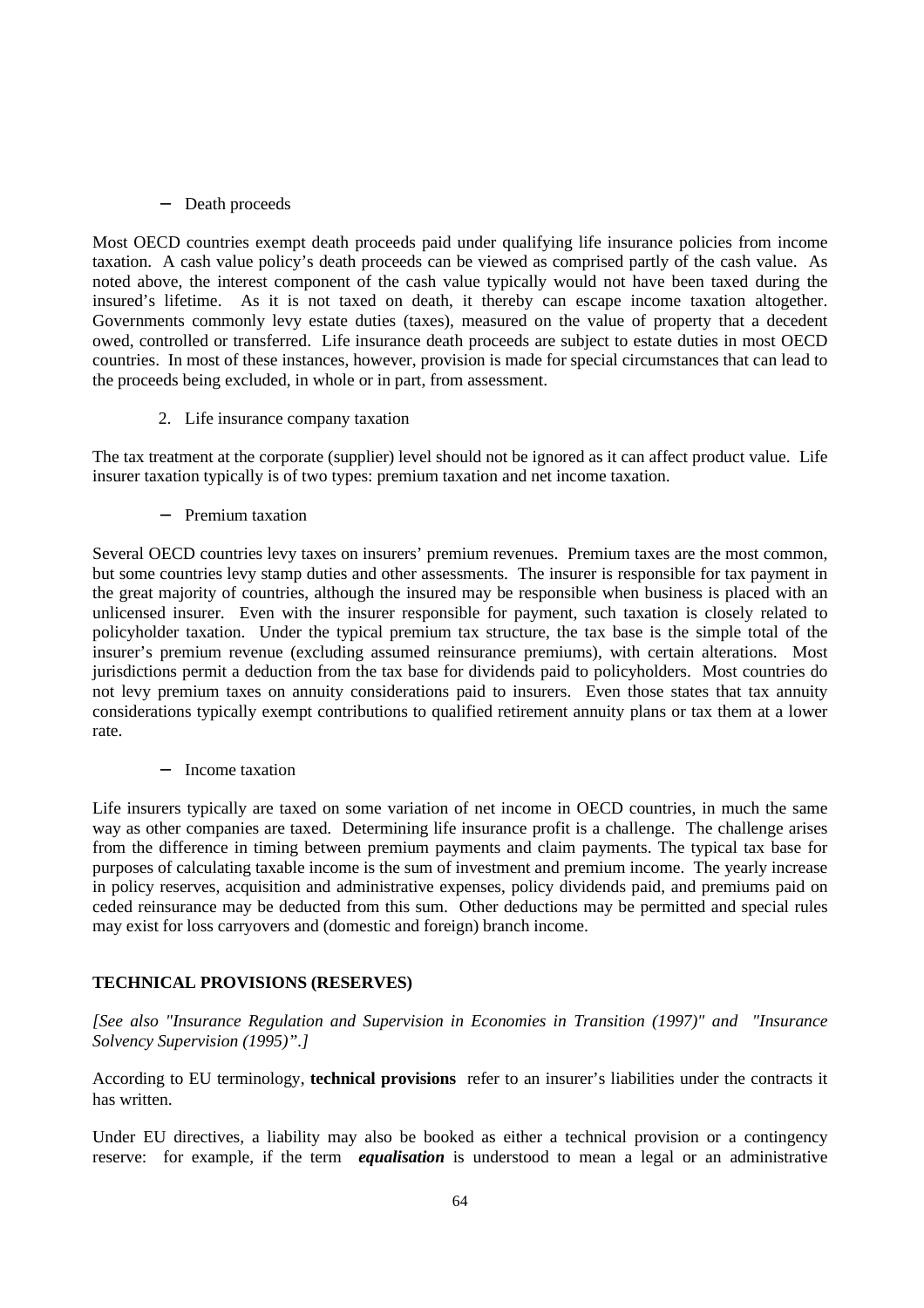requirement to smooth out the claims ratio resulting from variations in the loss experience of individual years, it will be a provision, as in Denmark, France, Germany, Italy, the Netherlands, and Spain. In Belgium and Luxembourg, where a correction may be set up at a company's discretion, the term should be reserve, while the intention is to equalise and stabilise results over time. As for credit insurance, the Third Directive refers to an **equalisation reserve** calculated by four methods which will not yield similar values for the reserve and for the equalisation of fluctuations.

Another example of the fine lines of distinction between provisions and reserves in respect of specific items of liability is the valuation adjustment for redeemable securities covering technical provisions in France: French legislation allows a capitalisation provision to offset the loss of value and loss of income with regard to such securities. If the *Code des Assurances* considers this item as a liability to be covered by specific assets, the balance sheet will classify it as a *"réserve de capitalisation"* .

Technical provisions refer to:

- 1. premiums collected in advance;
- 2. benefits payable to the insured or to contract beneficiaries.

They may be classified in life as:

- − **life insurance provisions** or **mathematical provisions**;
- − provisions for unearned premiums, when separate from the following item;
- − provisions for increasing risks, in long-term illness;
- − provisions for bonuses,

and in non-life as:

- − **provisions for unearned premiums**;
- − **provisions for unexpired risks**, insofar as they are in addition to provisions for unearned premiums;
- − **provisions for outstanding claims**.

In the United States, the term, "*provision*" is replaced by *reserve*, which has two meanings:

- 1. technical provisions as in Europe, *e.g.* insurance reserves in **life insurance**, which equal the present value of future claims minus the present value of future **premiums** and premium and loss reserves in **non-life insurance**;
- 2. reserves in the conventional accounting sense, representing the portions of surplus appropriated to special accounts so that the corresponding assets will not be distributed as profits: *e.g.*, reserves for contingencies or for revaluation of assets.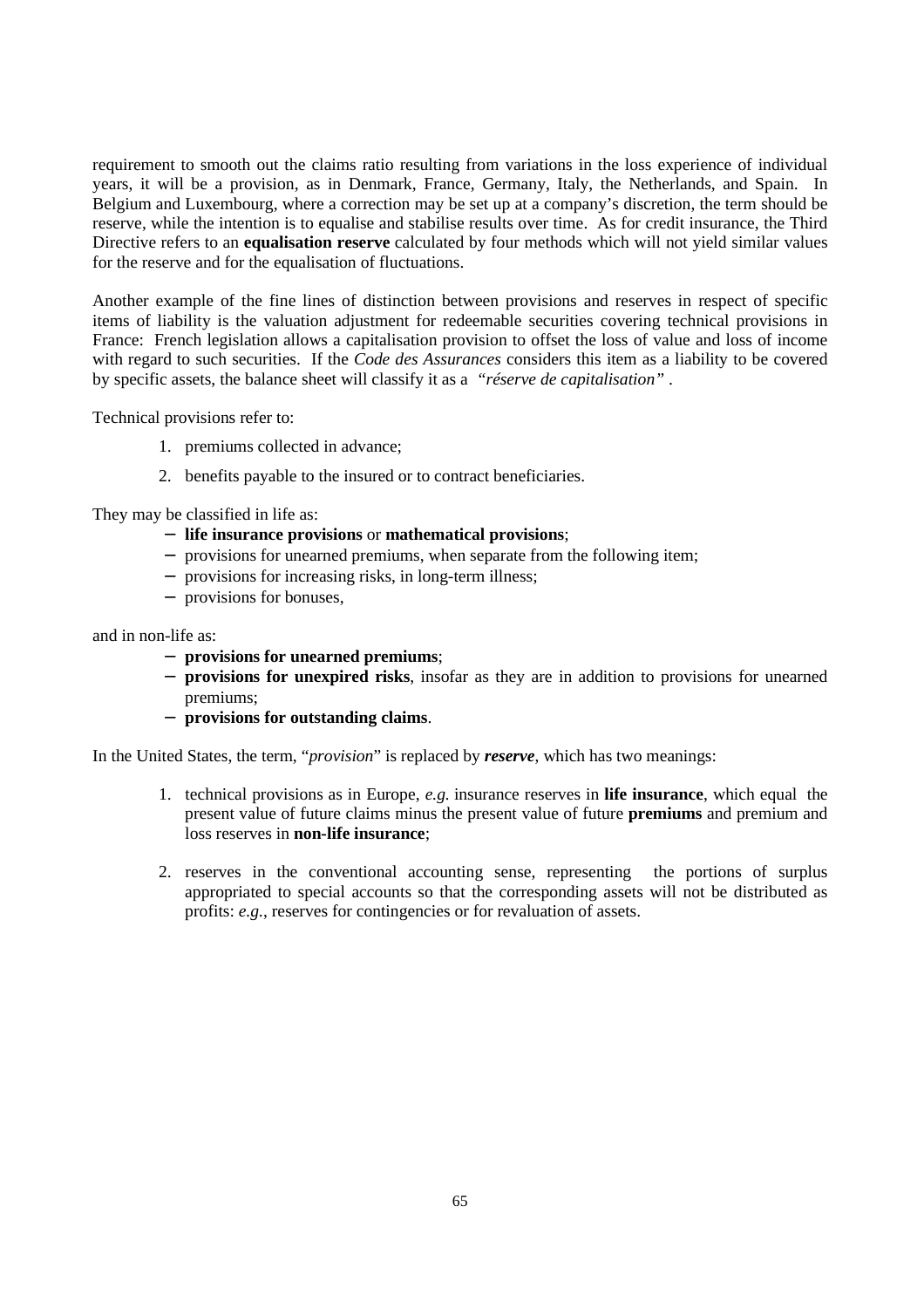#### **TORT LAW SYSTEM**

A *tort* is a civil wrong resulting in injury to a person or property. The standards and procedures by which torts are adjudicated constitute a country's **tort law system**. Torts can lead to three types of damages: economic (*e.g.*, lost wages or medical bills), non-economic (*e.g.*, awards for pain and suffering) and punitive (awards intended to punish the persons causing injury).

Torts are typically categorised as intentional, negligence or strict liability. An *intentional tort* is a legal wrong requiring actual or implied intent to do harm. Examples of intentional torts include assault, trespass on the property of another and nuisance (interference with the use and enjoyment of property). By contrast, the tort of *negligence* does not require intent to harm, but merely conduct that involves an unreasonable risk of causing injury to another person or damage to property. The required standard of care is what a reasonable person of ordinary prudence would do in the circumstances. For example, negligence occurs when an automobile is driven at an excessive speed and injures a passenger in another vehicle.

A third type of tort found in some jurisdictions is *strict liability* or liability without fault. The EU and the United States are the most prominent jurisdiction adopting strict liability torts. Strict liability is typically imposed in product liability cases and particularly hazardous activities. Under product liability theory, a person injured by a defective product can recover damages without having to prove that the manufacturer was negligent. The injured person needs only show that the product was defective when sold and that the defect caused injury. The tort defences of product abuse or misuse by the consumer, assumption of risk and comparative fault are typically available in product liability cases.

 Civil and criminal liability for damage caused by defective products to individuals has been enacted in most EU member states following the *Products Liability Directive*. The Product Liability Directive establishes a general duty of product safety and unambiguously requires the producer to establish safety as a high priority when designing, manufacturing and distributing products.

Most nations do not rely exclusively upon the tort system to help the injured. By blending indemnification aspects of insurance within the legal infrastructure, those injured by industrial or automobile accidents or by product defects are compensated without regard to the fault or culpability of the party causing the injury. In addition, national laws may impose fines and criminal liability on corporations with unsafe products and work places.

Most countries require motorists to carry liability insurance to compensate any injured party if the driver negligence causes injury. No-fault automobile statutes have been enacted in several countries. They are designed to soften some harsh effects of the tort system while reducing court congestion. The statutes provide generally that persons injured in automobile accidents are to be indemnified for their losses no matter who caused the accident. [see **COMPULSORY INSURANCE** and **POLICYHOLDER PROTECTION FUNDS (INSURANCE GUARANTY FUNDS**)]

As international interdependency grows, legal concepts based on differing cultural and economic and political systems will continue to evolve. Consider the mass tort class action, a United States procedural innovation that may be adopted in other countries. A *class action* is a procedure enacted to provide a means for a large group of injured persons to sue wrongdoers without identifying every group member in the lawsuit. The potential for massive damage awards is heightened through the use of this technique. As a result, many class action settlements are negotiated.

US courts have approved settlements of mass tort class action lawsuits involving asbestos-related diseases, breast implants and other product liability actions that restrict the rights of any future claimants to sue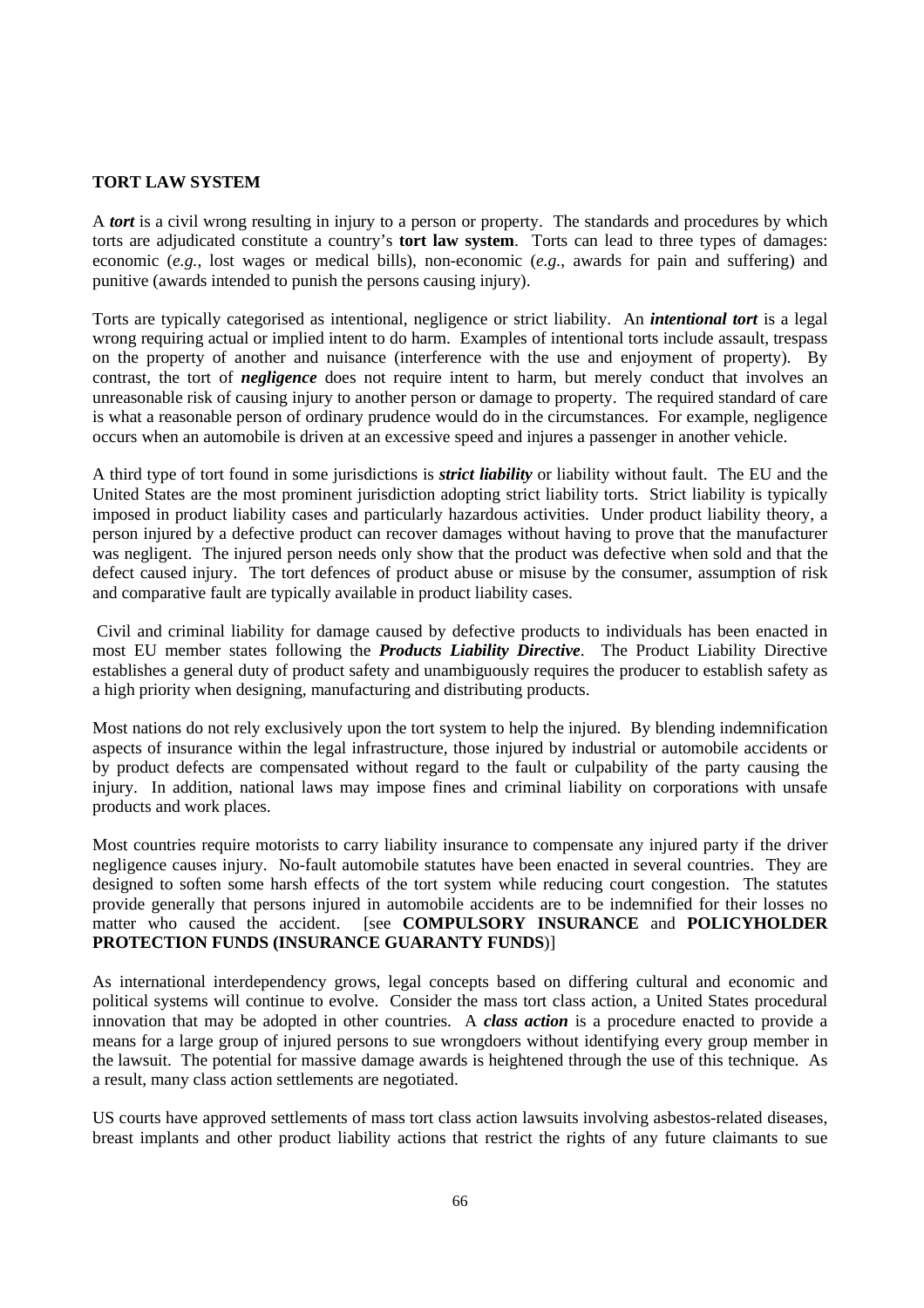manufacturers or suppliers. The arrival of mass tort class actions has led the United States legal infrastructure to be besieged by political and institutional demands.

#### **TRANSPARENCY**

The fair-trade principle of **transparency** requires that regulatory and other legal requirements regarding **market access** and domestic operation should be clearly set out and easily available. Another dimension of transparency requires the *tariffication* of trade barriers; *i.e.*, the replacement of non-tariff trade barriers (*e.g.*, import quotas) with tariffs. Tariffication renders the cost of protectionism more transparent and can facilitate further negotiation to reduce protectionism. Many trade agreements further require signatory countries to *bind the tariff* (*i.e.*, to promise not to raise it).

Transparency problems exist in some insurance markets, with laws and **regulations** not clearly set out and readily available. Foreign firms can encounter transparency problems in countries which grant their insurance regulatory authorities broad discretionary powers, as the foreign insurer may have no clear understanding of the market access or operational requirements.

Many countries, especially those that have historically been relatively closed, may have unclear or nonexistent due process. In which case, foreign (and domesti*c)* insurers may not fully understand either their rights to appeal regulatory decisions or the process by which an appeal is launched.

#### **UNDERWRITING CYCLE**

The term **underwriting cycle** refers to the periodic swings in underwriting (technical) results observed in several **non-life insurance** markets. Such cycles are not found in the life branch and do not seem to exist in markets that are strictly regulated. Causes of cycles remain poorly understood. Traditional explanations focus on excess new capital flowing into the industry, catastrophic losses and stock market cycles. Recent research suggests institutional differences, **regulation**, interest rates and the general business cycle as factors.

Whatever the causes, cycles affect world-wide insurance and **reinsurance** capacity. Cycles have caused so-called capacity crises (or crunches). Such crises occur periodically within the non-life branch, such that some lines of insurance become scarce or even unavailable, a *hard market*. With such market tightening, insurers can raise prices, and profits rise. Increased profit opportunities attract more capital into the business and induce managers to write more insurance with a given capital level. A *soft market* evolves, which is typically followed within five to eight years by another hard market. This oscillation can cause substantial disruption in some lines of insurance, giving rise to availability or affordability problems.

Although the existence of cycles in most markets is inconsistent with the rational expectations economic model, no evidence of industry-wide collusion exists.